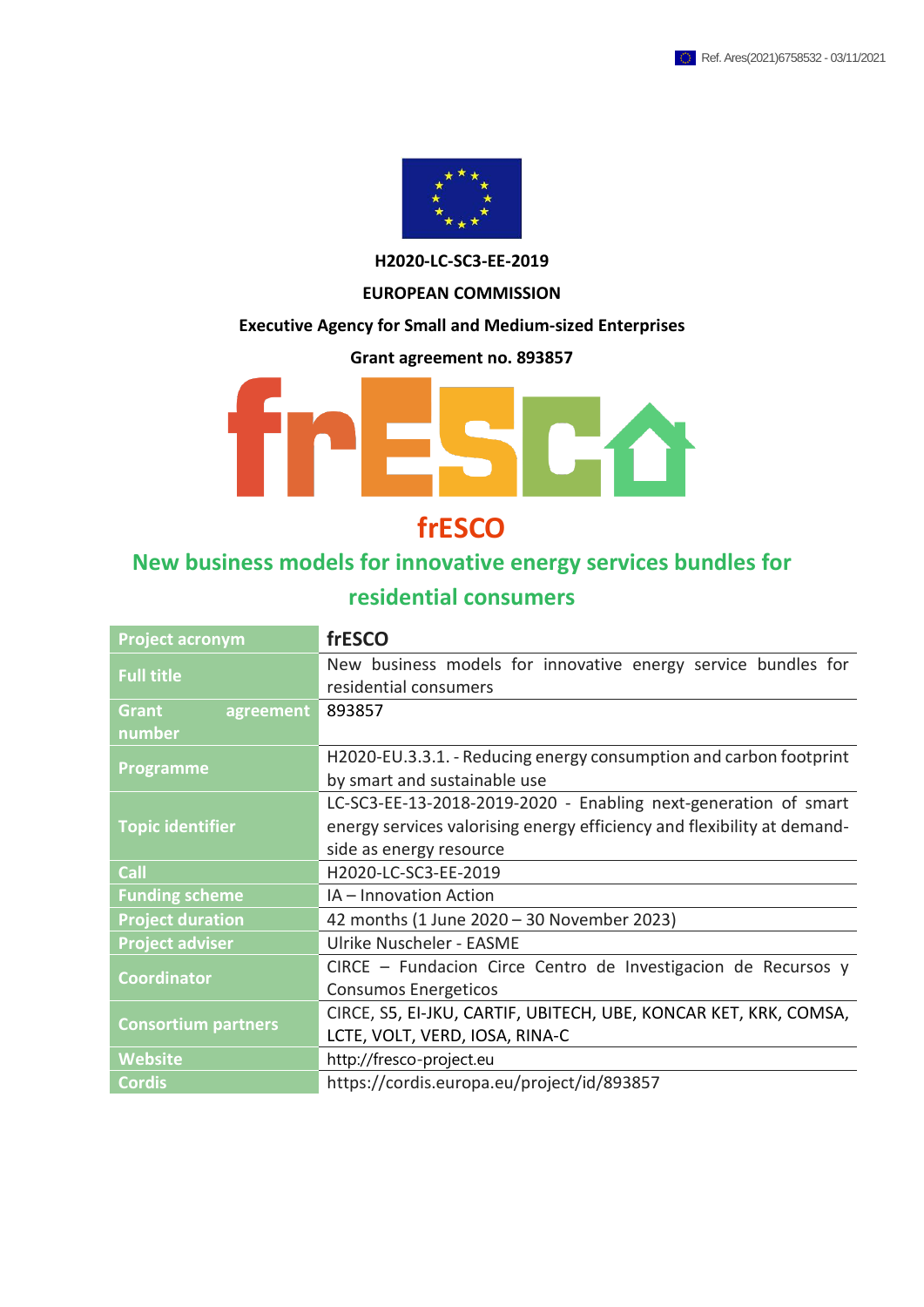

## **DISCLAIMER OF WARRANTIES**

This document has been prepared by frESCO project partners as an account of work carried out within the framework of the EC-GA contract no. 893857.

Neither Project Coordinator, nor any signatory party of frESCO Project Consortium Agreement, nor any person acting on behalf of any of them:

- (a) makes any warranty or representation whatsoever, expressed or implied,
	- (i). with respect to the use of any information, apparatus, method, process, or similar item disclosed in this document, including merchantability and fitness for a particular purpose, or
	- (ii). that such use does not infringe on or interfere with privately owned rights, including any party's intellectual property, or
	- (iii). that this document is suitable to any particular user's circumstance; or
- (b) assumes responsibility for any damages or other liability whatsoever (including any consequential damages, even if the Project Coordinator or any representative of a signatory party of the frESCO Project Consortium Agreement has been informed of the possibility of such damages) resulting from your selection or use of this document or any information, apparatus, method, process, or similar item disclosed in this document.

### **ACKNOWLEDGMENT**



*This project has received funding from the European Union's Horizon 2020 research and innovation programme under grant agreement n. 893857 Disclaimer: The European Commission is not responsible for any use made of the information contained herein. The content does not* 

*necessarily reflect the opinion of the European Commission.*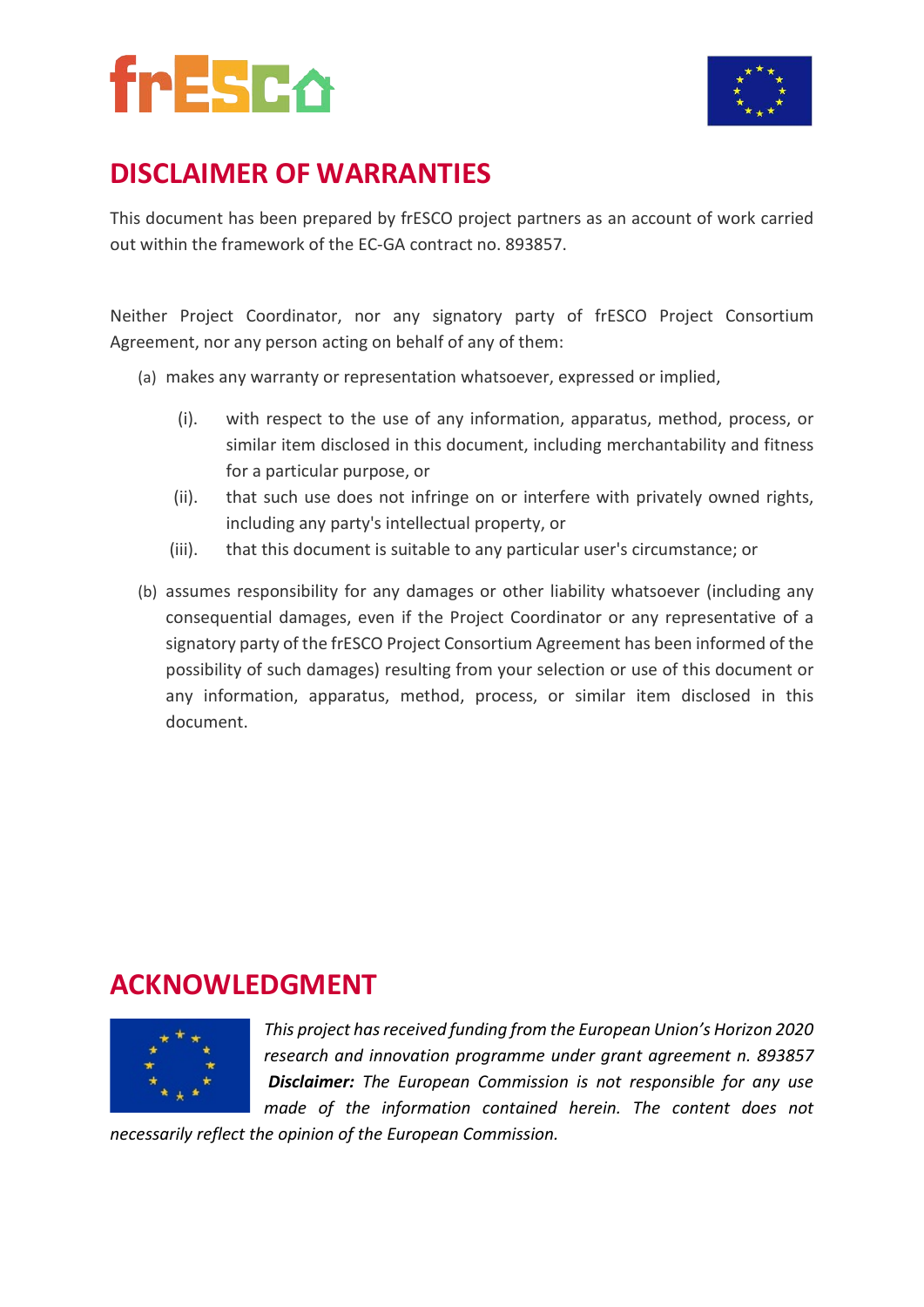



## **Deliverable D3.3**

## **New business models for ESCOs/aggregator for energy services in the residential sector**

| <b>Deliverable number</b>  | D <sub>3.3</sub>                                                                                                                                                                                                                                                                          |
|----------------------------|-------------------------------------------------------------------------------------------------------------------------------------------------------------------------------------------------------------------------------------------------------------------------------------------|
| <b>Deliverable name</b>    | New business models for ESCOs/aggregator for energy services in<br>the residential sector                                                                                                                                                                                                 |
| <b>Lead beneficiary</b>    | <b>VERD</b>                                                                                                                                                                                                                                                                               |
| <b>Description</b>         | Description of the business model associated to each of the energy<br>services from D3.1, considering the involved stakeholders, their<br>interactions, contractual relation, service provision and remuneration<br>model. Factsheet for each business model using the CANVAS<br>approach |
| <b>WP</b>                  | 3                                                                                                                                                                                                                                                                                         |
| <b>Related task(s)</b>     | 2.2, 2.3, 3.1, 3.2                                                                                                                                                                                                                                                                        |
| <b>Type</b>                | Report                                                                                                                                                                                                                                                                                    |
| <b>Dissemination level</b> | Public                                                                                                                                                                                                                                                                                    |
| <b>Delivery date</b>       | 31.10.2021                                                                                                                                                                                                                                                                                |
| <b>Main author</b>         | Giannis Georgopoulos (VERD)                                                                                                                                                                                                                                                               |
| <b>Contributors</b>        | Sotiris Tsakanikas (VERD), Panos Papadopoulos (VERD), Juan Aranda<br>(CIRCE), Leon Nielsen (CIRCE); Daniel Sánchez (COMSA), Andrea<br>Kollmann (EI-JKU)                                                                                                                                   |

### **Document history**

| <b>Version</b>          | <b>Date</b> | <b>Changes</b> | <b>Author</b> |
|-------------------------|-------------|----------------|---------------|
| $V1 - ToC$              | 07.07.2021  |                | <b>VERD</b>   |
| $V1 - ToC$ reviews      | 15.07.2021  |                | <b>CIRCE</b>  |
| V1-consolidated version | 27.09.2021  |                | <b>VERD</b>   |
| $2nd$ review            | 06.10.2021  |                | EI-JKU        |
| $V2$ – second draft     | 19.10.2021  |                | <b>VERD</b>   |
| V3 - FINAL              | 01.11.2021  |                | <b>VERD</b>   |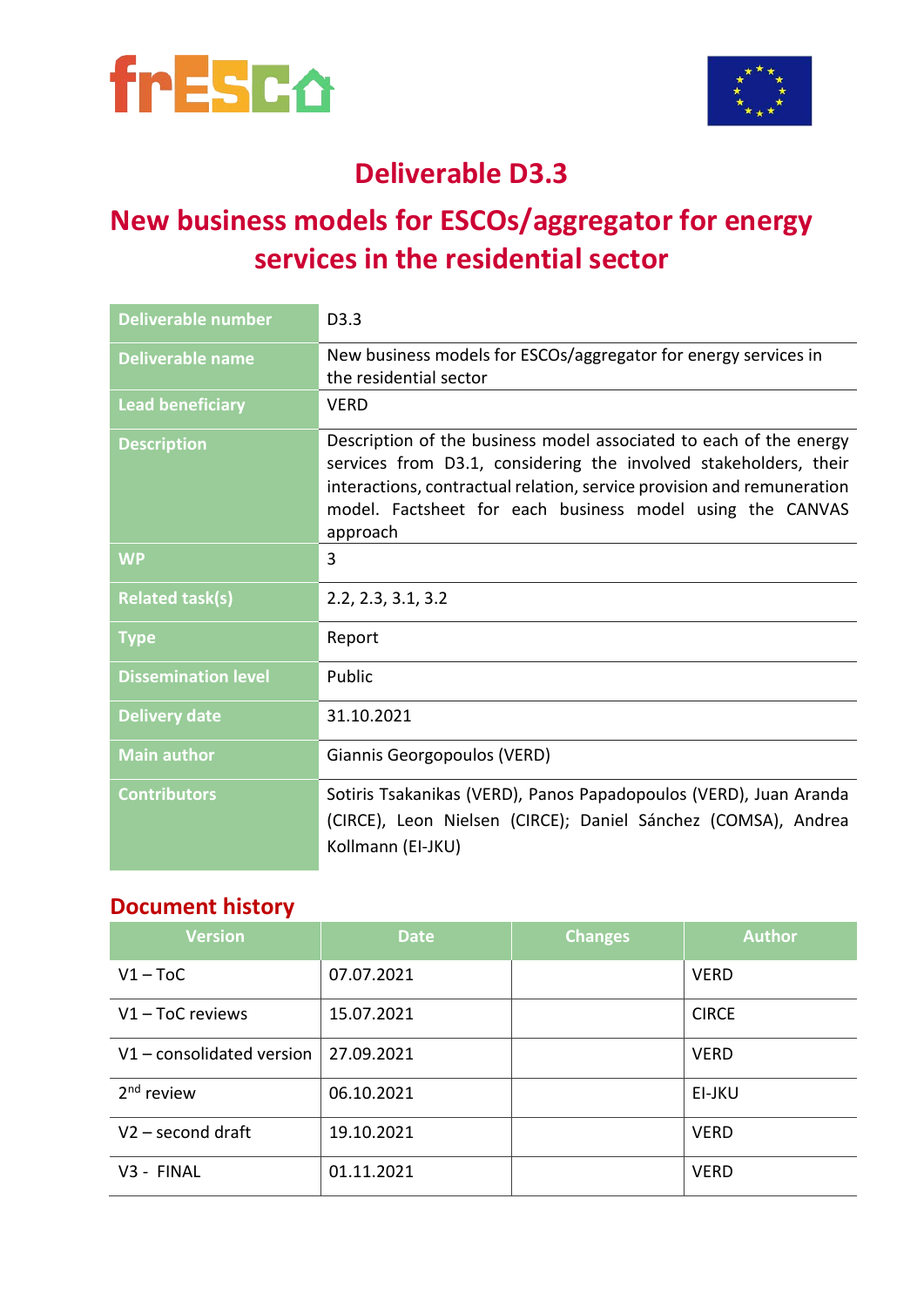



## **TABLE OF CONTENTS**

| $\mathbf{1}$   |     |       |                                                                                  |
|----------------|-----|-------|----------------------------------------------------------------------------------|
| $\overline{2}$ |     |       |                                                                                  |
|                | 2.1 |       |                                                                                  |
|                | 2.2 |       |                                                                                  |
| 3              |     |       |                                                                                  |
|                | 3.1 |       |                                                                                  |
|                |     | 3.1.1 | Involved stakeholders in the ESCO business model and their interactions  24      |
|                |     | 3.1.2 |                                                                                  |
|                | 3.2 |       |                                                                                  |
|                |     | 3.2.1 | Involved stakeholders in the Aggregator business model and their interactions 32 |
|                |     | 3.2.2 |                                                                                  |
| 4              |     |       |                                                                                  |
| 5              |     |       |                                                                                  |
| 6              |     |       |                                                                                  |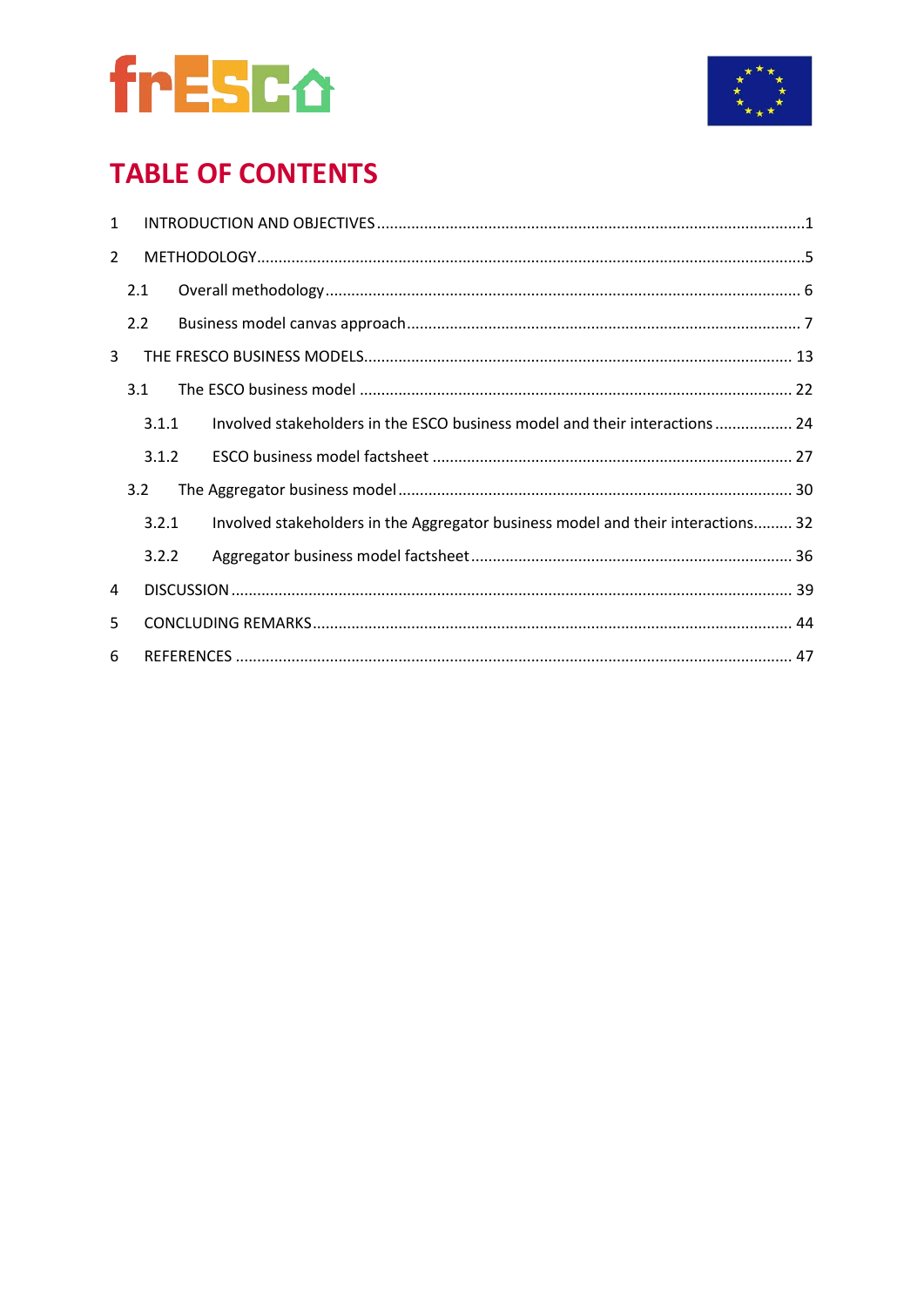



## **EXECUTIVE SUMMARY**

The new generation of hybrid energy services for ESCOs and Aggregators combine energy efficiency measures with demand response services and they are designed with a primary focus to address the Pay-for-Performance (P4P) principle. These services are an enhanced version of the Energy Performance Contracts offered by ESCOs, but whereas P4P programs guides are already developed for commercial, industrial, or institutional segment consumers based on retrofitting equipment for more efficient types, or just improving the performance of a facility offering incentives for energy conservation measures, they have not been broadly deployed in the residential consumer sector. This is because energy consumption on residential premises is relatively low compared to other higher types of consumers and thus their investment payback period extends to a degree that renders the savings insignificant.

The new energy services proposed by frESCO and more importantly the bundles of several different energy services, aim to overcome the business case gap for domestic consumers by exploring and evaluating financial schemes for consumers that will reduce upfront investment costs and maximise the benefits from electricity market participation for the "active" consumers. The aim is to leverage the payback period to an attractive option, by moving beyond traditional subsidies or leasing for equipment.

This deliverable explores financing models that go beyond traditional energy project financing of subsidies, leasing and savings, but also focuses on electricity market participation as well as the exploitation to the maximum extent of all the technological assets (such as generation and storage), that can be used to create new and complementary revenue streams. New technology, in general, is challenging the traditional Energy Performance Contract(EPC) format as new business models need to be applied to accommodate the innovation potential.

Additionally, the distribution of the revenues across the value chain of the project among the different actors and participants is analysed according to the type of service, the type of revenue, and the stakeholders involved.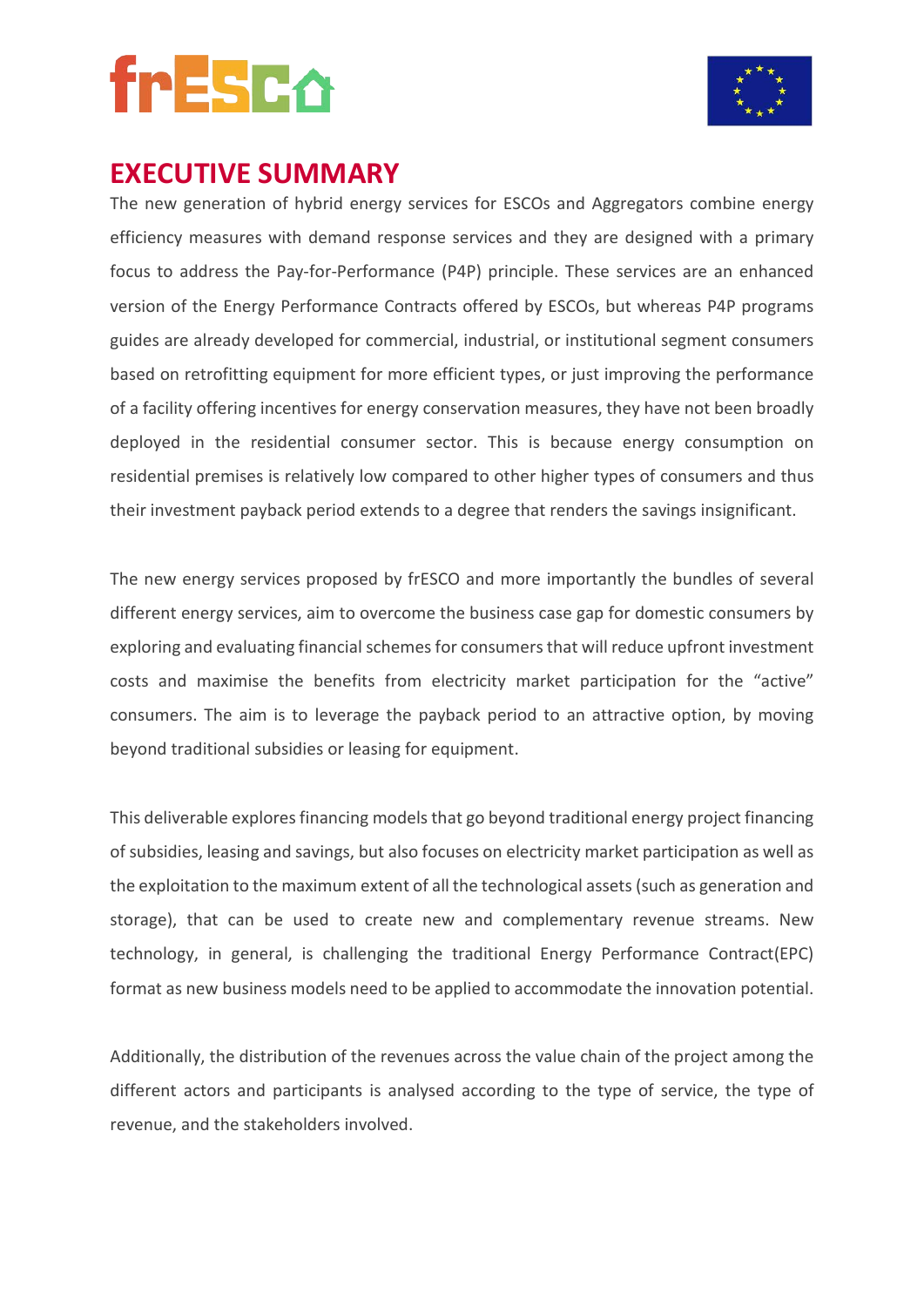

The **energy services** are **divided into three main models** according to the above-mentioned features. The first model focuses on enhanced **ESCO P4P services**, where retrofitting and optimisation procedures are widely deployed for improved efficiency. These kinds of services lead to stable and repeatable savings in the facility, by also exploiting the optimisation of DERs and storage where applicable. The second model focuses on the **demand flexibility aggregator**, where demand-side market price signals from the market operator are considered and the aggregator delivers the required flexibility to the grid. This involves both explicit or implicit services provided by consumers, that need to be also flexible enough to allow participation in the market without heavy implications in comfort levels. The third model is effectively a **combination of both ESCO and Aggregator services**, that maximises revenues from both main streams.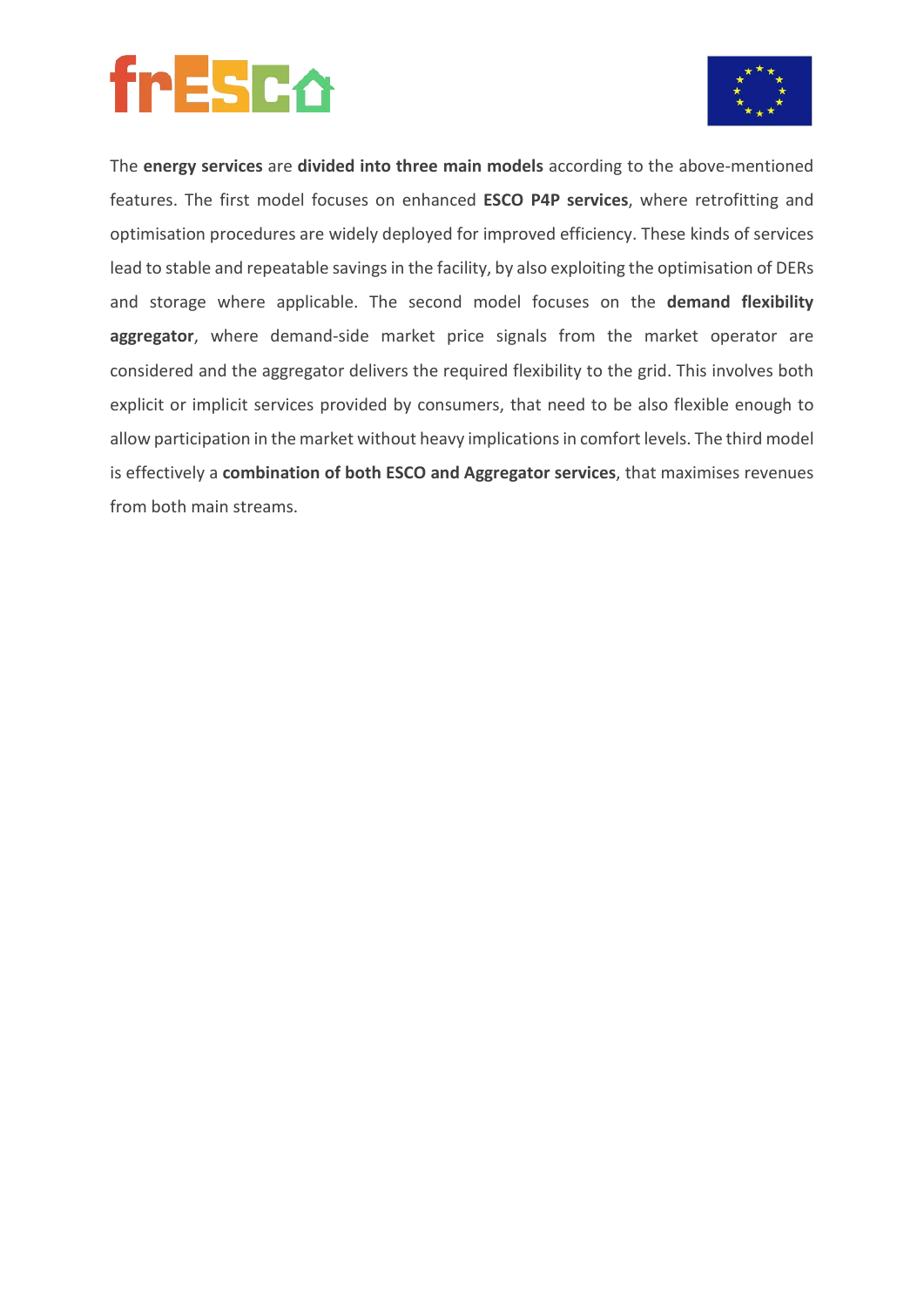



## **ABBREVIATIONS**

| <b>Abbreviation</b> | <b>Name</b>                              |
|---------------------|------------------------------------------|
| <b>ACU</b>          | Air-conditioning unit                    |
| AI                  | Artificial Intelligence                  |
| <b>BACS</b>         | Building automation and control system   |
| <b>BOOT</b>         | <b>Build Own Operate and Transfer</b>    |
| CDD                 | Cooling degree days                      |
| <b>DER</b>          | <b>Distributed Energy Resources</b>      |
| <b>DR</b>           | Demand response                          |
| <b>DSO</b>          | Distribution System operator             |
| <b>DSM</b>          | Demand side management                   |
| EPC                 | <b>Energy Performance Contracts</b>      |
| <b>HDD</b>          | Heating degree days                      |
| <b>HVAC</b>         | Heating, ventilation, air conditioning   |
| <b>IAQ</b>          | Indoor air quality                       |
| IoT                 | Internet of Things                       |
| kWh                 | Kilowatthour                             |
| kWp                 | Kilowattpeak                             |
| M&V                 | Measure & Verification                   |
| P4P                 | Pay for Performance                      |
| <b>PMV</b>          | Performance Measurement and Verification |
| <b>PV</b>           | Photovoltaics                            |
| <b>RT</b>           | Retrofitting                             |
| SOC                 | State of charge                          |
| SRI                 | <b>Smart Readiness Indicator</b>         |
| <b>VOC</b>          | Volatile organic compounds               |
| wrt.                | With respect too                         |
| <b>NEi</b>          | <b>Non-Energy Services</b>               |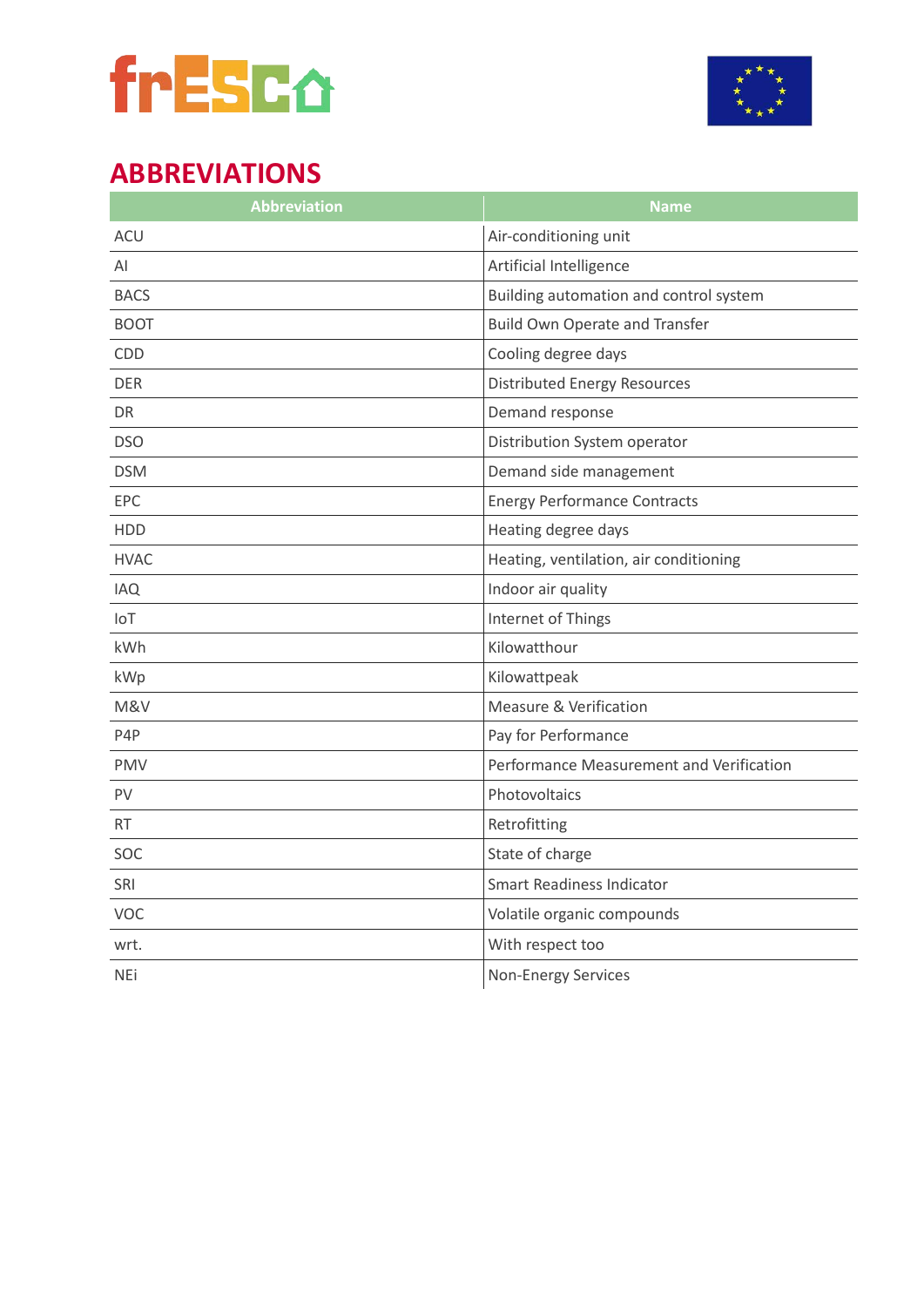



### **1 INTRODUCTION AND OBJECTIVES**

The aging residential building stock in Europe together with socio-economic and environmental challenges has been driving energy efficiency policies towards reduced and more effective energy use. Energy Service Companies (ESCOs) are entities that have been driving energy efficiency upgrades utilizing appropriate measures that include modelling, deployment, and maintenance of technological solutions as well as financing such projects, typically utilizing Energy Performance Contract (EPC) schemes that take advantage of appropriate subsidies, financing and/or leasing arrangements.

Besides the traditional financing models for Energy Efficiency services, residential electricity consumers can also benefit from direct electricity market participation through demand response services, focussing on maximising their monetary benefits by amending their energy use according to direct or indirect electricity market signals. Aggregators are entities that may enable such market participation for electricity consumers through the provision of electricity demand response and flexibility services to electricity system and network operators and/or electricity suppliers.

In T3.3 of the frESCO project, the financial schemes that will reduce, contain and fairly distribute the upfront investment costs of installations that enable energy efficiency and demand response services have been explored. In this context, the objective of the task has been to build upon current EPC models for ESCOs and Aggregators towards Pay-for-Performance contracts.

The features that are expected to be relevant in these next generation services could involve charges or remuneration for (i) information regarding energy consumption as well as suggestions for consumer behaviour change services (ii) guaranteed savings through intelligent/automated personalized control (iii) flexibility utilization, aggregation and trading (iv) self-consumption optimization and (v) non-energy services.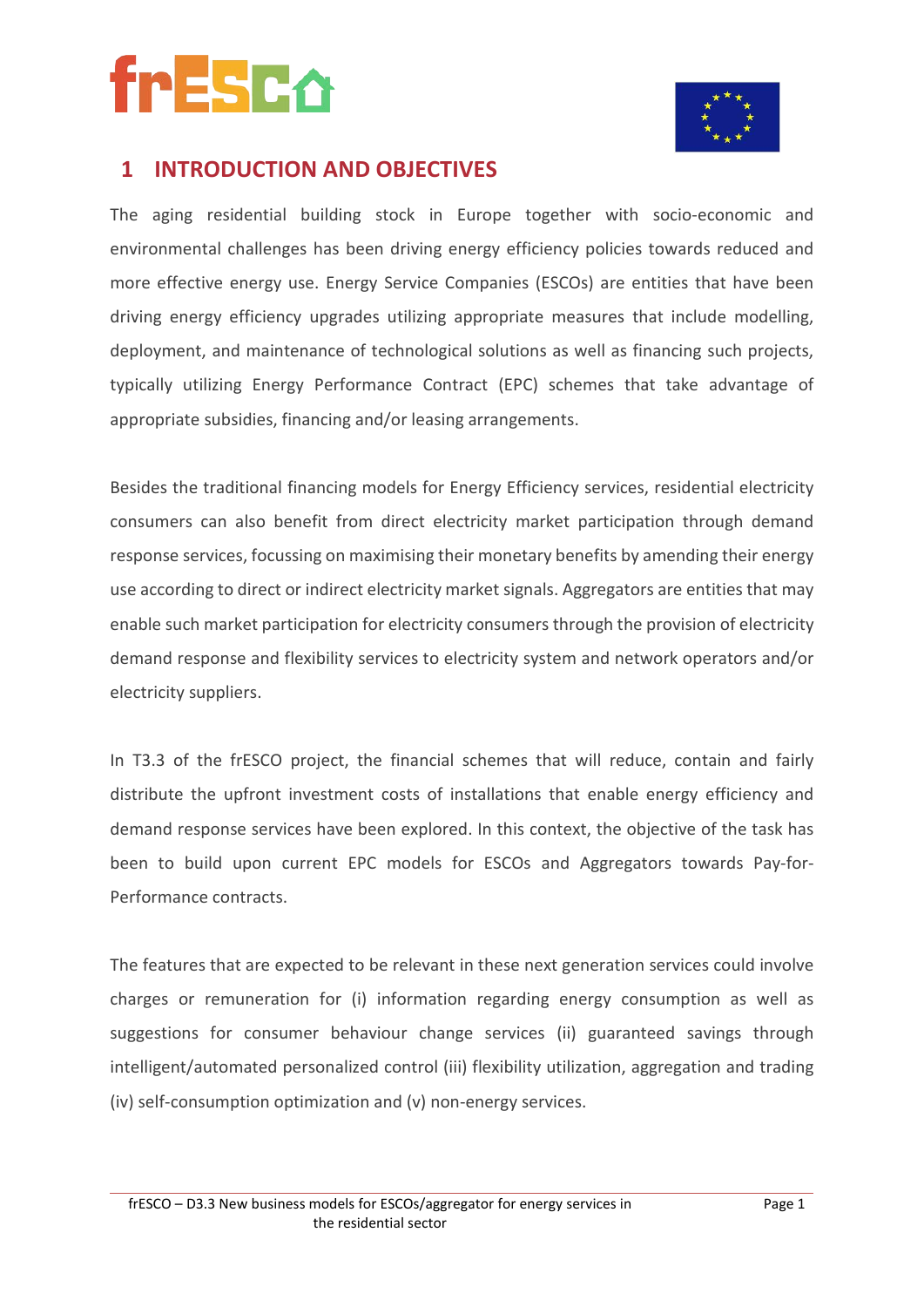

This deliverable report aims to document the activities performed within T3.3 of frESCO and in effect consolidate the above features and further describe them with respect to the actors, their interactions, their contractual relations as well as the services themselves and the compensation schemes.

This consolidation requires a comprehensive approach utilizing a factsheet for each business model based on the business model canvas method. These business models are going to be tested in the frESCO pilot sites within WP6 for validation and feasibility purposes. For each of these models, besides the revenue streams and the operational scheme, any risks that may hinder their deployment will be assessed.

This analysis takes into account the status of the regulatory framework and the existing market procedures and capabilities, further developed in T2.2. The offered services have to be in line with national regulation as well as EU regulation regarding personal data protection. Additionally, results from the definition of the stakeholders as well as the end-user requirements and consumer preferences that have been explored in T2.3 and have already been incorporated into the services, are also relevant, since any business model that explicitly or implicitly affects user preferences or needs, has to align with the final consumer expectations.

The energy services and service bundles defined in T3.1, are at the core of the analysis, since the synergies between them can facilitate and favour the deployment of innovative business models, that combine (i) building retrofitting and investments for the installation of smart equipment (metering, sensing, actuating), together with extended offerings for the installation of distributed generation (PV) and storage (batteries) units, (ii) energy efficiency measures, spanning behavioural transformation, targeted guidance towards energy savings, along with more advanced concepts for local net metering/ self-consumption maximization through smart automation based on artificial intelligence (AI) or machine learning (ML)algorithms not only at the building but, also, at the local (energy) community level; (iii) flexibility services (with the introduction of generation storage and, if available, electric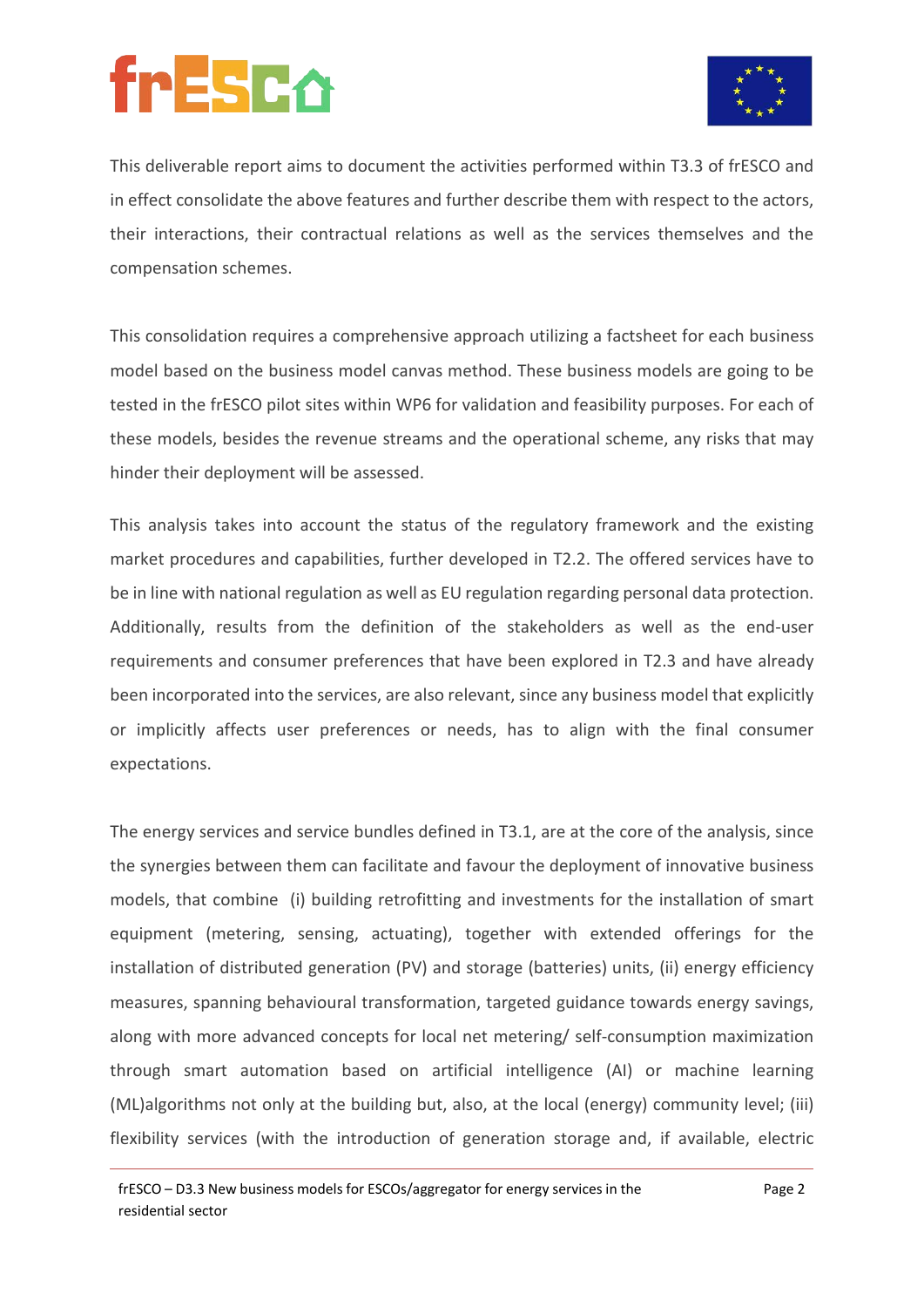

vehicles as means for enhancing the flexibility of local communities) and (iv) non-energy services.

Finally, T3.2 provides the service value chain overview as well as the type and scale of costs in every step or activity. The anticipated revenues and the added value of each service within the relevant bundle and model are distributed among the different actors and in accordance with the cost burden they share upfront. The scope is to achieve efficient business models under the P4P principle.

This document is structured as follows: Chapter 2 comprises the description of the overall methodology of WP3 up to -and including- this task and the breakdown between the main categories of ESCO related services, the Aggregator related services and their respective features. The Canvas Business Model approach is described and presented. Taking into account the results of D3.1 (frESCO services) and the revenue streams defined in D3.2, the two main frESCO business model categories are defined: (i) the ESCO Business Model and (ii) the Aggregator Business Model. Services can eventually be deployed either individually or mixed, but can always be allocated to either Model or both at the same time. Best results in terms of saving or revenues can be found in hybrid modelsthat combine Energy Efficiency and Demand Response services.

Chapter 3 introduces the frESCO services and the frESCO related Aggregator and ESCO business models. The frESCO services are broken down into detailed categories that have to do with the main focus of the services, such as(i) efficiency services, (ii) flexibility -or in general market participation- services, (iii) smart building retrofitting or (iv) non-energy related services. The frESCO services are subsequently clustered into service bundles that may be provided. As stand-alone services, they do not exploit the full potential of the equipment or the IT solutions. Bundled conveniently, additional revenue streams can be created. Finally, within each main business model category the main actors and their relations are defined based on their needs and interests and eventually depicted in the Canvas approach.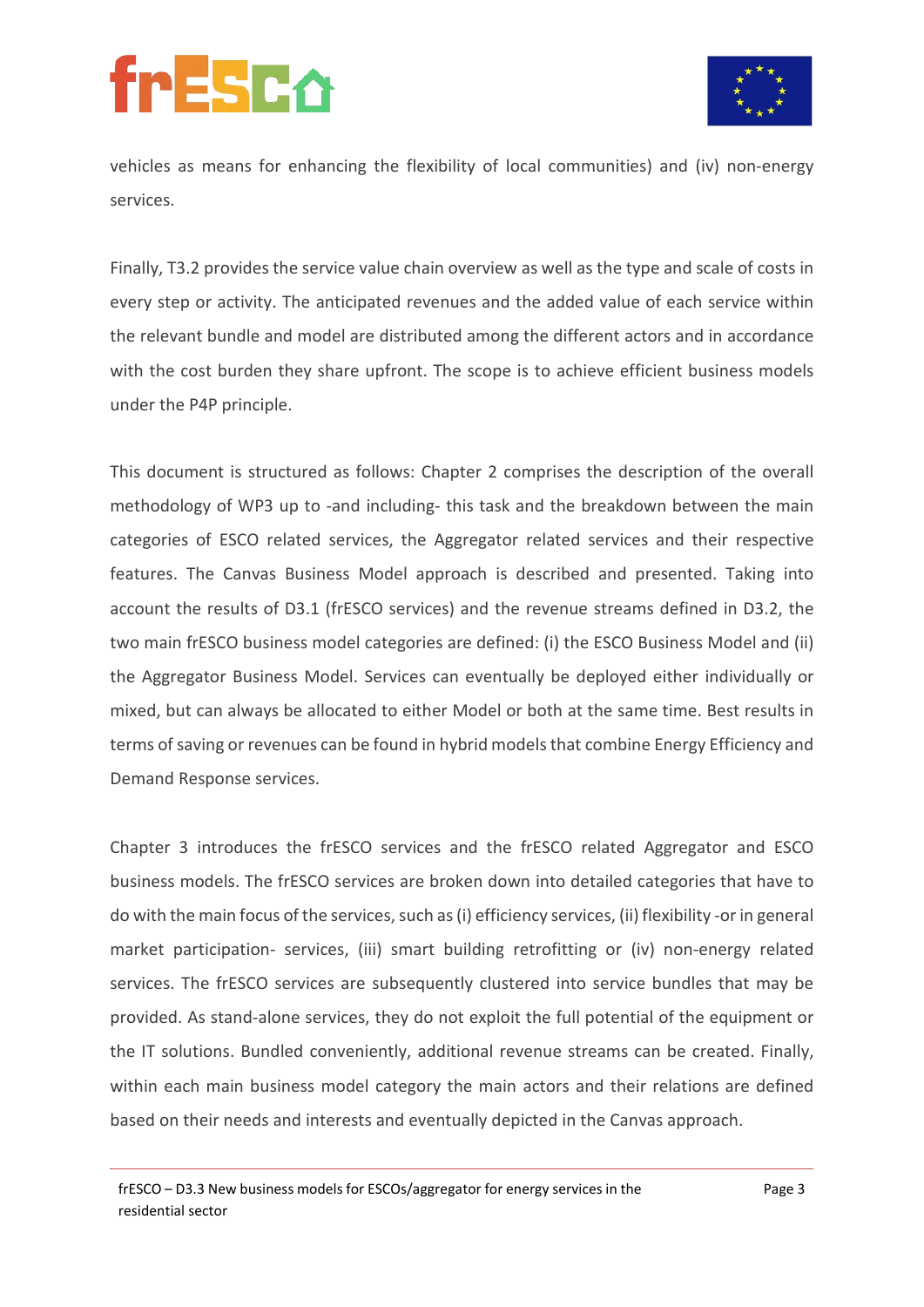## frESCO



Chapter 4 provides some details on contract duration issues, legal issues that have to be determined as well as the breakdown of the cost components. The use and manipulation of data is also investigated as well as the settlement procedures in each case.

Chapters 5 consolidates the main features of the new and innovative business models applicable to the residential sector in comparison to traditional EPC contracts. The frESCO service package bundles are the drivers in that procedure, as revenue or savings creators. The allocation of the services to the frESCO defined business models as well as the problems that may occur in small scale residential installations at the deployment phase are delivered in the frESCO holistic management framework.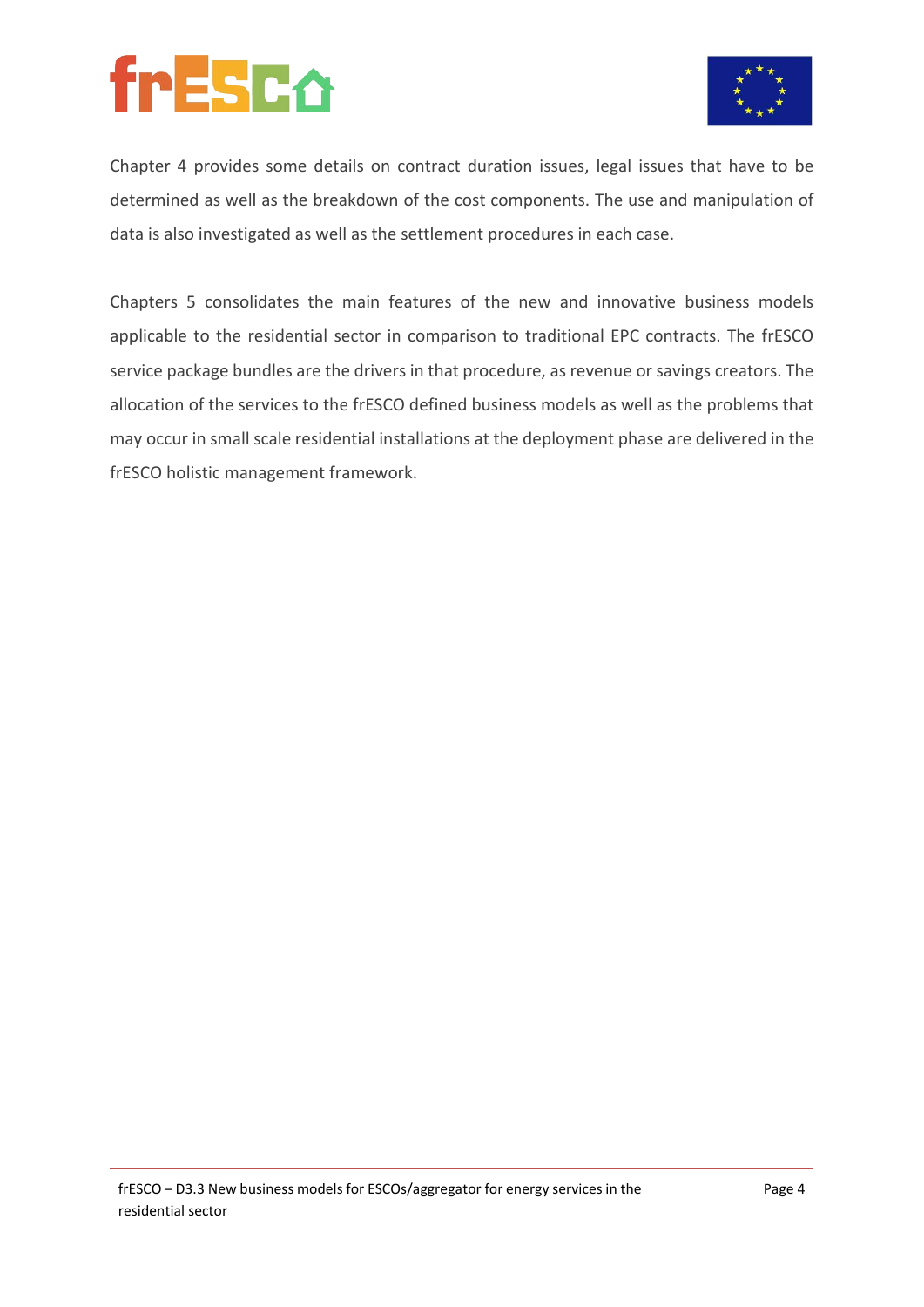



### **2 METHODOLOGY**

This deliverable, follows the list of innovative services described in [D3.1](https://www.fresco-project.eu/wp-content/uploads/2021/04/Deliverable-3.1-Definition-of-the-novel-energy-services-for-residentialconsumers.pdf) and the definition of the relevant stakeholders and actors that participate in the delivery and provision of these services, their specific roles as well as the types and ranges of costs before and during the delivery of the service itself. These cost related issues and revenues are described in D3.2.

Distribution of the benefits across the actors and along the value chain of the services is also of paramount importance, especially those regarding flexibility services, for them to be included in the frESCO business models, a thorough renumeration model needs to be estimated. An estimation is necessary, since demand response markets are not developed evenly across the EU. Flexibility services, as a market scheme, can be modelled in both bilateral agreements between stakeholders as well as market agreements performed under the rules and supervision of market operators.

The fair distribution of revenues is a prerequisite for the success and acceptability of the services and business models and thus any implementation should ensure that the beneficiaries of the services and the service providers are equally satisfied.

The frESCO services are innovative and to a great extent have not been fully implemented. This is the reason why the revenue streams as well as the relevant costs have to be estimated at this point of the project for the business models to be designed. Their testing as well as verification with the Performance Measurement and Verification methodologies under T3.4 and in real life conditions in [the pilot sites in WP6](https://www.fresco-project.eu/demosites/) will ensure that the acceptability and economic feasibility is sufficient for deployment.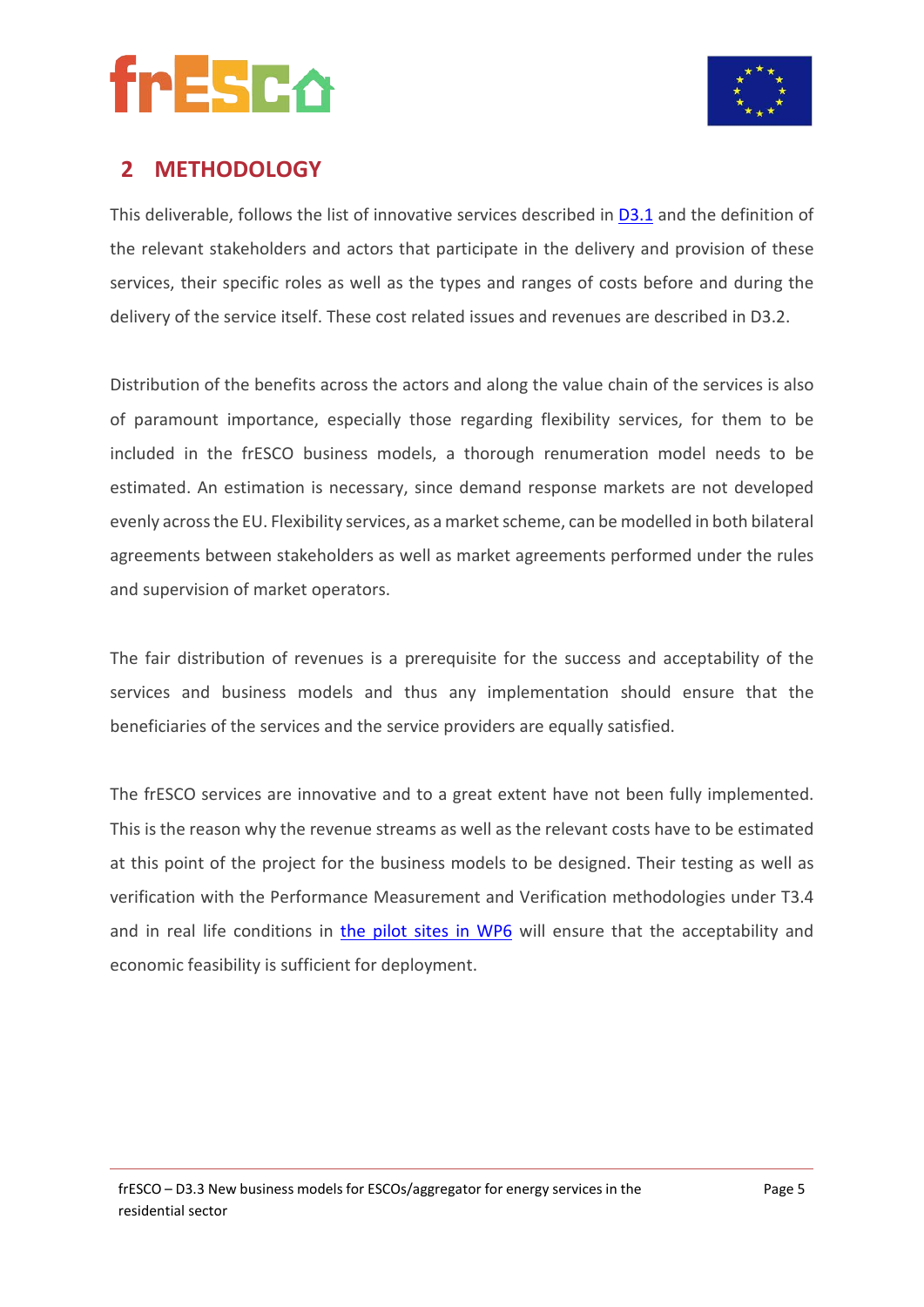





*Figure 1 WP3* **flowchart**

#### **2.1 Overall methodology**

The methodology developed and used in frESCO, commenced with a review of existing business models and current market status in the EU, the relevant regulatory framework as well as identification of barriers and success factors in [D2.2.](https://www.fresco-project.eu/wp-content/uploads/2021/04/Deliverable-2.2-Overview-of-the-regulatory-and-market-framework-forenergy-services-in-the-residential-sector-2.pdf) Questionnaires and interviews with stakeholders were also conducted in each pilot country that are thoroughly reported in D2.3. Task 3.3, builds upon this input and the frESCO energy services are thus defined in [D3.1.](https://www.fresco-project.eu/wp-content/uploads/2021/04/Deliverable-3.1-Definition-of-the-novel-energy-services-for-residentialconsumers.pdf) The revenue streams produced by these services as described in T3.2. These services are depicted in the Canvas Business Model approach in two distinct yet relevant categories. Additional feedback has been incorporated by collaboration with other relevant H2020 projects, such as  $SENSEI<sup>1</sup>$  $SENSEI<sup>1</sup>$  $SENSEI<sup>1</sup>$ , during engagement established for a common presentation in

<span id="page-12-0"></span><sup>1</sup> <https://senseih2020.eu/>

frESCO – D3.3 New business models for ESCOs/aggregator for energy services in the residential sector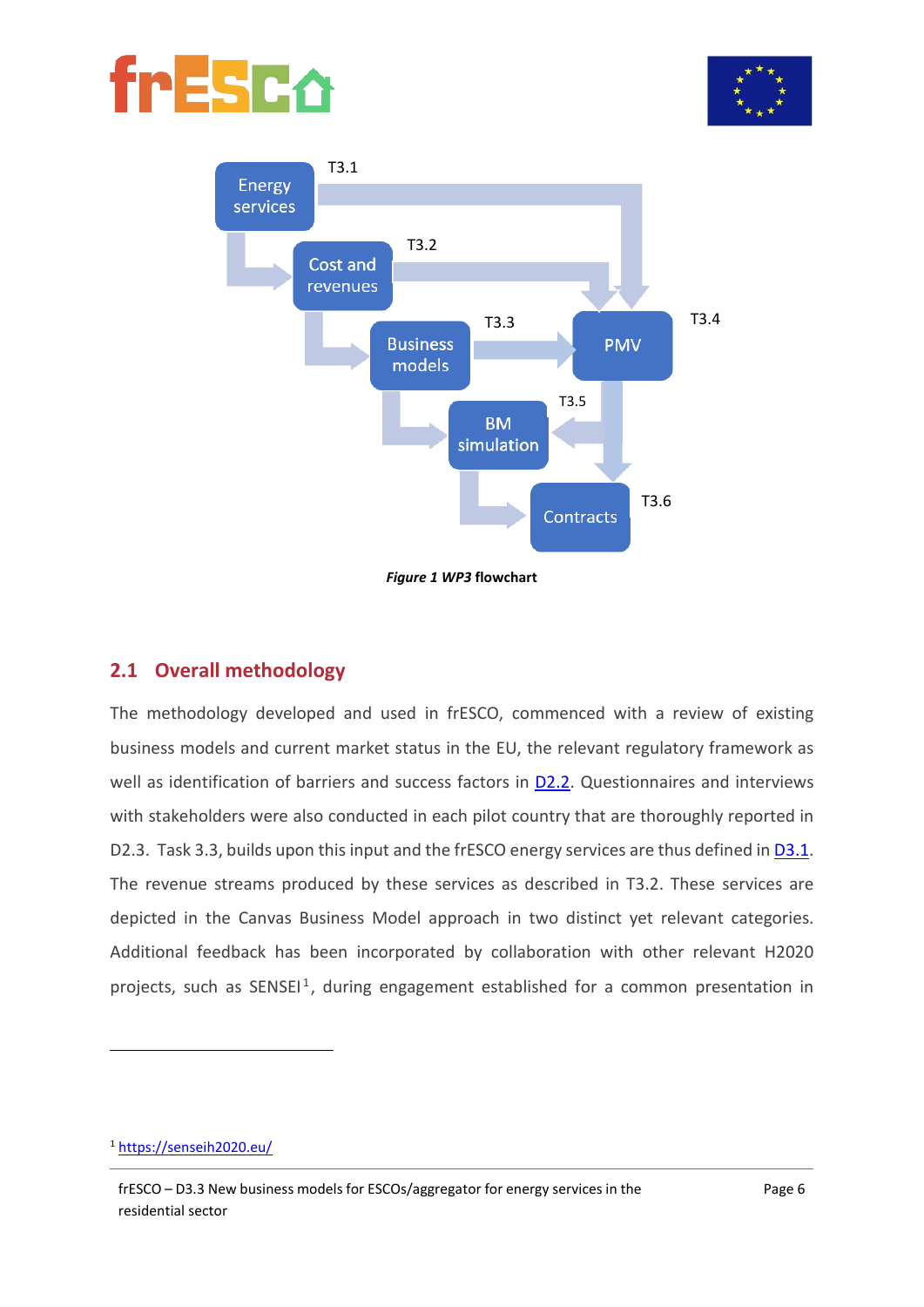

Sustainable Places 202[12](#page-13-0) workshop. By taking into account the feedback from both the market status and the external parties, frESCO has narrowed down the relevant innovative business models to two large categories: (i) the ESCO business model and (ii) the Aggregator business model. The reason for narrowing down to two major clusters is that effectively innovation occurs in hybrid business models that combine Energy Efficiency Services (a traditional ESCO domain) with Demand Response Services (an Aggregator domain), that can deliver improved hedging and revenue maximisation through control strategies and smart equipment over noncritical but significant loads (such as Heating, Ventilation and Air Conditioning (HVAC) or Lighting).

Traditional services are also included as well as non-energy services in bundles that complement either the ESCO or the Aggregator Business Models.

#### **2.2 Business model canvas approach**

A business model is essentially a way to describe how an entity creates, delivers and captures value over a product or a service. In other words, it is the simplified description and representation of a real-world application, on how business is conducted.

Opposite to a traditional business plan, the business model canvas (originally developed by A. Osterwalder and Y. Pigneur<sup>[3](#page-13-1)</sup> ) helps companies to depict current or new business models visually. The canvas offers a holistic view of the business at hand and is especially useful when running a comparative analysis on the contributing factors of the model.

The Business Model Canvas is comprised by nine building blocks.

<span id="page-13-0"></span><sup>2</sup> <https://www.sustainableplaces.eu/>

<span id="page-13-1"></span><sup>3</sup> <https://hbr.org/2013/05/a-better-way-to-think-about-yo>

frESCO – D3.3 New business models for ESCOs/aggregator for energy services in the residential sector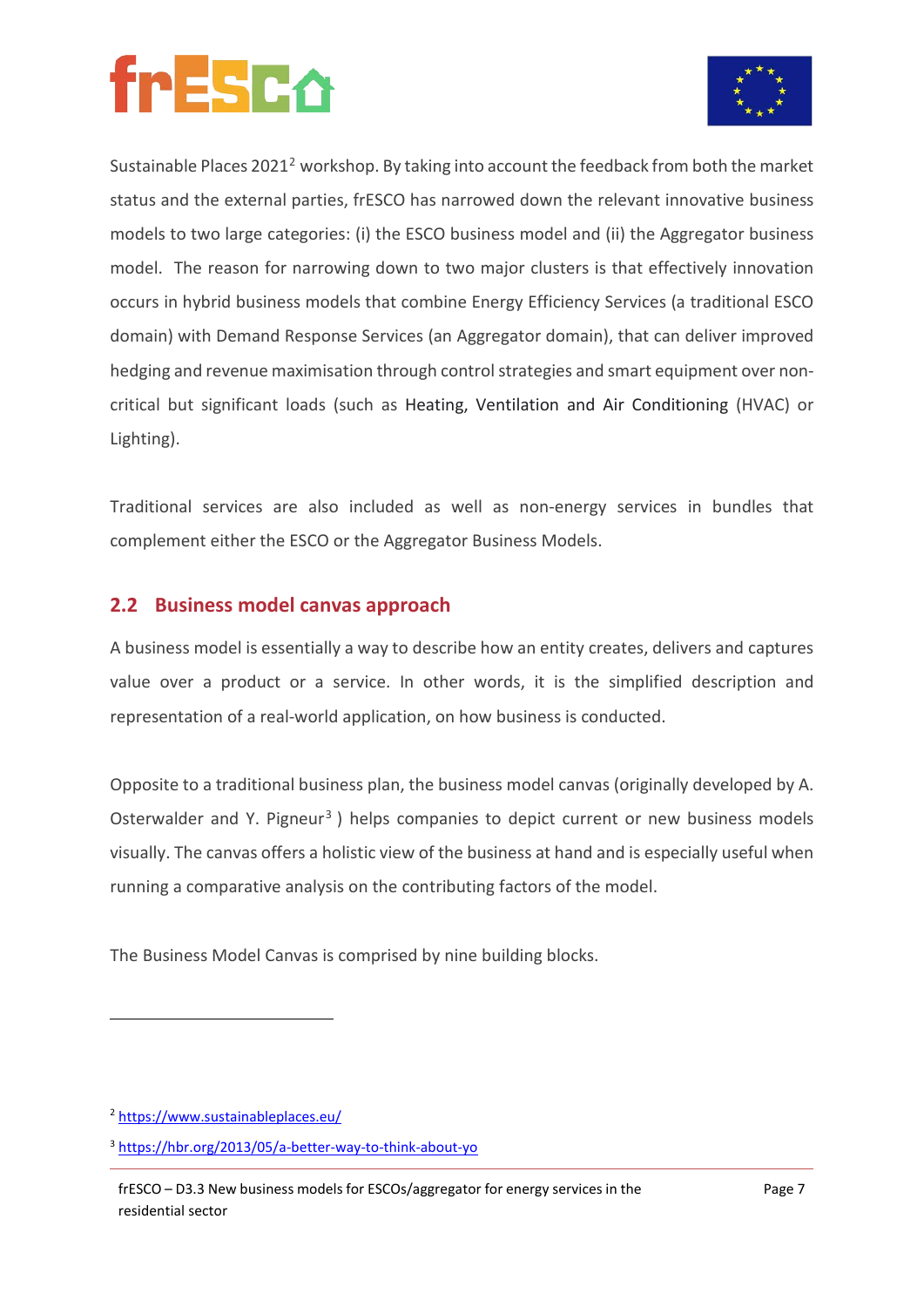



1. The Value Proposition is the core of the Canvas. It presents in a compact yet concrete narrative the actual offering that is available in the market.

On the right side lie the "Value Oriented" blocks, that are comprised of:

- 2. The Customer Segments, which are the target groups (people or entities) that may be primarily interested in the value proposition
- 3. The Customer Relationships, which include the relations that have to be developed with the target customers
- 4. The Distribution Channels, as the necessary means to reach the customers and offer the value proposition
- 5. The Revenue Streams, generated by the business model constituting the revenue model

On the left side lie the "Efficiency Oriented" blocks, that are comprised of:

- 6. The Key Activities to implement the business model and deliver the value proposition
- 7. The Key Resources needed to make the service delivery possible
- 8. The Key Partners including their motivations to collaborate and make the business model feasible and
- 9. The Cost Structure of the value propositions itself

[Figure 2](#page-15-0) presents an overview of the Business Model Canvas's approach. Since the initial conception of the Canvas Business Model, various modifications have been deployed, but the core idea is still an all-included approach of the nine principal components that should be addressed for an enterprise's product or service.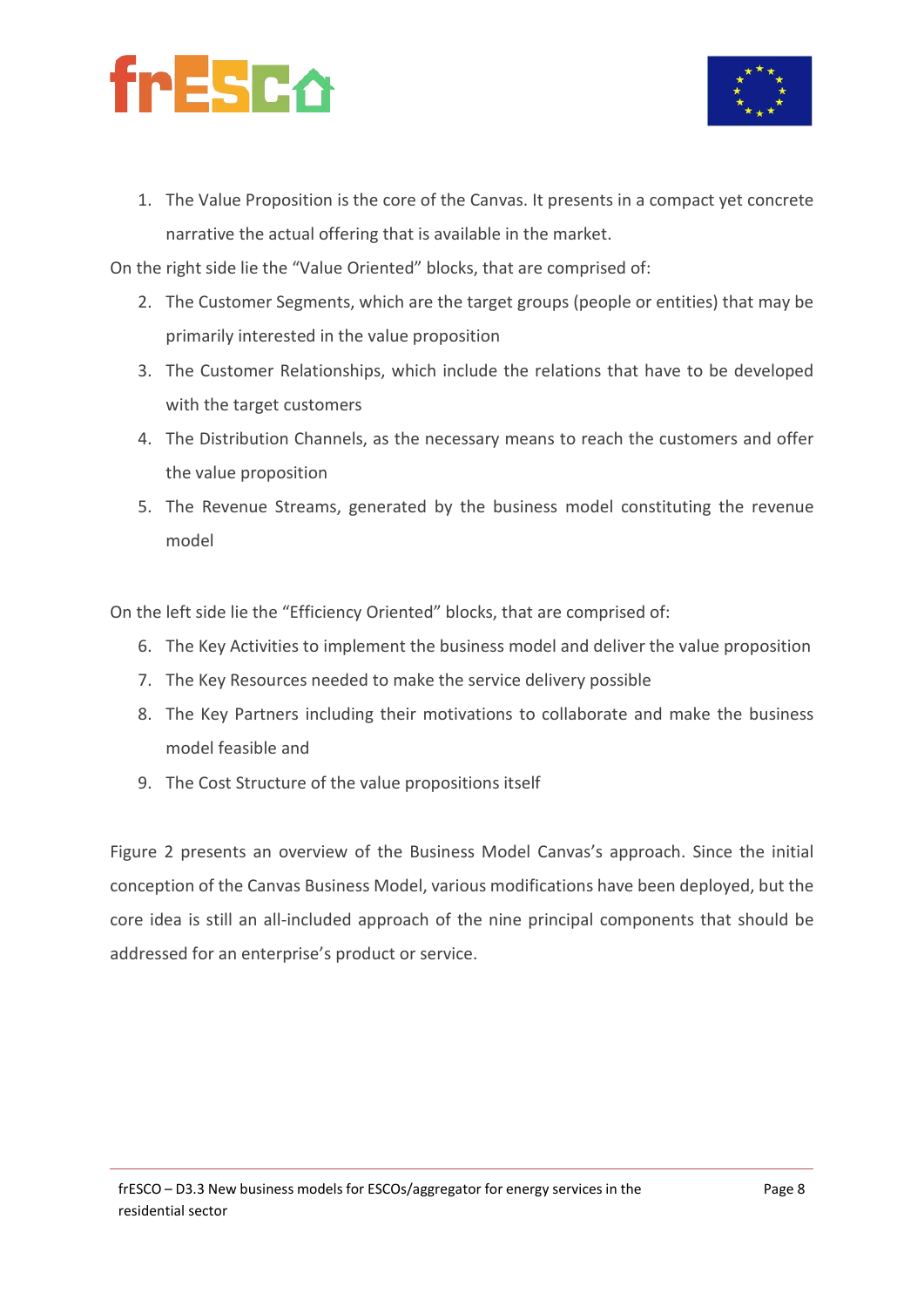



| <b>KEY PARTNERS</b>   | <b>KEY ACTIVITIES</b> | <b>VALUE PROPOSITION</b> | <b>CUSTOMER RELATIONSHIP</b> | <b>CUSTOMER SEGMENTS</b> |
|-----------------------|-----------------------|--------------------------|------------------------------|--------------------------|
|                       | <b>KEY RESOURCES</b>  |                          | <b>CHANNELS</b>              |                          |
| <b>COST STRUCTURE</b> |                       | <b>REVENUE STREAM(S)</b> |                              |                          |
|                       |                       |                          |                              |                          |
| Designed by:          |                       | Designed for:            |                              | Version:                 |

*Figure 2 Canvas Business* **Model** *approach[4](#page-15-2)*

<span id="page-15-0"></span>The contents of the blocks themselves, comprise the core of the business model depiction. They help realize with simple terms the implications and complications of each fundamental item. The issues addressed in each block can be found in [Table 1.](#page-15-1) The questions that the Business Model designer have to address in this context are not exhaustive.

#### *Table 1 Canvas Blocks explanation*

<span id="page-15-1"></span>

| <b>Block</b>             | <b>Issues addressed</b>                                                                                                                                                                                                                                                                                                      |
|--------------------------|------------------------------------------------------------------------------------------------------------------------------------------------------------------------------------------------------------------------------------------------------------------------------------------------------------------------------|
| Value Proposition        | What core value is delivered to customer audience?<br>What bundles of product/services are offered to each customer segment?<br>What jobs are customers trying to complete?<br>What pains do they experience when trying to achieve their goals?<br>How does the product/service help them achieve their goals/relief pains? |
| <b>Customer Segments</b> | Which groups of customers is the value created for?<br>What are the most important customers? Why?<br>What differentiates customer segments?                                                                                                                                                                                 |

<span id="page-15-2"></span><sup>4</sup> The Business Model Canvas was developed by Yves Pigneur and Alexander Osterwalder at Strategyzer – This version is adapted and developed by Gary Fo[x www.garyfox.co](https://www.garyfox.co/canvas-models/lean-canvas-model/)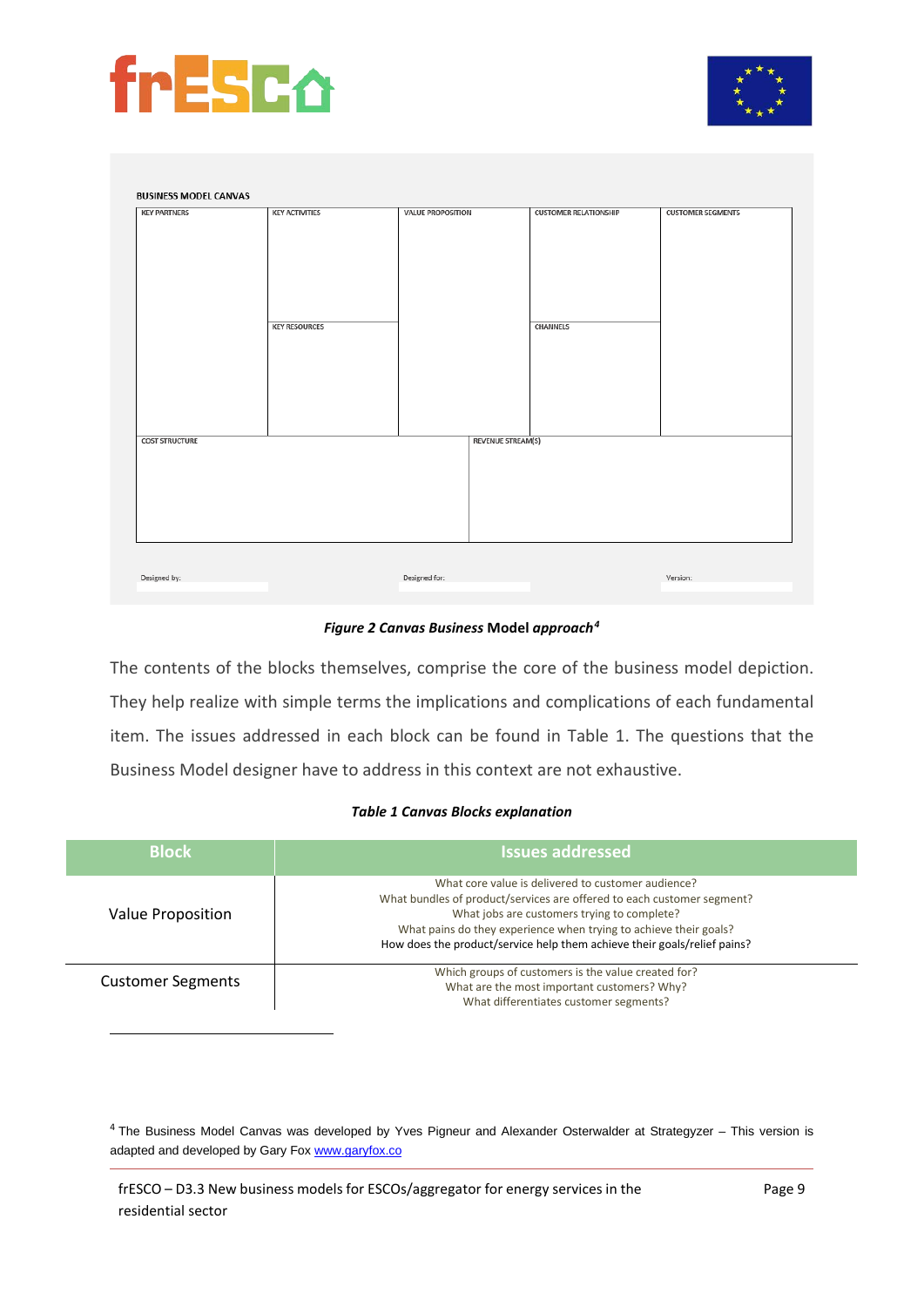



|                               | What opportunities are there to reach new customers segments?                                                                                                                                                                                             |
|-------------------------------|-----------------------------------------------------------------------------------------------------------------------------------------------------------------------------------------------------------------------------------------------------------|
| <b>Customer Relationships</b> | What relationship does the target audience expect to be established and maintained with them?<br>Which ones are already established?<br>How costly are they?<br>How are they integrated with the rest of the business model?                              |
| <b>Distribution Channels</b>  | Through which channels should the audience be reached?<br>How is it reached now?<br>How are the channels integrated?<br>Which ones work best?<br>Which ones are the most cost efficient?<br>How are the channels integrated with customer routines?       |
| <b>Revenue Streams</b>        | For what value are customers really willing to pay?<br>For what do they currently pay?<br>How are they currently paying?<br>How much does each revenue stream contribute to the overall revenues?                                                         |
| <b>Key Activities</b>         | What key activities does the value proposition require?<br>What activities are the most important for the distribution channels, customer relationships, revenue streams<br>etc?<br>What key activities are required to deliver your customer experience? |
| <b>Key Resources</b>          | What key resources does the value proposition require?<br>What key resources are needed for distribution?<br>What key resources are needed for customer relationship management?                                                                          |
| <b>Key Partners</b>           | Who are the key partners/suppliers?<br>Which key resources are being acquired from partners?<br>Which key activities do partners perform?                                                                                                                 |
| Costs                         | What are the most important costs?<br>Which Key Resources are the most expensive?<br>What can be changed from a fixed cost to a variable cost?                                                                                                            |

The Value Proposition Canvas [\(Figure 3\)](#page-17-0) was initially developed by Osterwalder et al. (2014) as a framework aiming at ensure that there is a fit between the product and the market. It provides a more detailed analysis of the relationship between two blocks of the broader Business Model Canvas, the customer segments and Value Propositions.

The various customer segments have to be defined and recognised in advance. For each segment, a detailed and more dedicated value Proposition Canvas is deployed accordingly. Each customer segment may experience different approaches even on the same services and service bundles.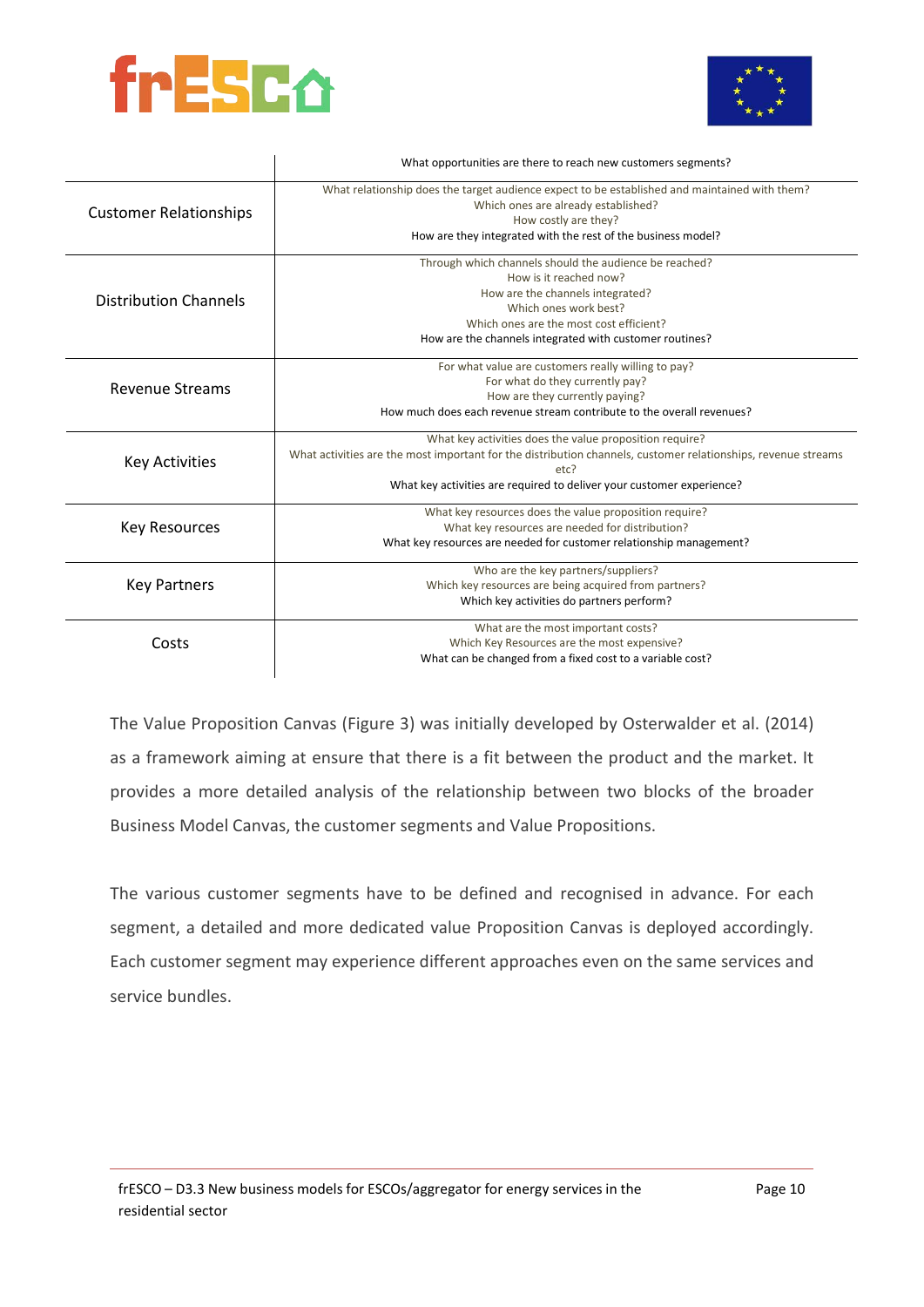





#### *Figure 3 Value* **Proposition** *Canvas*

<span id="page-17-0"></span>The Value Proposition Canvas is also split in two parts; The right-hand part focuses on a customer segment's specific needs and expectations, by aiming at assessing the situation from the customer's point of view and on the left side an attempt to specify the value proposition towards that particular segment in a more focused manner.

The blocks within the value proposition address the following issues:

#### *Table 2 Value Proposition Explanation*

| <b>Block</b>         | <b>Issues addressed</b>                                                                                                                                                                                                      |
|----------------------|------------------------------------------------------------------------------------------------------------------------------------------------------------------------------------------------------------------------------|
| Products/Services    | List of all the Products and Services a value proposition is built around.                                                                                                                                                   |
| <b>Gain Creators</b> | How do the products and services create customer gains.                                                                                                                                                                      |
| Pain relievers       | How do the products and services alleviate customer pains.                                                                                                                                                                   |
| Gains                | What relationship does the target audience expect to be established and maintained with them?<br>Which ones are already established?<br>How costly are they?<br>How are they integrated with the rest of the business model? |

frESCO – D3.3 New business models for ESCOs/aggregator for energy services in the residential sector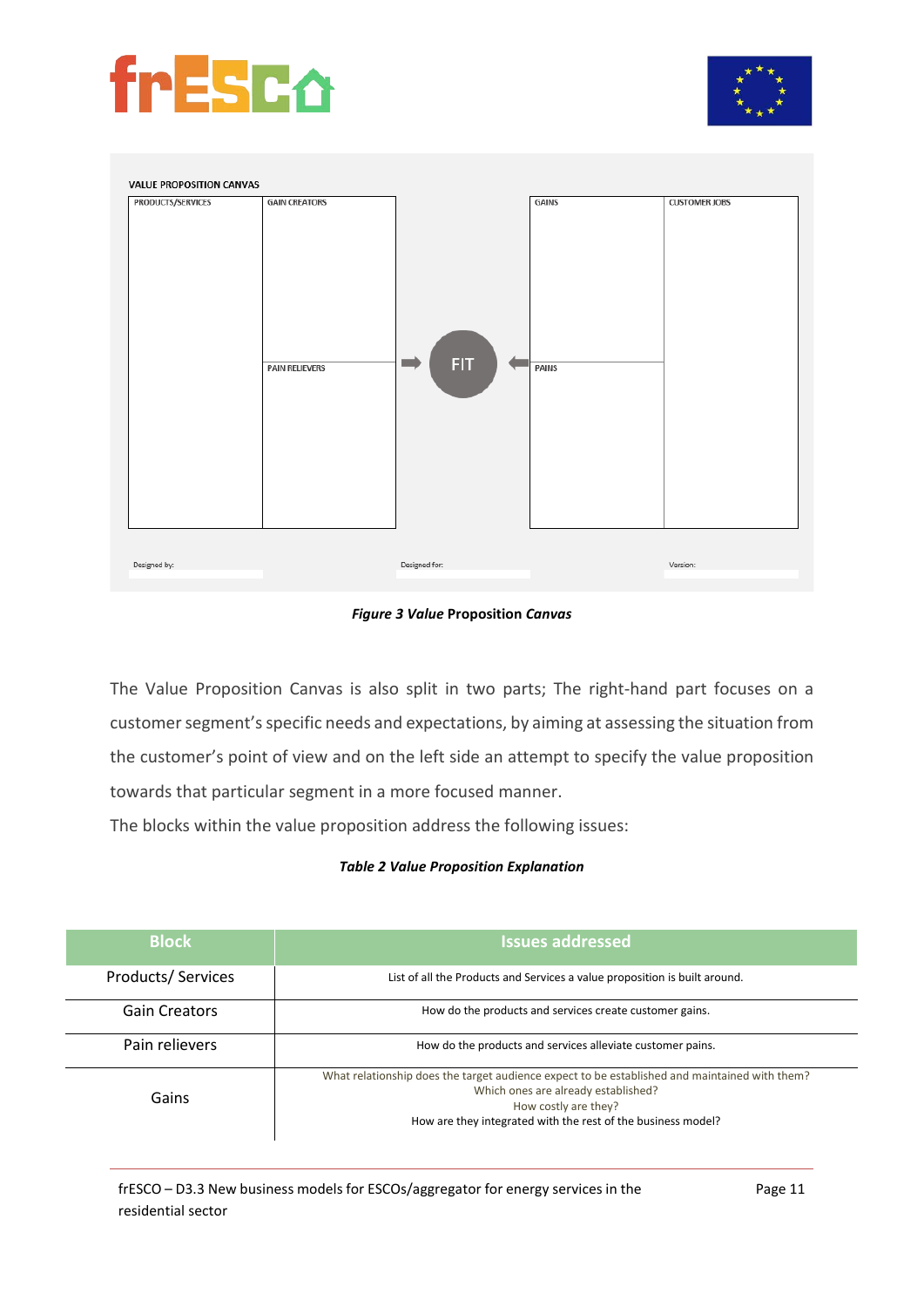



| Pains         | Bad outcomes, risks, and obstacles related to customer jobs.                                                |
|---------------|-------------------------------------------------------------------------------------------------------------|
| Customer Jobs | What customers are trying to get done in their work and in their lives, as<br>expressed in their own words. |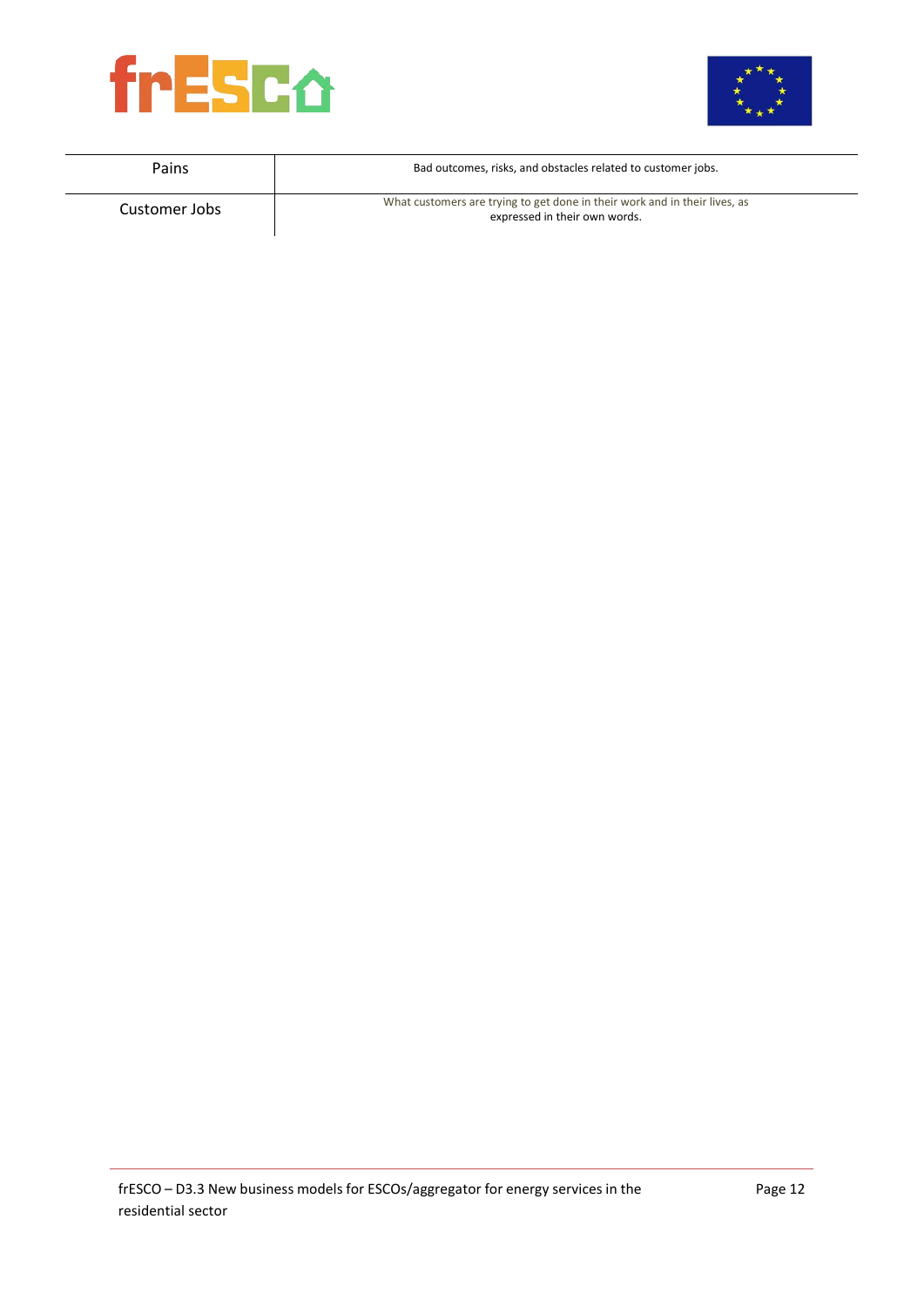



### **3 THE FRESCO BUSINESS MODELS**

In order to thoroughly assess the business models required within the frESCO context, the new and innovative frESCO services described in detail in D3.1, were eventually bundled into service packages according to consumer needs and main actors involved. Smart retrofitting services in particular should always be contracted complementary or as a prerequisite of other services as they are deemed as the minimum background for any kind of frESCO energy efficiency or flexibility service (based on data analytics). Non- Energy Services are also considered, as complementary services as well.

Whatever the service, revenues that derive from (i) a minimum charge to customer for information/behaviour change services (ii) an additional charge for guaranteed savings through intelligent/automated personalized control, (iii) a remuneration for flexibility, (iv) charges for self-consumption optimization and (v) the monetisation of non-energy services should be considered relevant and taken into account for the eventual remuneration of the service provider on a Pay-for-Performance basis. As discussed above, the Service provider in any case is an ESCO or an Aggregator or maybe both. The business models depicted in the canvas approach are described taking into account the relevant stakeholders, the main actors and their interactions and interests throughout the contract.

The frESCO energy services and energy service bundles that are defined in detail in [D3.1.](https://www.fresco-project.eu/wp-content/uploads/2021/04/Deliverable-3.1-Definition-of-the-novel-energy-services-for-residentialconsumers.pdf) can be allocated to four (4) main categories:

- **1. Smart retrofitting services**
- **2. Energy Efficiency Services**
- **3. Flexibility Services and**
- **4. Non-energy Services**

#### **Smart Retrofitting Services (RT)**

The frESCO approach requires real-time data collection and continuous energy metering from each controllable load. Explicit control of devices, either for the purpose of consumption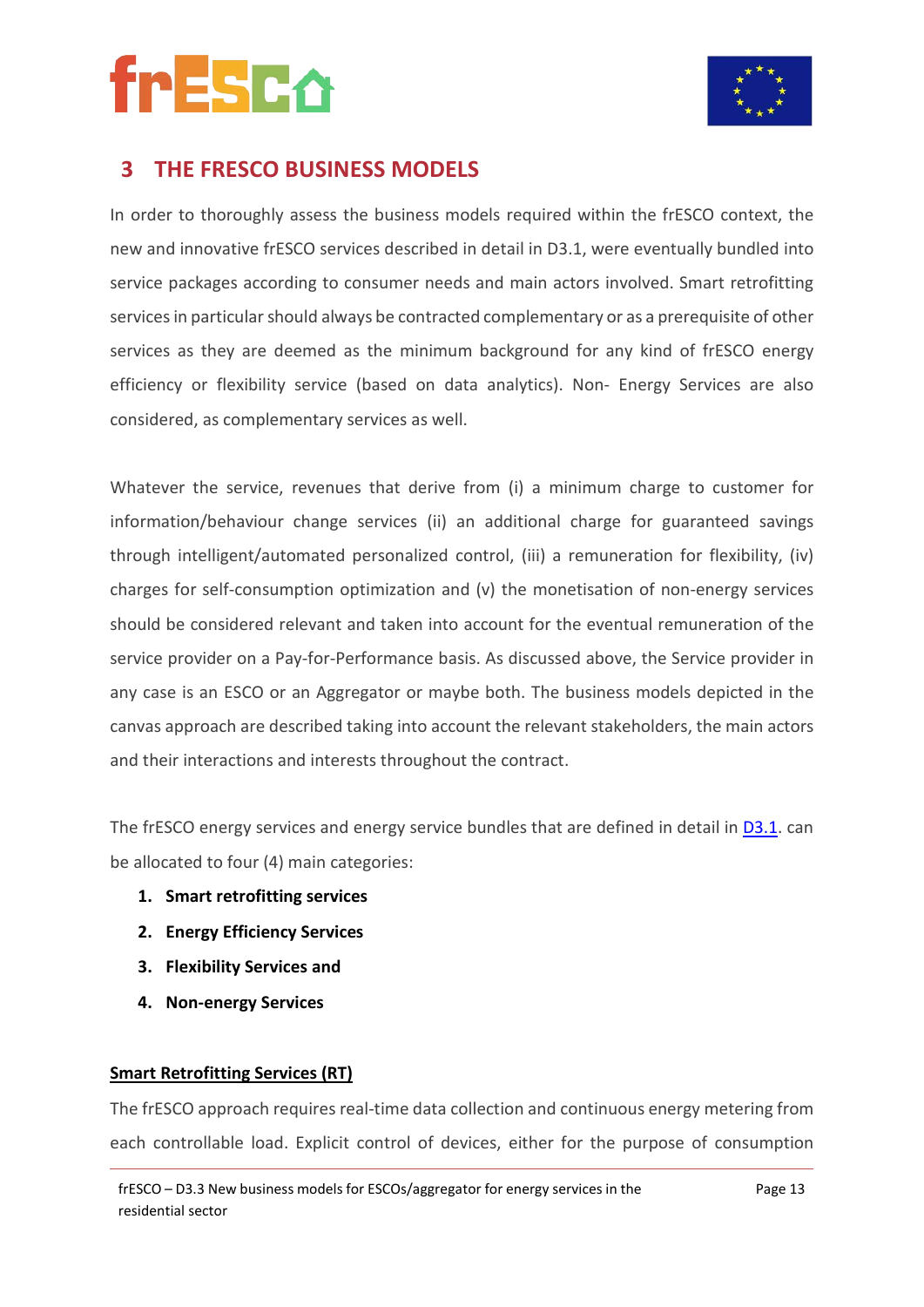

optimization or for the provision of flexibility/demand response services to the grid/ market operators and participants, require also control over electric loads, generation and storage assets when available and other electric equipment. For that to be feasible, Internet of Things (IoT) equipment is necessary and a certain smart-readiness degree should apply for the building. Meters, sensors and actuators (even simple controllable relays) should be able to communicate with legacy equipment and commonly available, simple and reliable interfaces (wired or wireless control and monitoring protocols).

The Smart Retrofitting Services may deliver all the necessary infrastructure (hardware and software) and can lead to a smart readiness audit and certification for the premises. Additionally, equipment that can deliver or enhance these services is also included, such as storage equipment, smart HVAC systems, DER installation etc. These services are provided as "one-off", but the operation, payback and maintenance extend to the whole duration of the envisaged contract.

The smart retrofitting services defined in frESCO are:

- RT1: Smart equipment retrofitting, sensors and meters
- RT2: Data monitoring and Personalized Informative Billing
- RT3: Smart readiness assessment and Certification

#### **Energy Efficiency Services (EE)**

This set of services aims at achieving energy savings in a number of different ways. The services can be implicit, by providing adequate information to the users for them to take the final decision or action for controlling usage of electricity, or explicit, through full automation and control of loads and assets, price-based scheduling and self-consumption optimization. What the user can tangibly see as a result is energy savings compared to the seasonal baseline consumption of the installation.

The Energy Efficiency Services defined in frESCO are: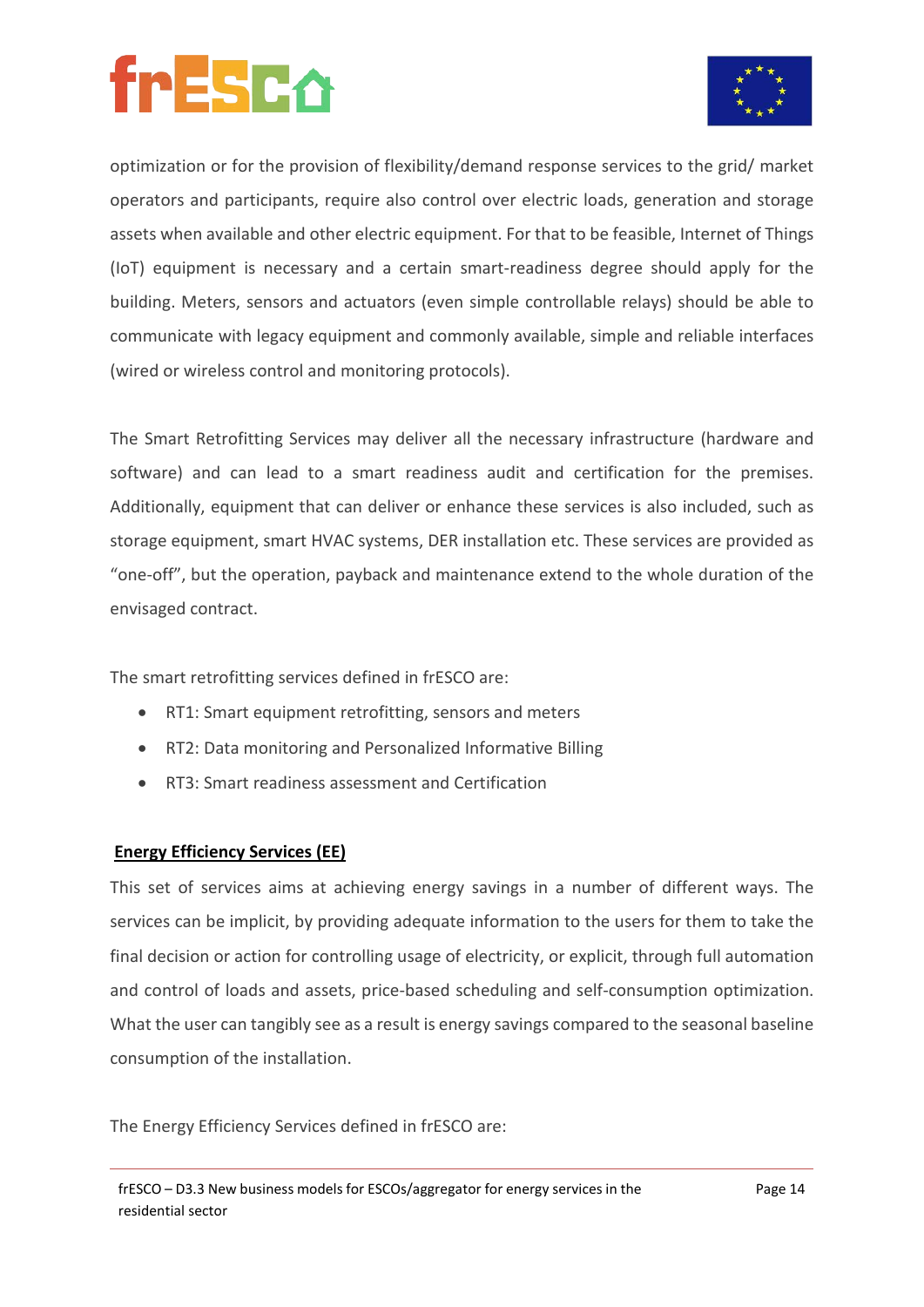

- EE1: Energy Management for Energy efficiency. Energy efficiency analytics awareness for EE management service. Use of platform data for energy management based on users' comfort choices
- EE2: Personalized Energy Analytics for Energy Behaviour optimization. Implicit EE service. Use of platform data for advice provision (recommendation) and energy management.
- EE3: Holistic self-consumption maximization service. Maximization of energy selfconsumed by energy management service for prosumers.
- EE4: Automation and optimal device scheduling. Explicit automated dispatch of efficiency events stemming from EE awareness and price-based scheduling.

#### **Flexibility Services (FL)**

Flexibility Services may allow residential consumers to participate in demand flexibility markets, by providing grid management and balancing services to grid operators via Aggregators or alleviate distribution or transmission congestion issues. This flexibility can be wisely used to defer or delay costly investments in grid expansions. Alleviation of congestion is of paramount importance to the operators, since it promotes the truly necessary investments on the infrastructure. From a consumer point of view, an extra market revenue can be achieved.

The Flexibility Services are:

- FL1: Flexibility analytics services. Information and analytics towards awareness and knowledge of users' flexibility for market participation
- FL2: Explicit automatic DR services. Implementation of the scheduled DR event. Remuneration for flexibility provision.
- FL3: Virtual Power Plant and Optimal Flexibility Activation Scheduling. Schedule of flexibility activation based on the aggregated available flexibility stemming from a number of energy assets/DERs.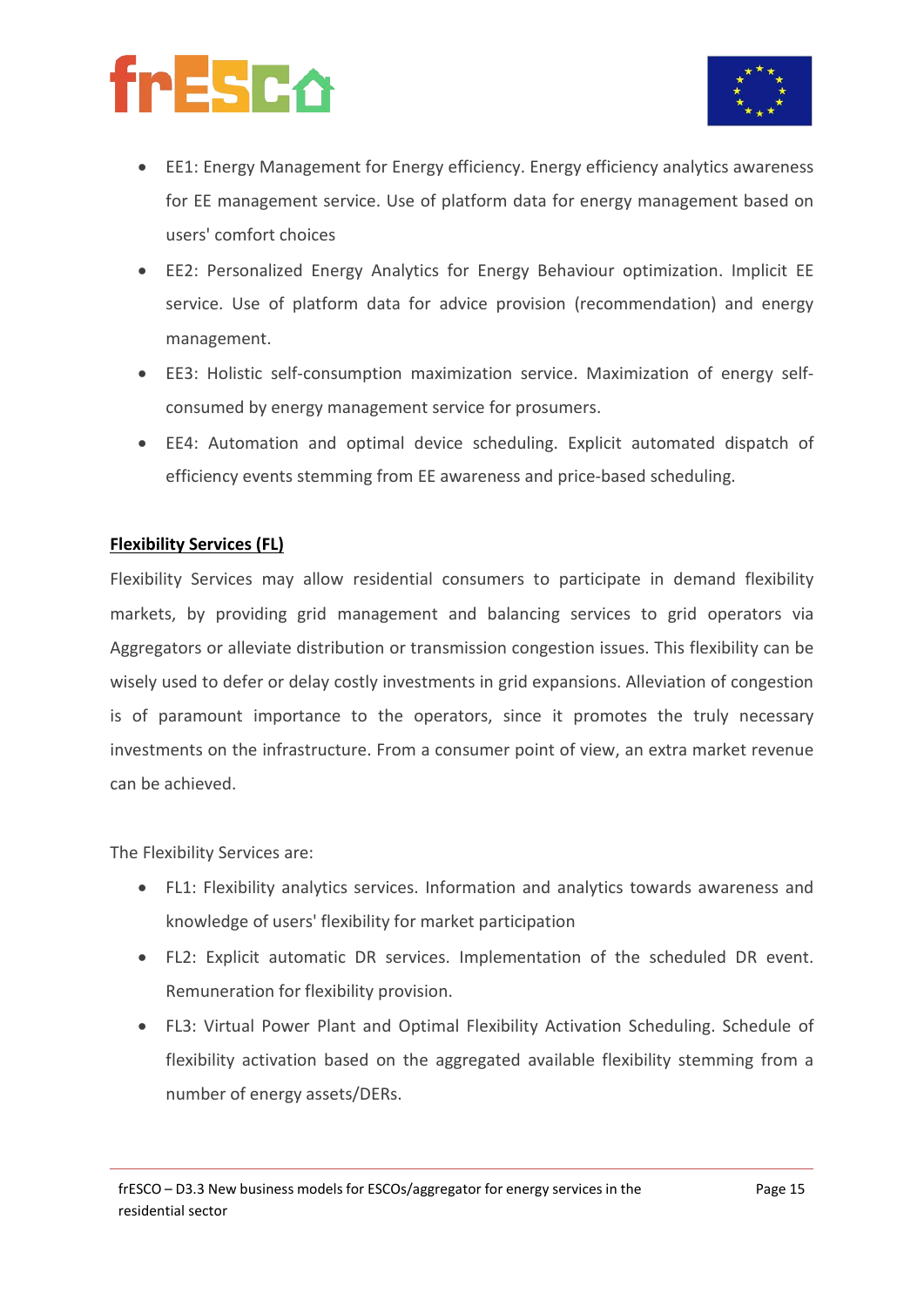



#### **Non-Energy Services (NE)**

Comfort is a significant parameter that needs to be considered when offering products and services to the domestic population. Services that are not directly related with energy efficiency or electricity flexibility provision can be combined within the scope of other actions (especially retrofitting services). These Non-Energy services do not generate any revenue per se, but the end consumer can benefit from them via the data management platform. They can relate to noise reduction, safety and surveillance, air quality and indoor temperature comfort.

Four non-energy services are identified and included in the frESCO solutions but the list is not exhaustive.

- NE1: Thermal Comfort services. Comfort preservation and automation at minimum energy costs. Requires comfort parameter sensors, smart controls and switches.
- NE2: Indoor air quality preservation. Preservation of Indoor air quality by means of air quality sensors. Smart ventilation.
- NE3: Noise reduction services. Noise sensors. Scheduling of noise devices and appliances at certain periods of time, smart ventilation, others.
- NE4: Security and surveillance services. Presence sensors, scheduling of lighting at night / absences to create a dissuasive security system.



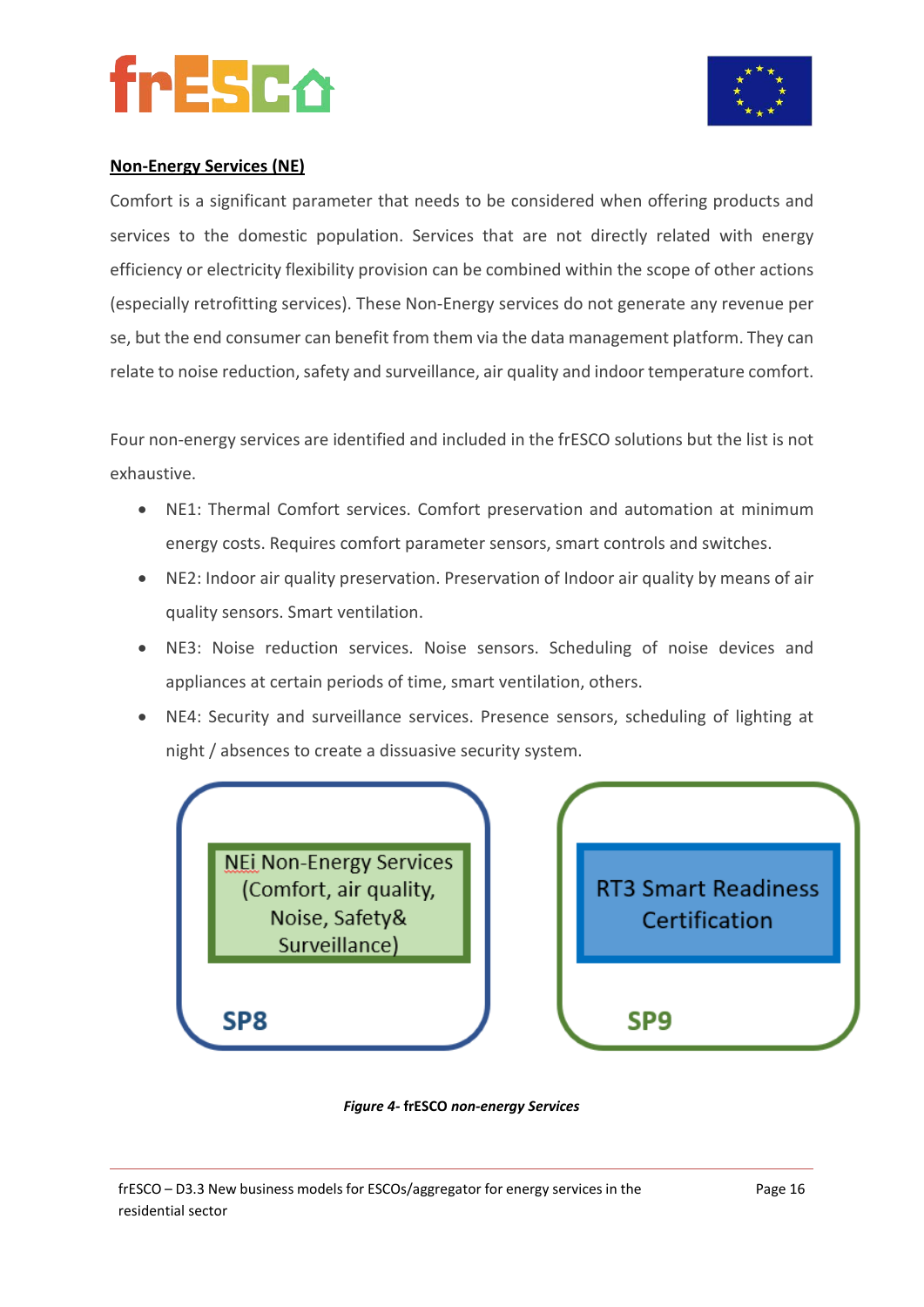



Services are bundled in a manner that can cover customers with some common characteristics.

| <b>SP</b><br>number | <b>Service pack name</b>                                                | <b>Services</b>                                               | <b>Revenues</b>                                                                                                 |
|---------------------|-------------------------------------------------------------------------|---------------------------------------------------------------|-----------------------------------------------------------------------------------------------------------------|
| SP <sub>1</sub>     | Implicit EE and user-driven<br>energy management                        | RT1, RT2, EE1, EE2                                            | Savings<br>from<br>implicit<br>energy<br>management                                                             |
| SP <sub>2</sub>     | <b>Explicit EE and automation</b>                                       | RT1, RT2, EE1, EE4                                            | Savings<br>from<br>explicit<br>energy<br>management                                                             |
| SP <sub>3</sub>     | Full EE and automation                                                  | RT1, RT2, EE1, EE2,<br>EE4                                    | Savings from implicit and explicit<br>energy management                                                         |
| SP <sub>4</sub>     | Full EE and PhotoVoltaic (PV)<br>self-consumption<br>optimisation       | EE3, EE4                                                      | RT1, RT2, EE1, EE2, Savings from energy management<br>and PV optimization                                       |
| SP <sub>5</sub>     | DR explicit automation and<br>participation                             | RT1, RT2, FL1, FL2,<br>FL <sub>3</sub>                        | Remuneration for flexibility trading                                                                            |
| SP <sub>6</sub>     | Energy<br>efficiency<br>and<br>flexibility services                     | RT1, RT2, EE1, EE2,<br>EE3, EE4, FL1, FL2,<br>FL <sub>3</sub> | Savings from implicit and explicit<br>management<br>energy<br>$\ddot{}$<br>Remuneration for flexibility trading |
| SP <sub>7</sub>     | efficiency,<br>PV<br>Energy<br>optimisation and flexibility<br>services | RT1, RT2, EE1, EE2,<br>EE4, FL1, FL2, FL3                     | Savings from energy management +<br>PV optimization + Remuneration for<br>flexibility trading                   |
| SP <sub>8</sub>     | Non-Energy<br>services<br>(comfort, air quality, noise,<br>safety)      | RT1, RT2, NEi                                                 | Service fee per unit of service<br>delivered                                                                    |
| SP <sub>9</sub>     | Smart readiness assessment<br>and certification                         | RT <sub>3</sub>                                               | Service charge                                                                                                  |

#### *Table 3- frESCO Service Bundles (Service Packages - SP)*

SP1 for example is likely to be selected by users who prefer to maintain control over the offered system and respond to its recommendations at their will. SP2 on the other hand is an opt-in to explicit and automated system management, in which consumers are willing to handover control to automations with larger saving expectations. SP3 is a combination of both approaches, where the user allows automation, but can take own initiative as well. When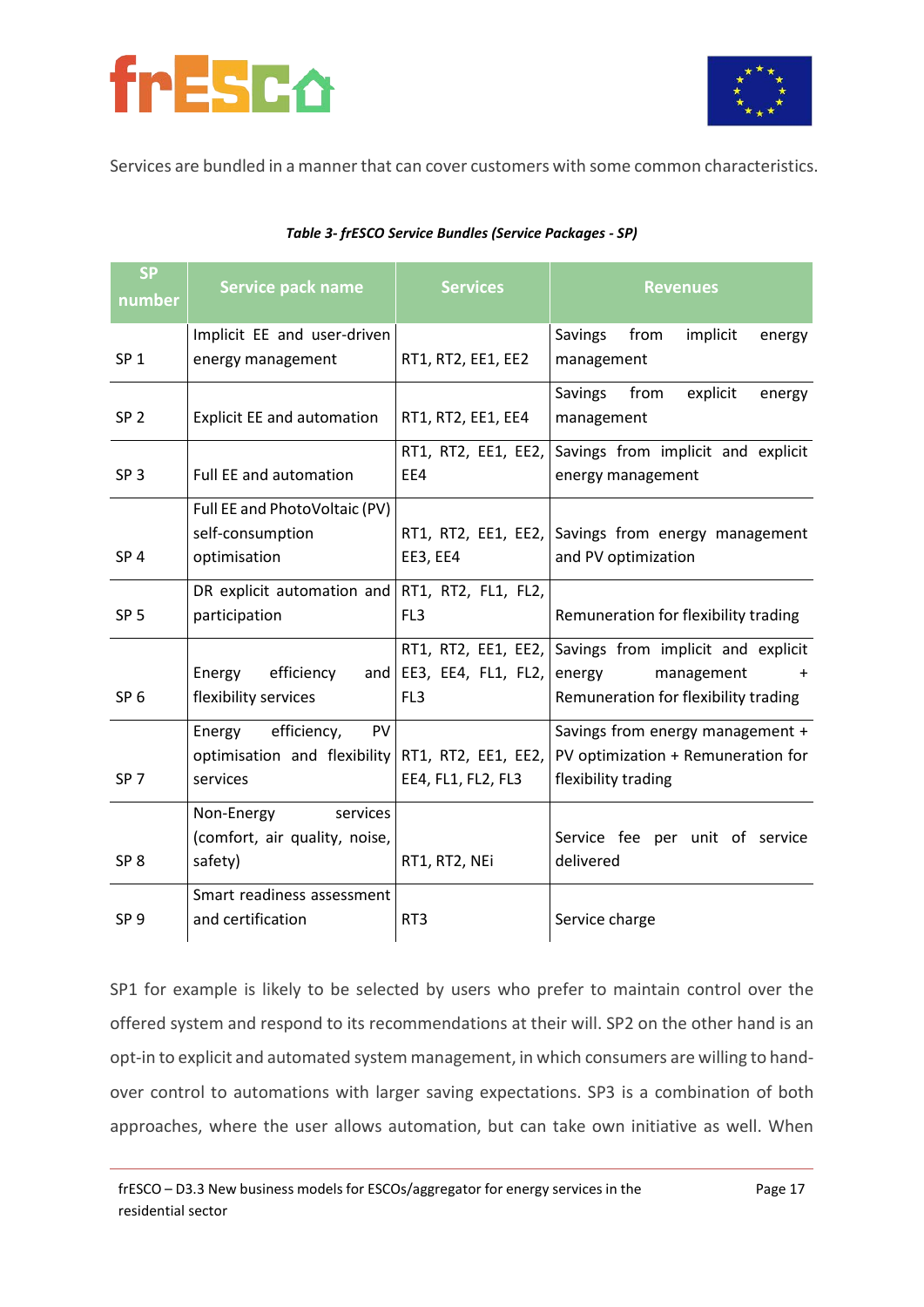

prosumers are regarded, SP4 offers the optimization of self-consumption as an additional revenue (or savings) stream. These services are traditionally offered by ESCOs.

In case markets are efficiently developed and Demand/Response services are available to consumers, depending again on the level of automation they allow, the flexibility Service Packages come to the forefront. SP5 provides all the necessary information for the active user to proceed to actions, but also requires some degree of automation as well. As it is expected it relies heavily on the awareness and flexibility of the consumers to be able to deliver tangible results for the explicit part. SP6 combines flexibility with energy efficiency measures and SP7 focuses more on the prosumer and the self-consumption optimization solutions on top of the flexibility mechanisms.

These services require an Aggregator to bridge the gap between consumer/prosumer and Market or Grid Operators.

| <b>SP number</b> | <b>Type of users</b>                                                       |
|------------------|----------------------------------------------------------------------------|
| SP <sub>1</sub>  | Closed flexibility markets, does not accept remote operation               |
| SP <sub>2</sub>  | Closed flexibility markets, does only accept remote operation              |
| SP <sub>3</sub>  | Closed flexibility markets, does accept remote operation                   |
| SP <sub>4</sub>  | Prosumer that accepts remote operation in closed DR markets                |
| SP <sub>5</sub>  | Consumer that accepts remote operation in open DR markets                  |
| SP <sub>6</sub>  | Consumer that accepts remote operation in open DR markets with efficiency  |
| SP <sub>7</sub>  | Prosumer that accepts remote operation in open DR markets                  |
| SP <sub>8</sub>  | Consumers/prosumers that want non-energy additional services               |
| SP <sub>9</sub>  | Consumers/prosumers that want smart readiness assessment and certification |

#### *Table 4 -Service packages according to consumer preferences*

The frESCO services value chain, can be separated in four distinct phases. Each phase will produce its own costs that have to be claimed further down the value chain and the revenue streams.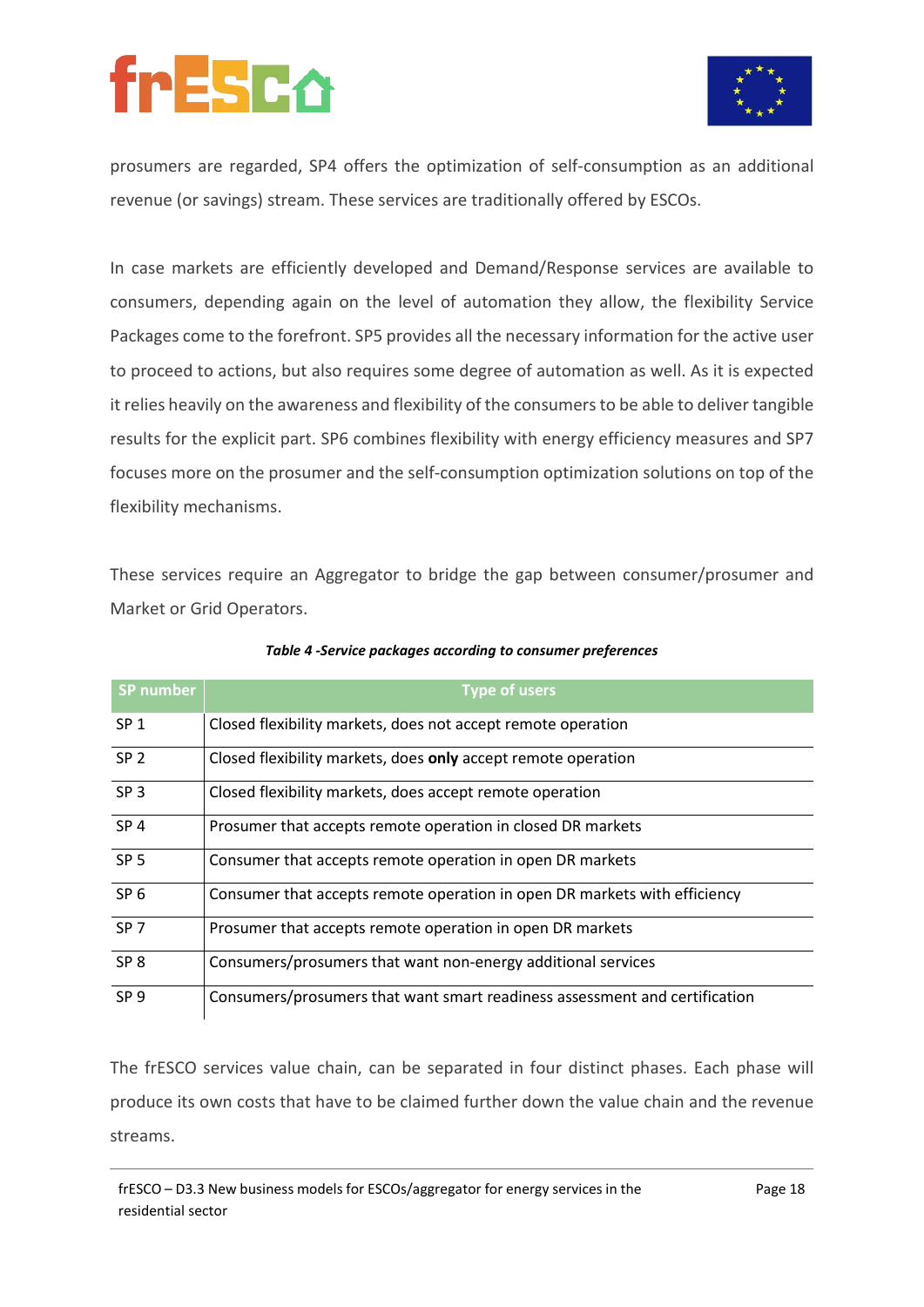

The initial phase is the in-premise assessment and the service offer according to customer specifications. This phase is important to assess the efficiency and flexibility potential of the dwelling / building and personalise the commercial energy service offer. Some user profiles may not be eligible for frESCO energy services. Once the energy service contract is signed, the second phase has to do with the procurement and installation of the equipment as well as the frESCO platform calibration and setup. Naturally the extent of the costs depends on the preconditions of the building and the overall smart readiness index of the premises. The third phase refers to the actual service delivery, where the flexibility and energy efficiency actions take place within the contract frame. During the service delivery a real time Performance Measurement and Verification (PMV) protocol is applied to evaluate the energy impact of the relevant actions and to establish the actual monetary gains. In this phase the majority of administratively relevant costs are expected to take place. Finally, at the end of the contract and depending on the initial agreement- a final clearing takes place that can be accompanied by hardware uninstallation and dismantling if that is provided by the contract. Various clauses regarding premature termination may also apply.

| Phase                                    | <b>Service</b>                                   | <b>Who</b>                                      | <b>Type of Cost</b> | <b>Cost Description</b>                                                           |  |
|------------------------------------------|--------------------------------------------------|-------------------------------------------------|---------------------|-----------------------------------------------------------------------------------|--|
|                                          | Energy and smart readiness pre<br>audit          | <b>ESCO</b>                                     | Audit cost          | Usually<br>remote<br>preaudit<br>with<br>data<br>provided by customer             |  |
| <b>Business</b>                          | P4P service proposal                             | ESCO                                            | Commercial costs    | commercial costs                                                                  |  |
| opportunity and<br>personalised offer    | P4P<br>negotiation<br>contract<br>and<br>signing | ESCO / User                                     | Commercial costs    | commercial costs                                                                  |  |
|                                          | Upfront cost financing                           | <b>ESCO</b><br>User<br>Financing<br>institution | Upfront costs       | CAPEX and potential interest if external<br>financing needed                      |  |
| <b>Commissioning and</b><br>Installation | Smart readiness assessment                       | <b>ESCO</b>                                     | Audit cost          | May include on-site audit if requested by<br>end user or deemed necessary by ESCO |  |
|                                          | Hardware<br>commissioning<br>and<br>procurement  | <b>ESCO</b>                                     | Upfront cost        | smart meters, sensors, clamps, actuators,<br>other smart equipment                |  |
|                                          | Hardware manufacturing                           | manufacturer                                    | Upfront cost        | Energy box                                                                        |  |
|                                          | Retrofitting element procurement                 | <b>ESCO</b>                                     | Upfront cost        | smart equipment, envelope insulation, PV<br>facility, other retrofitting          |  |

*Table 5- frESCO service value chain activities and associated costs.*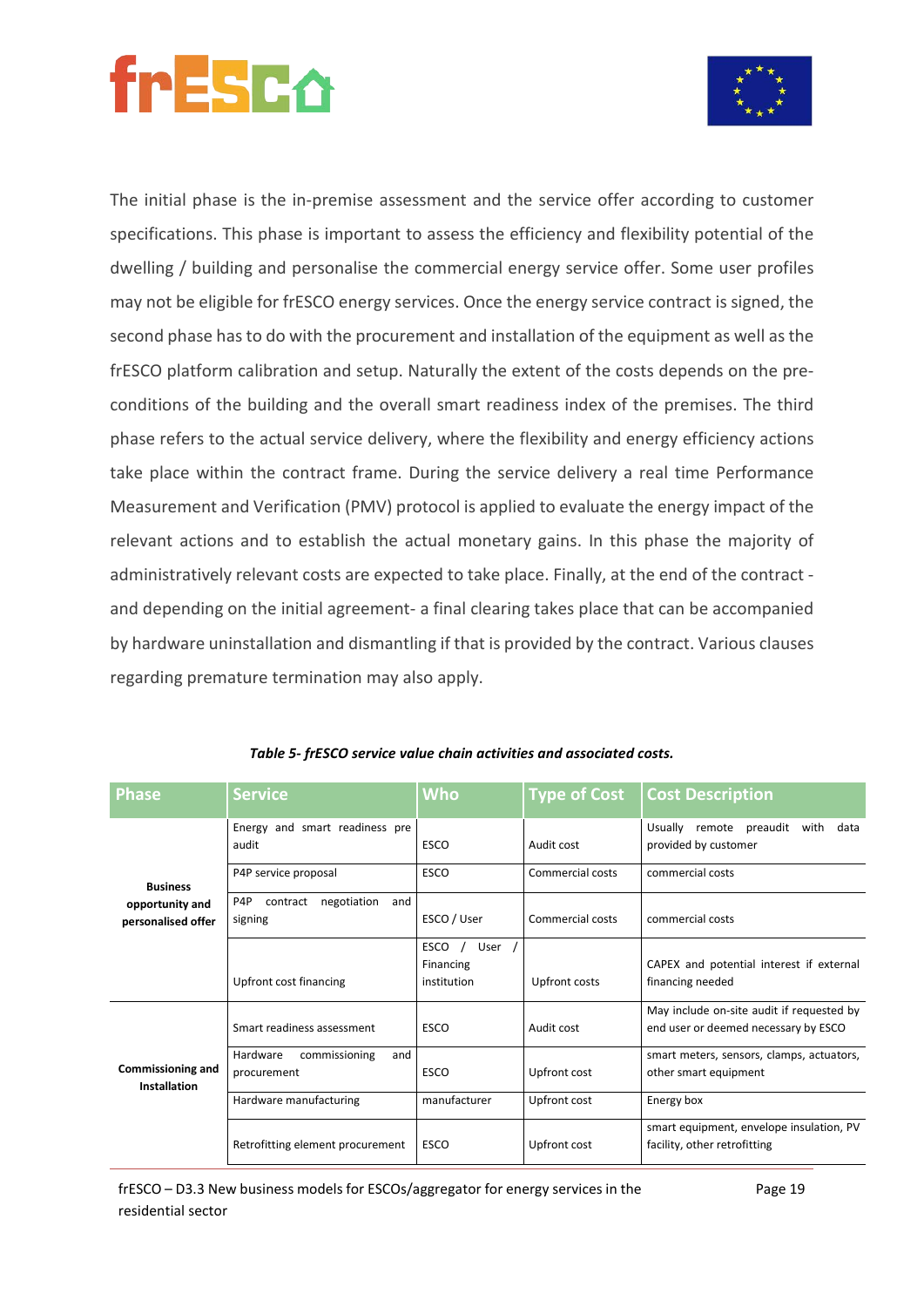



|                        | System integration                                               | <b>ESCO</b>       | Upfront cost     | Energy box connections                                                                                                        |
|------------------------|------------------------------------------------------------------|-------------------|------------------|-------------------------------------------------------------------------------------------------------------------------------|
|                        | System installation.<br>Connection<br>and testing                | ESCO / Installer  | Upfront cost     | On-site installation                                                                                                          |
|                        | Smart readiness certification                                    | <b>ESCO</b>       | Audit cost       | Only if requested by end user                                                                                                 |
|                        | Energy efficiency services and PMV                               | <b>ESCO</b>       | Operation cost   | It includes EE service delivery                                                                                               |
| Service delivery       | Flexibility services to the grid and<br><b>PMV</b>               | Aggregator        | Operation cost   | May include Virtual Power Plant (VPP)<br>configuration,<br>aggregation,<br>market<br>participation costs, bidding, penalties, |
|                        | settlement<br>P <sub>4</sub> P<br>Service<br>and<br>remuneration | ESCO / Aggregator | Operation cost   | Includes<br>PMV,<br>billing<br>reports,<br>and<br>remunerating                                                                |
|                        | Non-energy service provision                                     | <b>ESCO</b>       | Operation cost   | It includes non-energy service delivery                                                                                       |
|                        | System maintenance                                               | ESCO / Installer  | Maintenance cost | May include Hardware and IT platform<br>maintenance costs.                                                                    |
|                        | Periodic service adjustments and<br>adaptation                   | ESCO / Installer  | Maintenance cost | Variable. Triggered by either ESCO /<br>Aggregator or end user                                                                |
|                        | System dismantling                                               | ESCO / Installer  | Maintenance cost | Low, or none                                                                                                                  |
| <b>End of contract</b> | Final settlement. End of contract.                               | ESCO / User       | Commercial costs | Low, or none                                                                                                                  |
|                        | New service proposal                                             | <b>ESCO</b>       | Commercial costs | commercial costs                                                                                                              |

In general, the related costs are divided to audit, upfront, commercial, operation and maintenance costs. Upfront costs, are related to interventions at the premises and are dependent on a number of factors such as:

- Number of services under the contract
- Number and nature of DERs involved
- Standing smart readiness index
- Data collection and action controller gateway
- Sensors deployed
- Smart metering equipment
- Smart plugs and actuators
- Hardware installation
- System setup and calibration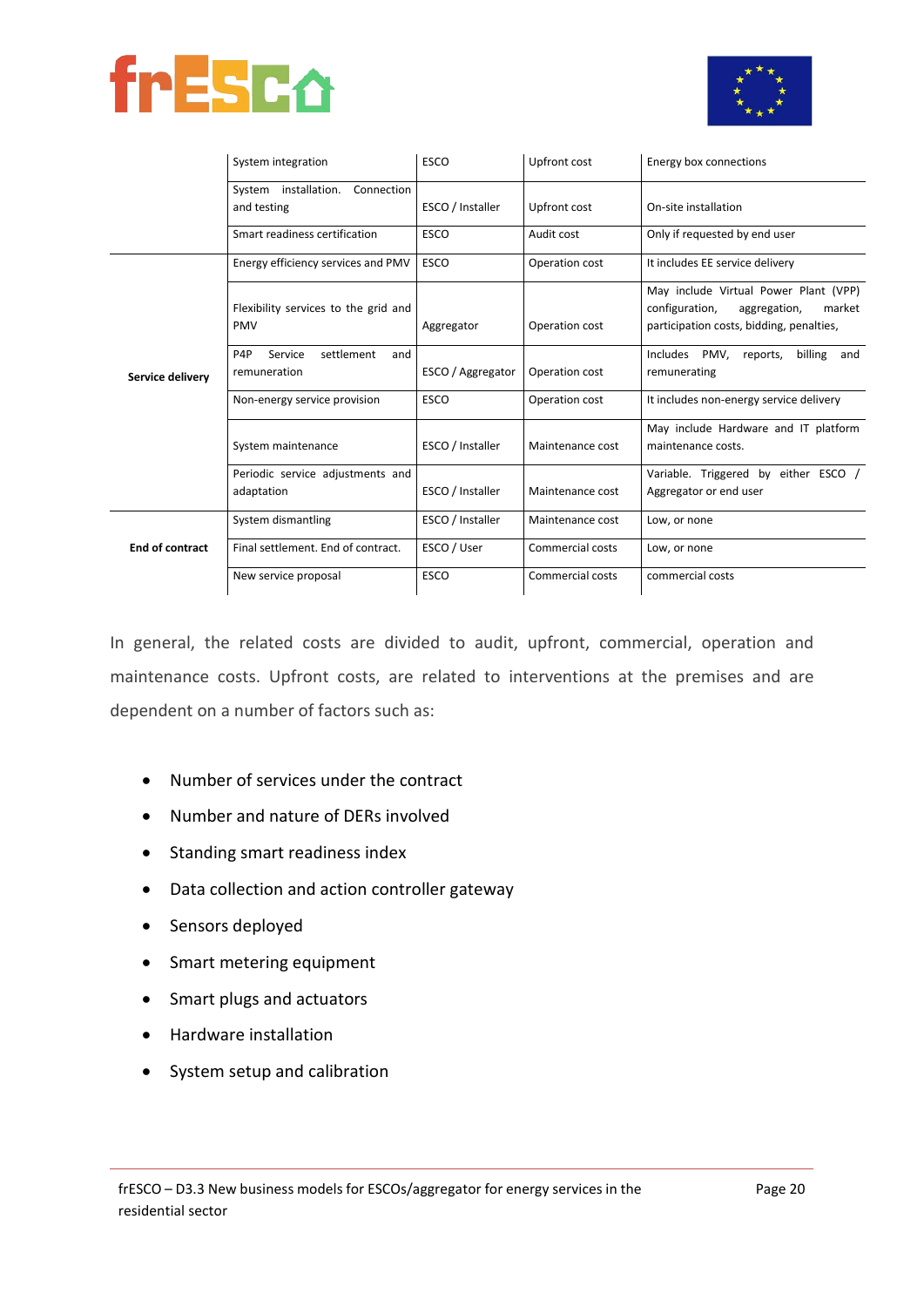



Operational and maintenance costs are relatively small in comparison. Once the system is procured and set up, there are some recurrent costs that are related to equipment replacement in case of faults, but usually there are guarantees that come with sensors, meters and any other kind of hardware equipment. The data platform, will be set up by an ICT provider. Data storage and simple cloud computing are relatively small costs that may be absorbed by the ESCO or Aggregator service provider if economies of scale are taken into account.

The revenue streams are enjoyed primarily by the end-user directly and are subject to verification, validation, management and settlement by the service provider.

There exist primarily three main sources of revenue, totally in-line with the service categories:

#### **Energy Efficiency Services (EE)**

EE services are expected to provide direct savings from consumption. Self- consumption optimisation enhances the results for prosumers.

The benefit is enjoyed directly by the user as a reduction of the monthly energy bills and shared at a second stage with the ESCO service provider according to the proportion stated in the contract.

#### **Flexibility Services (FL)**

Flexibility services are expected to provide indirect revenues to the consumer. The Aggregator represents the consumer in the markets, aggregates the required flexibility, handles all transactions with the Grid or market operators and is the initial beneficiary of the compensation.

On a second level, the aggregator shares the benefit with the consumer according to the proportion stated in the contract.

#### **Non-Energy Services (NE)**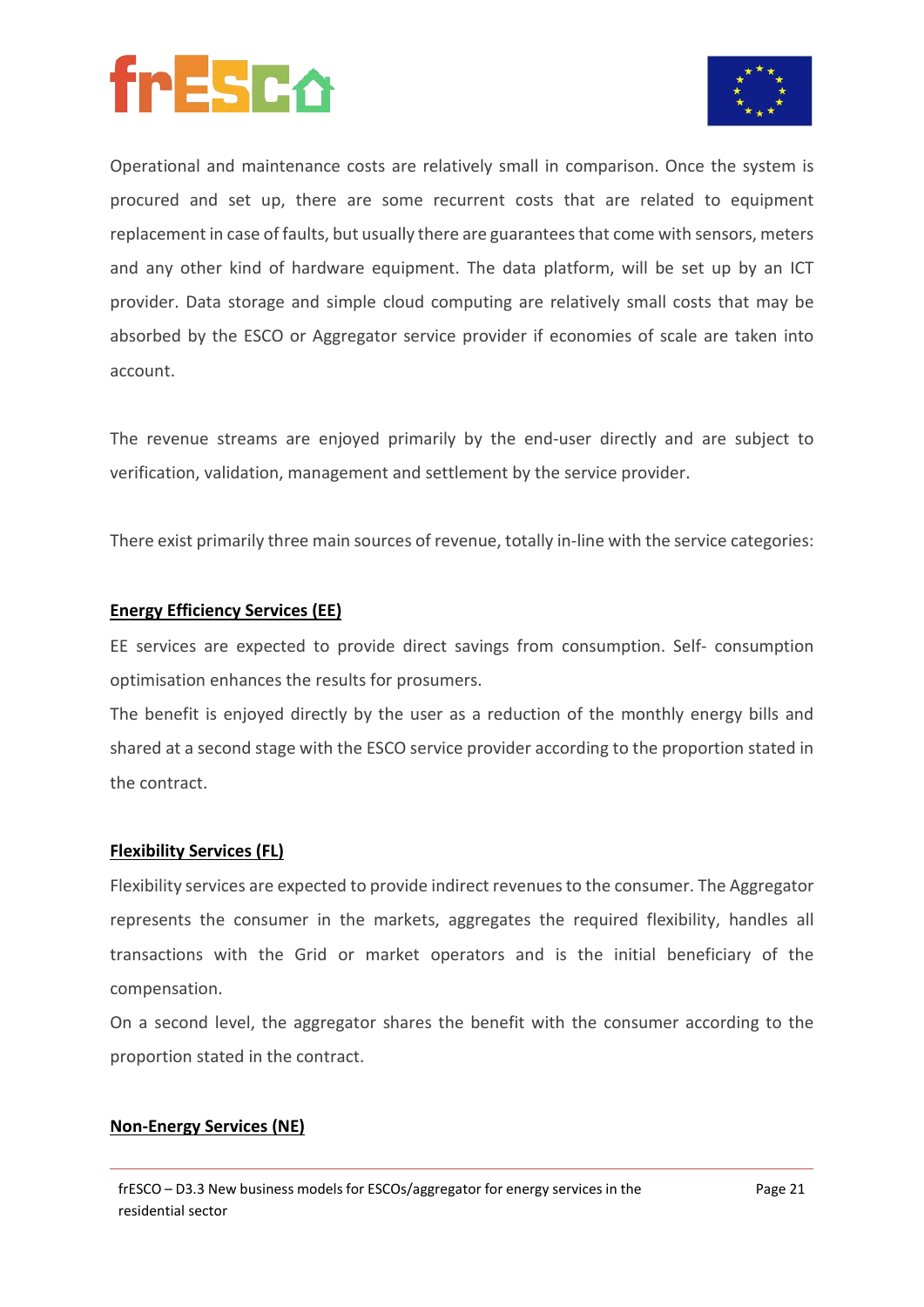

Non-Energy services function on a fuzzier logic, since many aspects of the services are subjective in nature. Consumers may pay a fixed amount per a specified period with the expectation of a certain degree of measurable comfort with potential discounts in case of deviations, depending on the contract. Under a P4P approach, the performance in terms of comfort parameters, noise level, air quality or security is measured and compared with the targets, to infer a proportional service payment according to the level of service compliance.

In every revenue stream, the contract dictates the sharing scheme between the end-user and the service provider. The party that bears the upfront costs has priority to the revenue to ensure a feasible payback period.

As so far analysed, frESCO energy services focus on consumers or prosumers. Depending on the final selection of the service bundles explained above, the service providers can eventually be narrowed down to either an ESCO or an Aggregator.

#### **3.1 The ESCO business model**

Energy Efficiency Services are offered and operated by an ESCO or in some occasions, by facility managers or building owners. Regardless of the services or bundles selected, the ESCO as a service provider is typically under EPC arrangements expected to bear the upfront costs of the installation and receive the relevant remuneration over the time of the contract. For that to take place, a number of requirements have to be met that occasionally are conflicting between the service provider and the end user. For example, while an ESCO would prefer explicit services with automatic operation of DERs to ensure both control and optimization, this may not be the optimal selection for the end users who in most cases would like to have options to by-pass automated control. Additionally, the former EPC traditional contracts should always be an option, and need to still remain compatible with the new and innovative services designed in frESCO.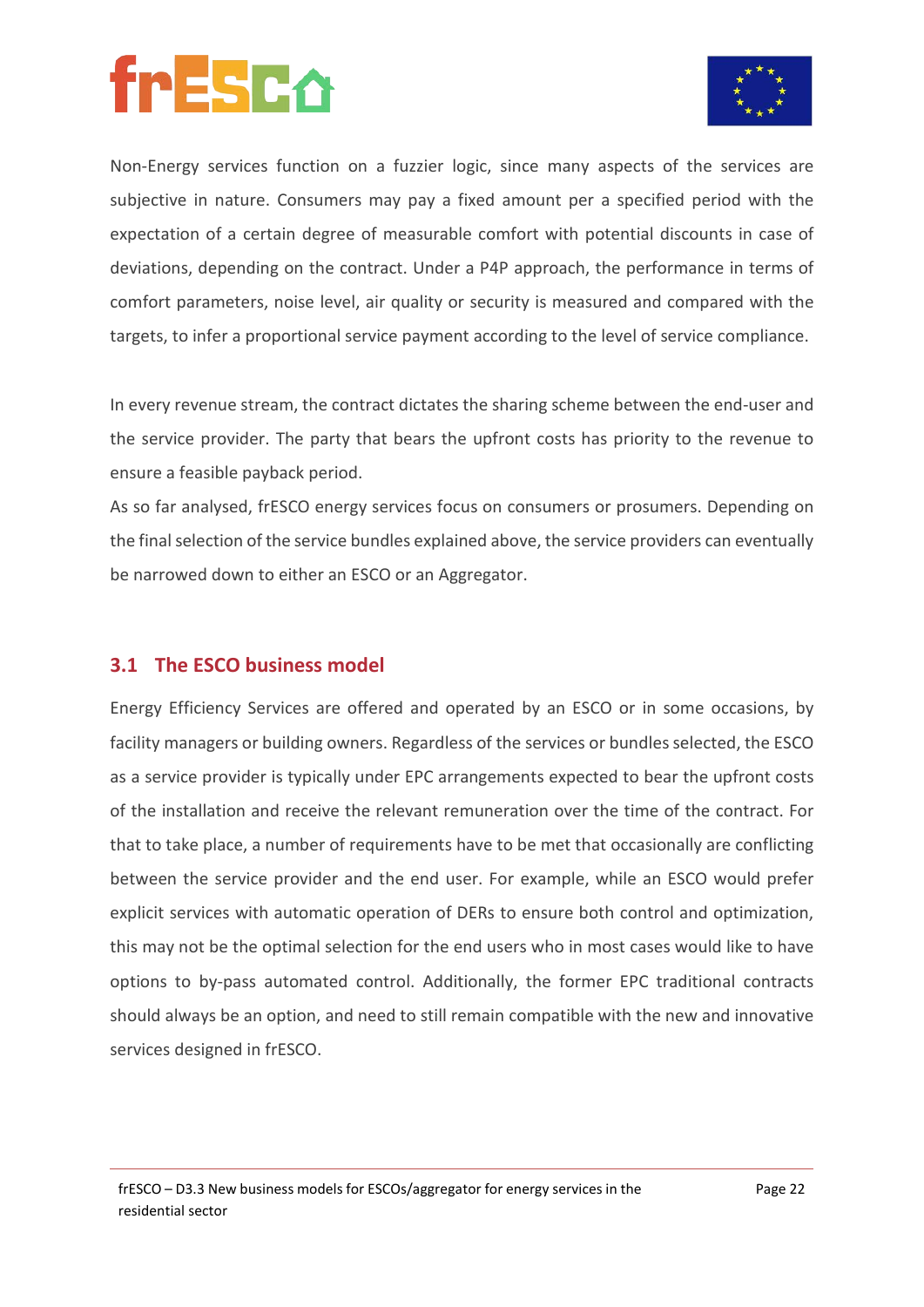





#### *Figure 5 - The ESCO Service bundles*

The primary ESCO business model, dictates that the ESCO bears the initial investment, develops and deploys an energy management system and performs the necessary audits to the building to gauge the savings potential. The ESCO should be able to monitor the consumption of the facility, provide suggestions or consulting services and in a number of occasions automatically control loads or DERs for maximization of the savings and the relevant revenue.

Within this concept, and building on top of the traditional models, frESCO energy services provide:

- Consumer awareness and informative billing as an instrument towards energy savings
- Increase of the overall value of the facility by smart readiness certification
- Real time automation and scheduling
- Retrofitting opportunities
- Data control, storage and monitoring

All these aspects are coefficients of the revenue stream, that is essentially savings measured and verified by a robust, fair and transparent Pay-For-Performance methodology. Consumers are interested primarily in reducing their energy cost but are not usually willing to sacrifice their acceptable comfort levels. Additionally, a typical residential consumer while eager to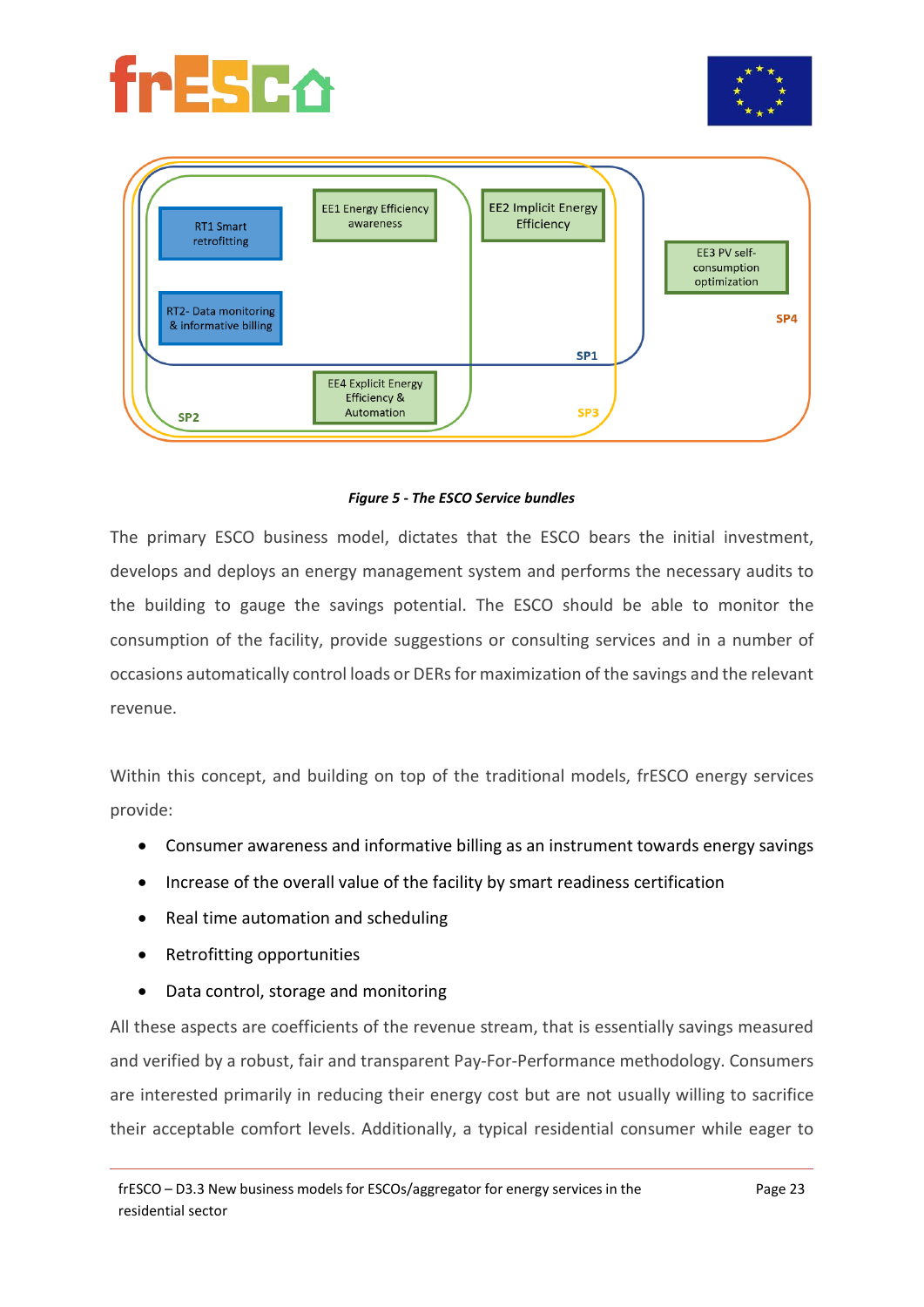

reduce the overall energy cost, is usually unaware of the opportunities that have to do with the electricity prices volatility and is usually unable to constantly monitor consumption or production in case of existing DERs to make the proper decisions alone.

The frESCO services and solutions step in to fill that gap, by providing centralized information and control to the end-user, optimization of self-consumption, storage or grid consumption according to market signals, awareness over potential energy savings and informative billing, transparent valorisation of the energy savings and cash flow monitoring and control.

frESCO energy efficiency services place the consumer at the centre of the business as the main actor, but also apply an educational approach, for the consumer to be able to realize the potential of energy savings and finally relies deeply on customer engagement by transparent and robust data sharing.

#### **3.1.1 Involved stakeholders in the ESCO business model and their interactions**

In the Energy Efficiency Services the main stakeholders are:

• The ESCO

The ESCO as the main stakeholder provides a range of solutions and services that can include studies and implementation of energy savings projects, retrofitting know-how and implementation, energy conservation and DER optimization. ESCOs provide or arrange financing for the upfront costs of the project of the end-user. The provided services also include energy audits, feasibility studies, equipment procurement, Measurement & Verification and Operation & Maintenance services.

#### • The Facility Manager

The facility manager can be the owner of the building or a third party responsible for the maintenance and operations of the building (e.g. heating, lighting, common bills etc). The Facility Manager is primarily interested in monitoring the energy use, deciding on equipment investments, identifying problems and solving issues. Their goal is to reduce energy bills without disturbing the comfort of the residents. To this end (especially in case of a third party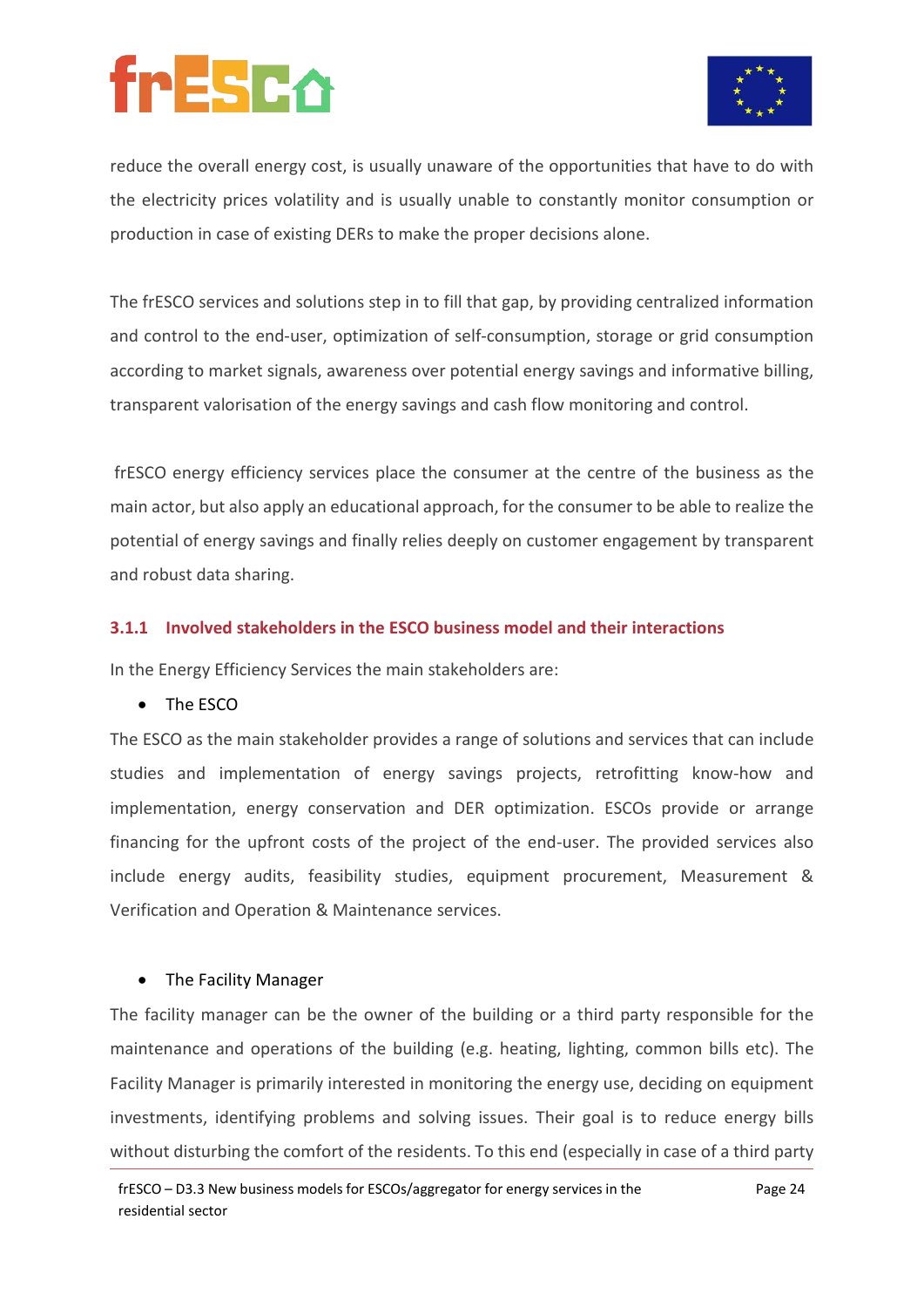



or an owner who is not the end user), the facility manager can also provide recommendations and consulting services. In case the facility manager is also the building owner, financing may also be part of the relevant actions.



*Figure 6- The ESCO BM Stakeholders*

#### • Equipment suppliers

Unlocking the flexibility of consumption for energy efficiency solutions, as well as producing energy in case of prosumers, requires specialized equipment and intelligent devices. In any kind of energy efficiency project, the technology suppliers are a key-partner to the ESCO for the latter to be able to provide the necessary equipment, or even Information and Communication Technology (ICT), vital to the project.

#### • Construction/ installer and Maintenance companies

The construction related companies, are responsible for the procurement of the equipment, the proper installation, repairs and preventive maintenance. Their main interest is in performing the corrective actions in case of faults and periodic controls to avoid equipment failures and warranty invocations. In some occasions it can be the service provider itself.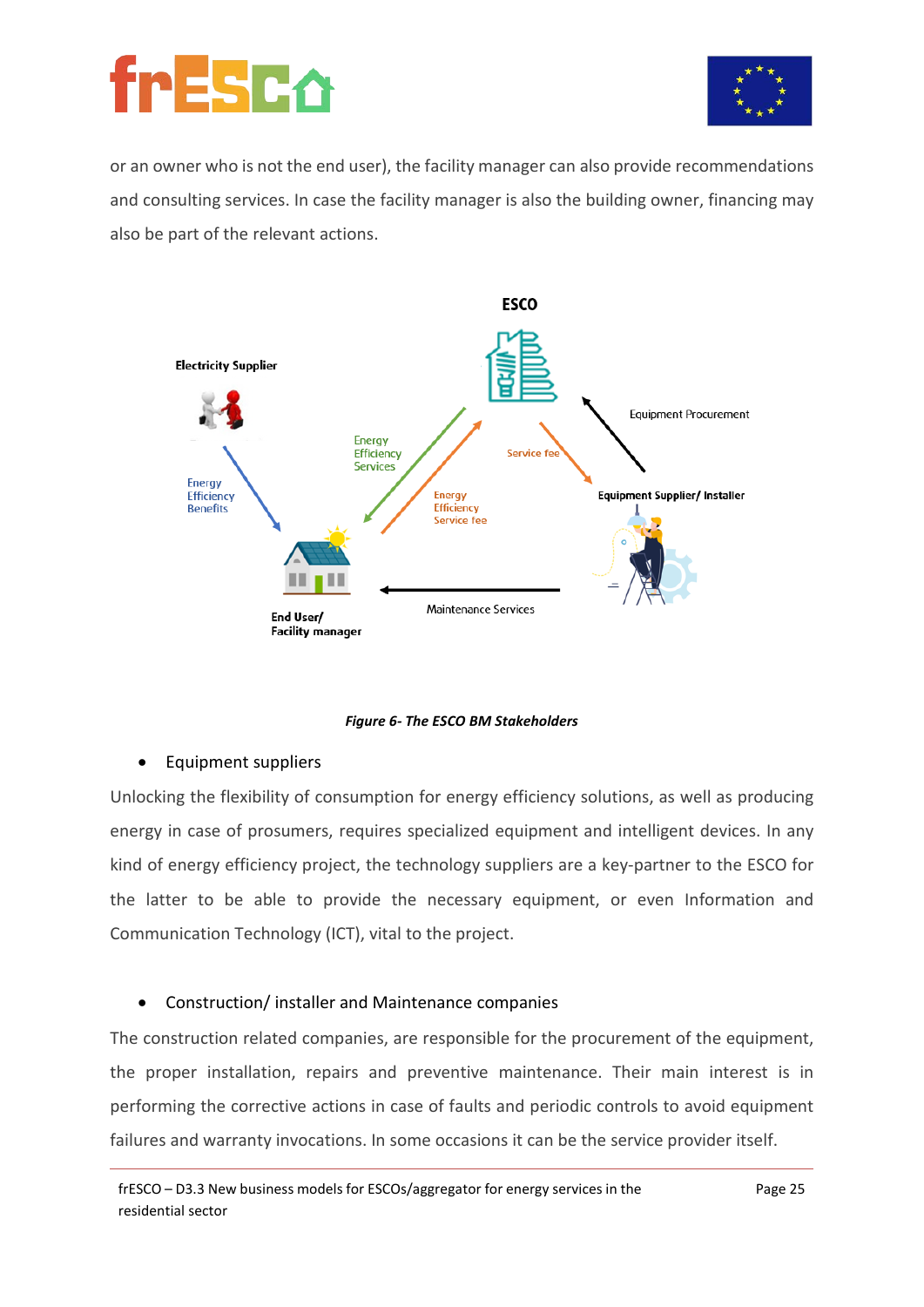



#### • End User

The end user is a vital component of the ESCO Business Model. He is the service beneficiary, the saving maker for the efficiency services and the flexibility provider for the demand flexibility services. Sometimes it is the facility manager or building owner. The end user is the main beneficiary of the savings as they are reflected on the energy bill, but also the most sensitive party since the engagement and participation of the end user is of vital importance for the maximization of the savings. As such they are directly responsible for the effectiveness of the solutions.

An additional stakeholder could be also the financing entities. Upfront cost may be borne by the end users/ owners, the ESCO or a third-party financing entity.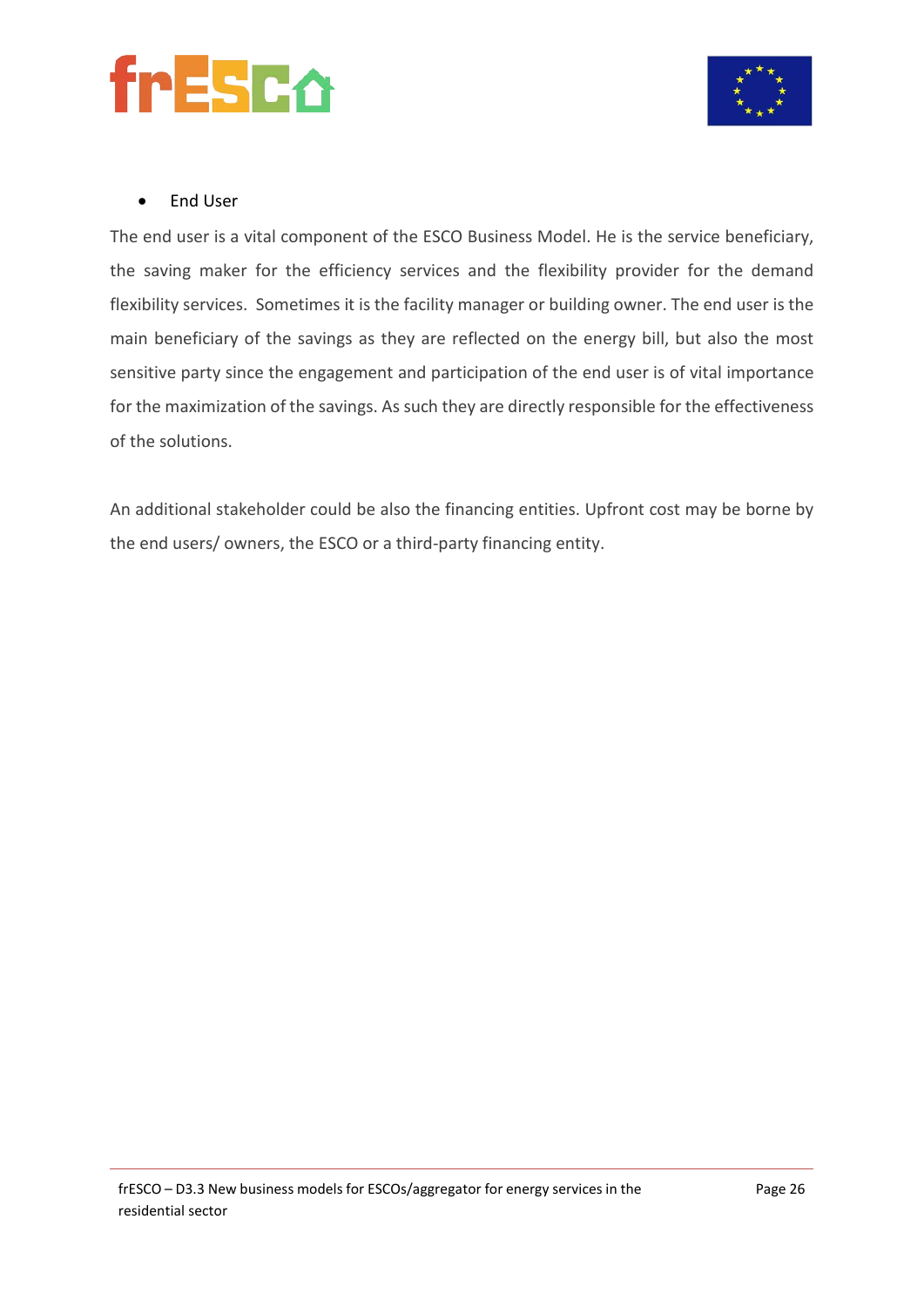



**3.1.2 ESCO business model factsheet**

### **BUSINESS MODEL CANVAS – ESCO Service Pack**

| <b>KEY PARTNERS</b>           | <b>KEY ACTIVITIES</b>                         | <b>VALUE PROPOSITION</b>                           | <b>CUSTOMER RELATIONSHIP</b>            | <b>CUSTOMER SEGMENTS</b>              |
|-------------------------------|-----------------------------------------------|----------------------------------------------------|-----------------------------------------|---------------------------------------|
|                               | What key activities does your value           | What core value do you deliver to your             | What relationship does the target       | Which groups of customers are you     |
| Who are your key              | proposition require?                          | audience(description)?                             | audience expect you to establish and    | creating value for?                   |
| partners/suppliers?           | Real-time data for the provision of automated | SP3 offers to residential building                 | maintain with them?                     | Residents, facility managers and      |
| ESCO, Building/facility       | energy management services for efficiency     | owners complete services towards                   | Maintain concrete information flow      | communities,<br>owners,<br>energy     |
| manager, User, Equipment      | based on users' comfort choices,              | monitoring and controlling manually or             | through end user visualization kit.     | municipalities.                       |
| suppliers/installers and      | Potential DER control and automation          | automatically their local loads, IoT               | Trigger valid alerts and automatic      |                                       |
| technicians                   | Short- and long-term generation and demand    | devices as well as generation and                  | actions.                                |                                       |
|                               | forecasts                                     | storage units towards optimizing the               | Ensure trust on sensitive data privacy  | What are our most important           |
| Which key resources are we    | Weather forecasting for adjusting loads       | energy efficiency of their facility,               | Informative billing                     | customers?                            |
| acquiring from partners?      | (HVAC)                                        | reducing their energy costs while                  | direct customer support                 | Residents, facility managers and      |
|                               | What activities are the most important for    | preserving or further enhancing                    |                                         | owners                                |
| Financial resources,          | your distribution channels, customer          | comfort and smart automation.                      | Which ones have we established?         | Why?                                  |
| Equipment, infrastructure     | relationships, revenue streams etc?           |                                                    | Equipment installation, monitoring and  | The service allows savings on         |
| (Communications gateway,      | P4P contract signing, savings measurement,    | What bundles of product/services are               | battery control.                        | energy bills, while maintaining user  |
| meters, sensors, actuators,   | service pitching, live demos                  | we offering to each customer                       | How costly are they?                    | preferences                           |
| EMS, application, IT storage  | What key activities do you need to deliver    | segment?                                           | <b>TBD</b>                              |                                       |
| and computing services),      | your customer experience?                     | <b>HVAC and DHW control</b>                        | How are they integrated with the rest   | What differentiates our customer      |
| Infrastructure (network and   | Efficiency awareness and event triggering,    | Lighting control                                   | of our business model?                  | segments?                             |
| market)                       | market signal management, equipment           | Battery control, EV charging                       | <b>TBD</b>                              | Preferences cannot be addressed       |
|                               | monitoring, visualisation of metrics and EE   | RES generation and self-consumption                |                                         | completely in energy communities.     |
| Which key activities do       | strategies, comfort preservation              | optimization                                       |                                         | Aggregated savings or income may      |
| partners perform?             | <b>KEY RESOURCES</b>                          | Smart Home Automation and                          | <b>CHANNELS</b>                         | be significant but is also dispersed. |
| ESCO: Offers, analyses,       | What key resources does your value            | scheduling                                         | Through which channel does your         | What opportunities are there to       |
| delivers and manages          | proposition require?                          | What jobs are our customers trying to              | audience want to be reached?            | reach new customers segments?         |
| finances.                     | Smart and controllable DERS and loads such as | complete?                                          | Public media, social media,             | Potential subsidies on large-scale    |
| B/F manager: Contracts,       | HVAC and DHW systems, EV charging systems,    | Minimise energy bills.                             | Through constructors, Dedicated         | building energy efficiency upgrades   |
| maintains, finances.          | PV, Batteries                                 | Increase energy efficiency, reduce CO <sub>2</sub> | retrofitting services, energy supplier  | could open the way to industrial      |
| User: Contracts, finances,    | Data: real time load/generation profiles, DER | footprint.                                         | facility managers                       | consumers                             |
| saves, acts if prompted.      | modelling parameters such as indoor T,        | Automate energy management.                        | How are we reaching them now?           |                                       |
| Installers and technicians:   | humidity,                                     |                                                    | Flyers, banners, web advertising,       |                                       |
| Commissioning, deployment,    | Weather data                                  | What pains do they experience when                 | commissions                             |                                       |
| Operation & Manintenance.     | <b>Active consumers</b>                       | trying to achieve their goals?                     | Which ones work best?                   |                                       |
| IT service provider: provides | What key resources do you need for            | Unawareness of market prices and                   | Constructors, Dedicated retrofitting    |                                       |
| and maintains data computing  | distribution?                                 | efficiency opportunities                           | services, energy suppliers, Utilities   |                                       |
| and data storage capabilities | Retailers, installers and maintenance         | Unawareness of real time RES                       | Which ones are the most cost efficient? |                                       |
|                               | companies,                                    | generation and demand matching                     | Constructors, Dedicated retrofitting    |                                       |
|                               |                                               | Manual load micromanagement                        | services                                |                                       |

frESCO – D3.3 New business models for ESCOs/aggregator for energy services in the residential sector

Page 27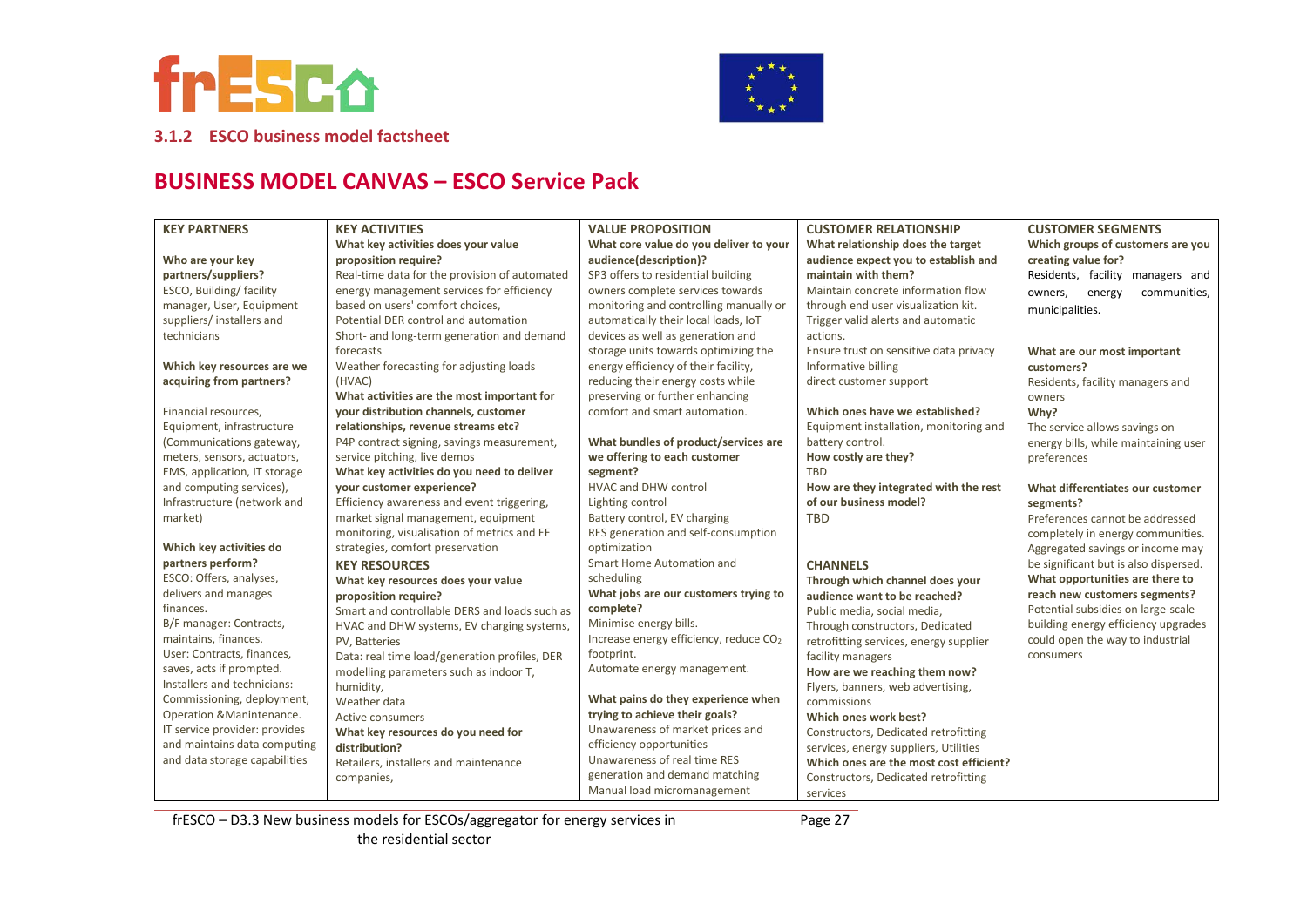



|                                                                                                  | What key resources do you need for<br>customer relationship management?<br>Web interface, mobile apps, visualization<br>toolkits (for ESCOs and for end users, account<br>manager, legal support, technical support | How does our product/service help<br>them achieve goals/relieve pains?<br>Centralised information and control<br>Optimisation of RES self-consumption<br>Awareness of EE potential for<br>behavioural change<br>Automation and smart control for<br>explicit load management towards<br>efficiency<br>Informative billing and continuous cash<br>flow monitoring |                                 | How are we integrating them with<br>customer routines?<br>Newsletters, Billing notes |  |
|--------------------------------------------------------------------------------------------------|---------------------------------------------------------------------------------------------------------------------------------------------------------------------------------------------------------------------|------------------------------------------------------------------------------------------------------------------------------------------------------------------------------------------------------------------------------------------------------------------------------------------------------------------------------------------------------------------|---------------------------------|--------------------------------------------------------------------------------------|--|
| <b>COST STRUCTURE</b><br>What are the most important costs?<br>Hardware costs at dwelling level  |                                                                                                                                                                                                                     | <b>REVENUE STREAM(S)</b><br>For what value are customers really willing to pay?<br>Energy savings measured and verified by means of fair and transparent P4P methodologies.                                                                                                                                                                                      |                                 |                                                                                      |  |
| Operations Cost at ESCO level                                                                    |                                                                                                                                                                                                                     |                                                                                                                                                                                                                                                                                                                                                                  | For what do they currently pay? |                                                                                      |  |
| Maintenance costs at dwelling and ESCO levels                                                    |                                                                                                                                                                                                                     |                                                                                                                                                                                                                                                                                                                                                                  | Consumption of energy           |                                                                                      |  |
| End of life/contract decommissioning/recycling costs                                             |                                                                                                                                                                                                                     |                                                                                                                                                                                                                                                                                                                                                                  | How are they currently paying?  |                                                                                      |  |
| Which Key Resources are the most expensive?                                                      |                                                                                                                                                                                                                     | Usually in an EPC upfront basis                                                                                                                                                                                                                                                                                                                                  |                                 |                                                                                      |  |
| Hardware costs                                                                                   |                                                                                                                                                                                                                     | How much does each revenue stream contribute to the overall revenues?<br>To be defined during trials                                                                                                                                                                                                                                                             |                                 |                                                                                      |  |
| What can be changed from a fixed cost to a variable cost?<br>Maintenance cost, IT platform cost. |                                                                                                                                                                                                                     |                                                                                                                                                                                                                                                                                                                                                                  |                                 |                                                                                      |  |
|                                                                                                  |                                                                                                                                                                                                                     |                                                                                                                                                                                                                                                                                                                                                                  |                                 |                                                                                      |  |
|                                                                                                  |                                                                                                                                                                                                                     |                                                                                                                                                                                                                                                                                                                                                                  |                                 |                                                                                      |  |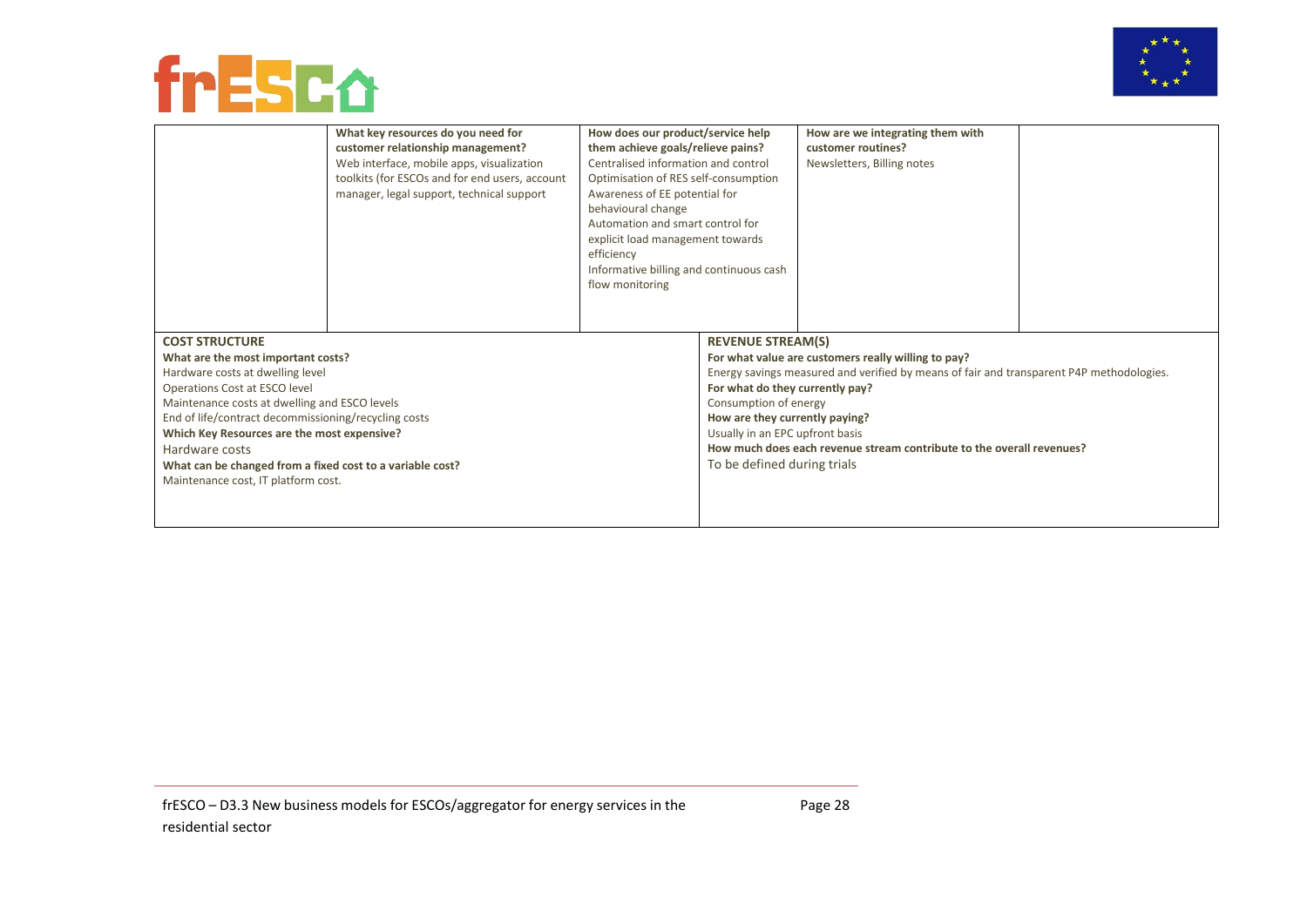



### **VALUE PROPOSITION CANVAS- ESCO Service Pack**

| <b>PRODUCTS/SERVICES</b>                | <b>GAIN CREATORS</b>                     |            | <b>GAINS</b>                                          | <b>CUSTOMER JOBS</b>                     |
|-----------------------------------------|------------------------------------------|------------|-------------------------------------------------------|------------------------------------------|
| List of all the Products and Services a | Describe how your products and           |            | Describe the outcomes customers                       | Describe what customers are trying       |
| value proposition is built around.      | services create customer gains.          |            | want to achieve or the concrete                       | to get done in their work and in         |
|                                         |                                          |            | benefits they are seeking.                            | their lives, as                          |
| Automated energy management             | Load control according to price signals. |            |                                                       | expressed in their own words.            |
| services based on user comfort choices. | Energy savings obtained                  |            | Energy savings by reducing                            |                                          |
|                                         | from user behavioural                    |            | eventually the energy consumption,                    | Energy bills are one of the major        |
| Real time condition monitoring and      | change                                   |            | implicitly or explicitly                              | concerns of dwellers. The market is      |
| adjusting of loads.                     | <b>Energy Savings obtained</b>           |            | Economic savings by price-based<br>optimal scheduling | open to incorporate technology to        |
| Optimisation of RES production.         | from automatic operation<br>of loads     |            |                                                       | make energy savings. However, not        |
|                                         | Economic savings by price-<br>$\bullet$  |            | Increased revenues from optimal                       | all users are willing to lose control of |
| Weather forecast integration.           | based optimal scheduling                 |            | self-consumption management                           | their decisions and mistrust new         |
|                                         |                                          |            |                                                       | technology. Many want to keep the        |
| Alerts/ suggestions.                    | Same level of comfort with less          |            |                                                       | control of their decisions or, at least, |
|                                         | demand                                   |            |                                                       | be informed of automated events          |
| Price signal integration.               |                                          |            |                                                       | and be able to override them at will.    |
|                                         | Optimisation of RES production           |            |                                                       |                                          |
|                                         |                                          | → frESC∆ ← |                                                       |                                          |
|                                         | <b>PAIN RELIEVERS</b>                    |            | <b>PAINS</b>                                          |                                          |
|                                         | Describe how your products and           |            | Describe the bad outcomes, risks,                     |                                          |
|                                         | services alleviate customer pains.       |            | and obstacles related to customer                     |                                          |
|                                         |                                          |            | jobs.<br>Onsite domestic access                       |                                          |
|                                         | Minor disturbance in terms of time       |            |                                                       |                                          |
|                                         | Option to delete                         |            | Data sharing                                          |                                          |
|                                         |                                          |            | Partial or total automated control                    |                                          |
|                                         | Partial control option                   |            | over loads or DER                                     |                                          |
|                                         |                                          |            |                                                       |                                          |
|                                         | SA incentives.                           |            | There have to be significant loads                    |                                          |
|                                         |                                          |            | (EV, storage, DWH etc for the savings                 |                                          |
|                                         | P4P contract                             |            | to have an impact                                     |                                          |
|                                         |                                          |            |                                                       |                                          |
|                                         |                                          |            | There has to be a minimum smart                       |                                          |
|                                         |                                          |            | readiness level                                       |                                          |
|                                         |                                          |            |                                                       |                                          |
|                                         |                                          |            |                                                       |                                          |

frESCO – D3.3 New business models for ESCOs/aggregator for energy services in the residential sector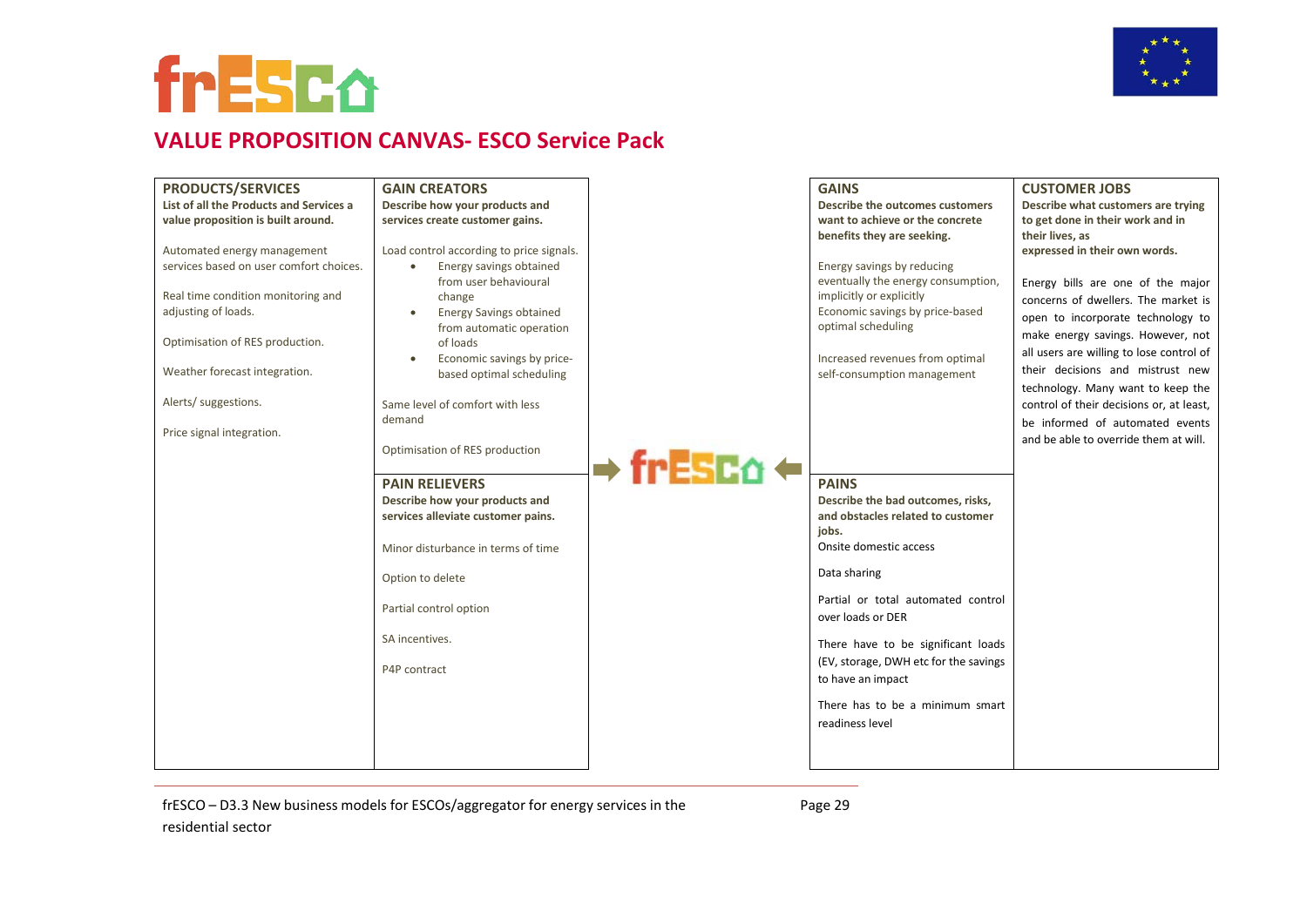



### **3.2 The Aggregator business model**

Flexibility Services are executed on demand and are usually based on events or requests from the Grid operators that send price signals to available open markets. In general, they can be distinguished among Explicit and Implicit demand response (DR) schemes and potentially direct energy ingestion to the grid in cases where the respective flexibility markets are established.

Explicit DR schemes ("incentive-based") results of demand/response actions and load shifts are "sold" within the balancing, capacity or wholesale markets. Consumers receive direct payments for these services to shift their consumption (upwards or downwards) after triggers activated from balancing services, price fluctuations or network constraints. Explicit DR is a valuable operational tool for System or Grid Operators to adjust loads and resolve congestion or System stability issues.

Implicit DR schemes ("price-based") on the other hand has to do with consumers being exposed to electricity or network prices that vary according to time of use and their actions are based on that information. Consumers in Implicit DR schemes have no commitments to act in contrast with the Explicit schemes, but react and receive a benefit in the form of reduced electricity costs.

These two schemes are not conflicting. A consumer may participate in Explicit DR schemes via an Aggregator and at the same time take part in implicit programs as well. The schemes are activated at different times, serve different purposes and are remunerated in a totally different manner (reduced cost in implicit and direct payment in explicit schemes). Implicit demand response schemes are not tradeable and hence, are not offered as a service in the frESCO business models.

In the case of explicit DR the presence of an Aggregator is vital. The Aggregator is the market participant that allows consumption shifts to be aggregated and represented in the markets and be valued accordingly. In addition, a consumer usually lacks the capacity to be a direct market participant on their own; neither is the consumer directly regarded as a Balance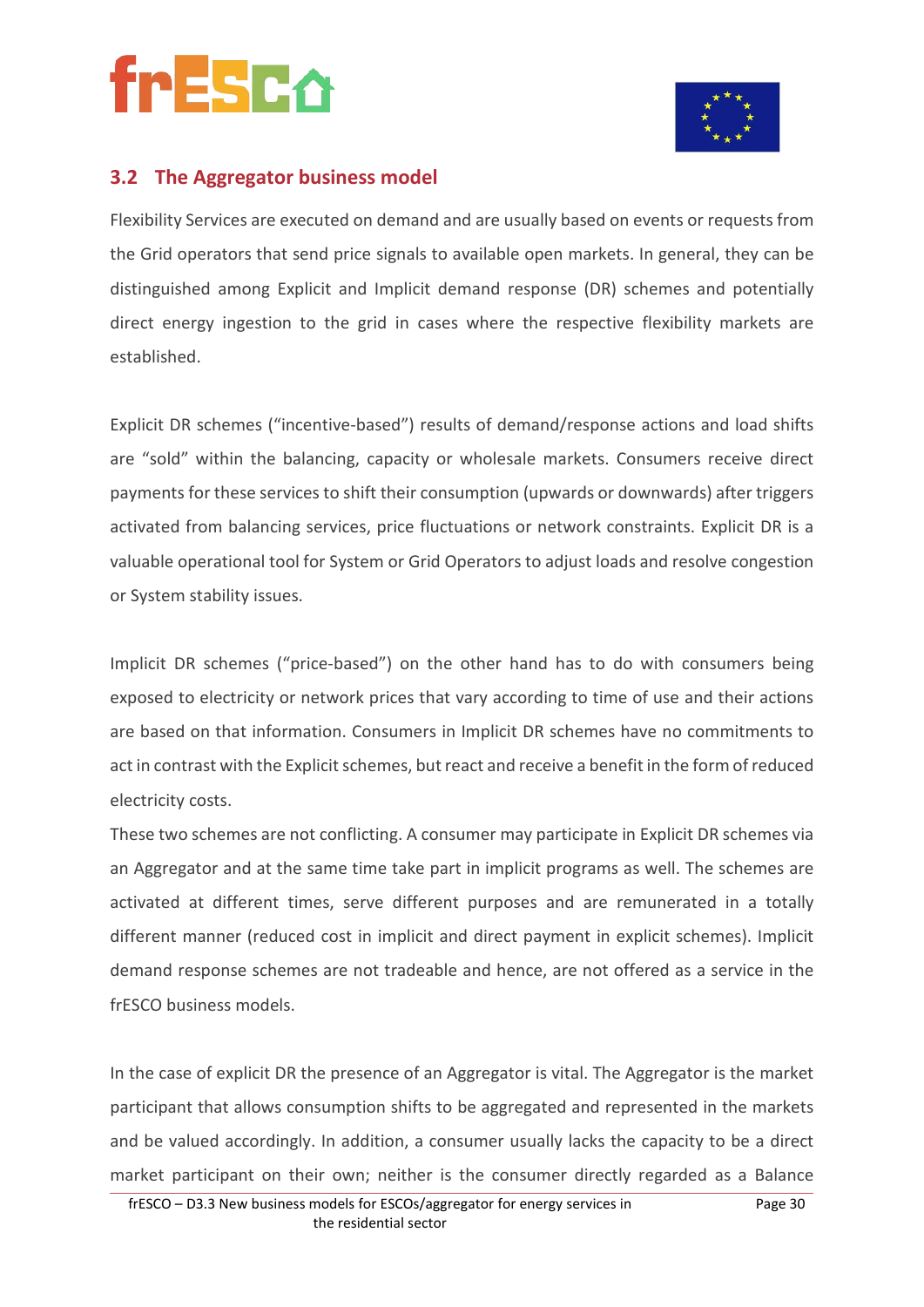



Responsible Party in market terms. In case of residential consumers, the role of the Aggregator is even more important, as the impact of consumption shifts by individual residential consumers is rather insignificant from a System (or Grid) Operator perspective, but a significant number of consumers under an aggregator can have the necessary impact, provide the necessary services and receive the appropriate market compensation.

From the Aggregator point of view, DR must be performed in real time. For that to take place additional forecasting models (of production in case of DERs or market prices) need to be deployed. A Virtual Power Plant (VPP) configuration must be deployed as well as an asset registry within the Aggregator system. An asset may be a DER or a controllable load. A user interface for the aggregator and the end user also has to be present. The aggregator prefers individual settlements and remuneration per event or DER in this concept, if it is technically possible. On the other hand, the end customer requires a periodic report of activity that will complement billing procedures.



*Figure 7- The Aggregator* **Service** *bundles*

The primary objective of the Aggregator is to effectively transform peak-load management to active energy market assets that can compete against traditional energy assets (such as fuel powered stations) and provide services to the market and Grid operators. The frESCO Energy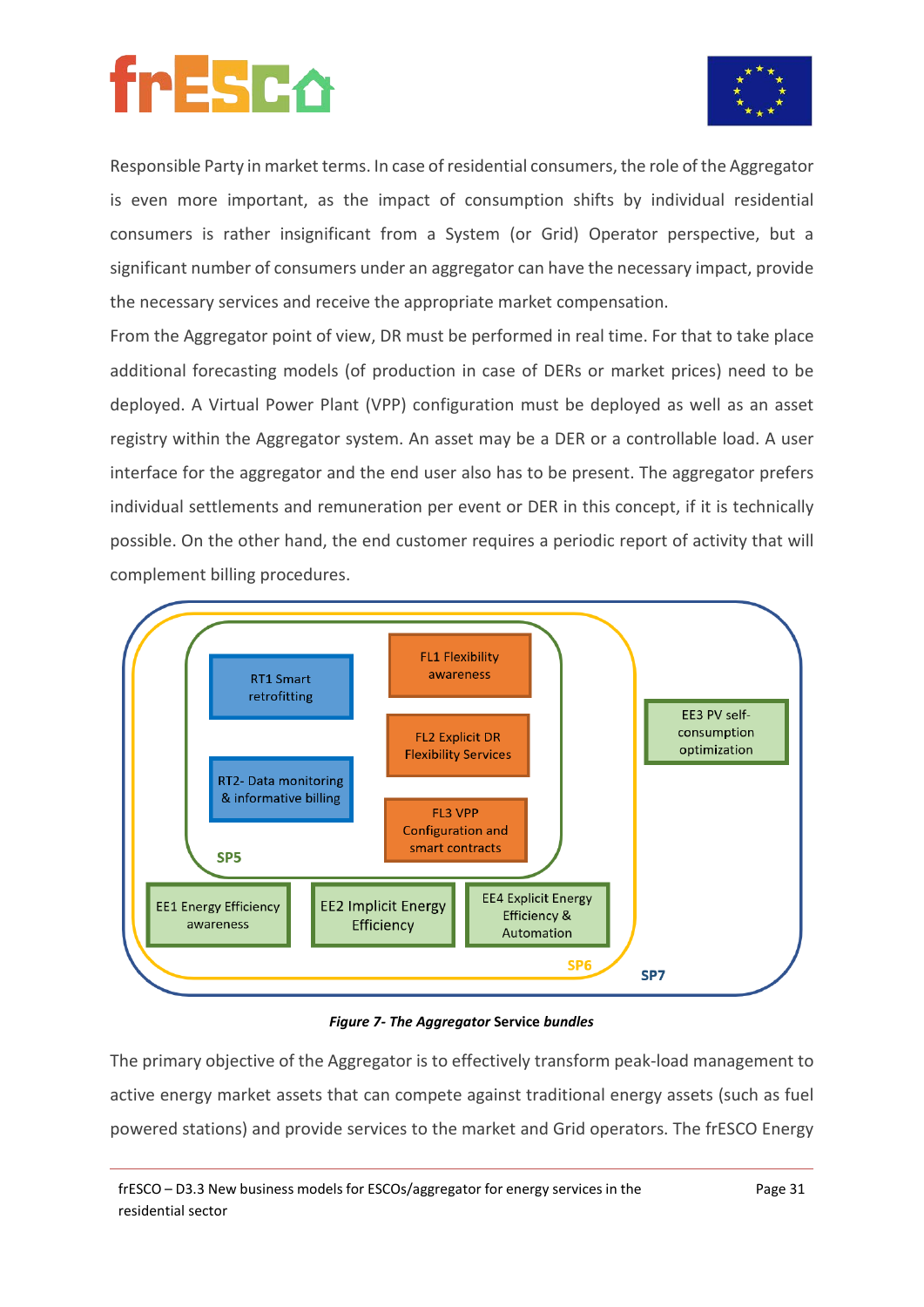

Services for Aggregators imply hybrid models, that combine Demand Response Services with Energy Efficiency Services to buildings or even energy communities that improve hedging and maximize revenues through control over small, but significant loads (such as lighting or HVAC when aggregated). These services include:

- Predictive flexibility awareness and analytics for buildings
- Optimal peak demand management
- Demand Side Management framework for market participation and VPP configuration

Flexibility awareness allows consumers/prosumers to become aware and understand their flexibility potential. It is a preparatory step prior to getting engaged in flexibility contract negotiation and (finally) participation in DR schemes. In Explicit DR, the calculated demand flexibility is automatically dispatched, in response to a grid operator or market operator request. It also includes the verification of the actual flexibility dispatched and the correspondent remuneration of the flexibility providers (building users) proportionally to their flexibility contribution to the DR event.

The final revenue paid by those markets is transferred to the flexibility providers (consumers and prosumers) after deducting a percentage for the aggregator as a payment of the flexibility management, aggregation and market trading services. This stream is also relevant in a VPP configuration for load management, where the Aggregator is responsible for the coordinated optimization of all the energy assets in the relevant portfolio.

#### **3.2.1 Involved stakeholders in the Aggregator business model and their interactions**

In the Demand Response Services the main stakeholders are:

• The Aggregator

The Aggregator, combines a number of energy end-users and creates a portfolio of a competent market participant. In this way, end users are enabled to participate in energy markets, by offering flexibility services. The Aggregator efficiently gathers residential or small in general consumers (small businesses, agricultural, commercial or even small manufacturing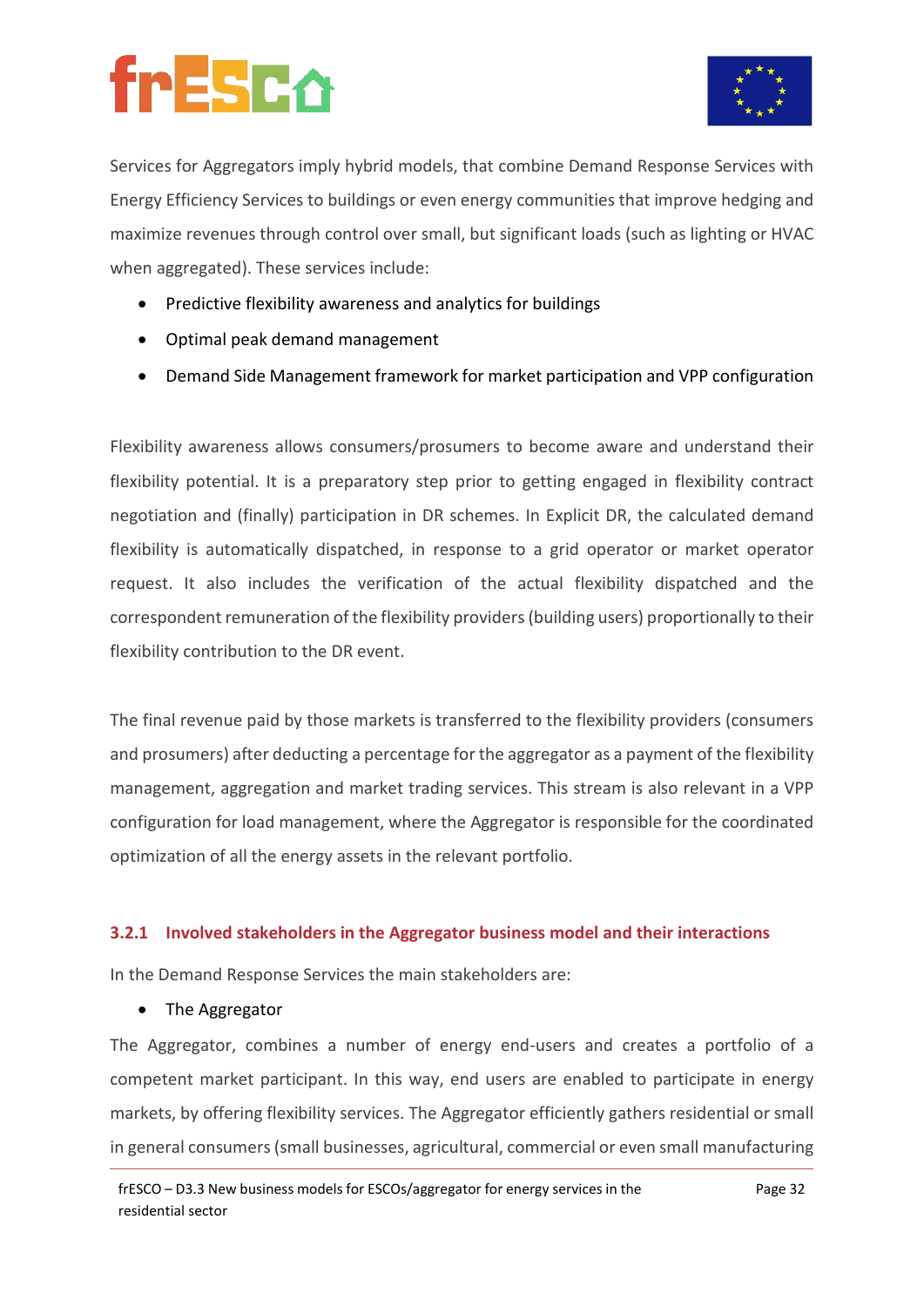



loads), and manages them according to Grid or Market operator requests. By managing DERs, Storage facilities as well as non-vital loads during a flexibility event, the end consumer is entitled to a flexibility fee via the Aggregator, by participating in the market. The participation requires the end users to be able to reduce or increase energy demands on a relatively short notice. This usually happens through automation and the Aggregator acts as the representative of all these combined loads within the market.

#### • The Facility Manager

The facility manager can be the owner of the building or a third party responsible for the maintenance and operations of the building (e.g. elevators, heating, lighting, common bills etc). The Facility Manager is primarily interested in monitoring the energy use, deciding on equipment investments, identifying problems and solving issues. The goal is to reduce energy bills without disturbing the comfort of the residents or in the flexibility schemes to create energy revenues. To this end (especially in case of a third party or an owner who is not the end user), the facility manager can also provide recommendations and consulting services. In case the facility manager is also the building owner, financing may also be part of the relevant actions.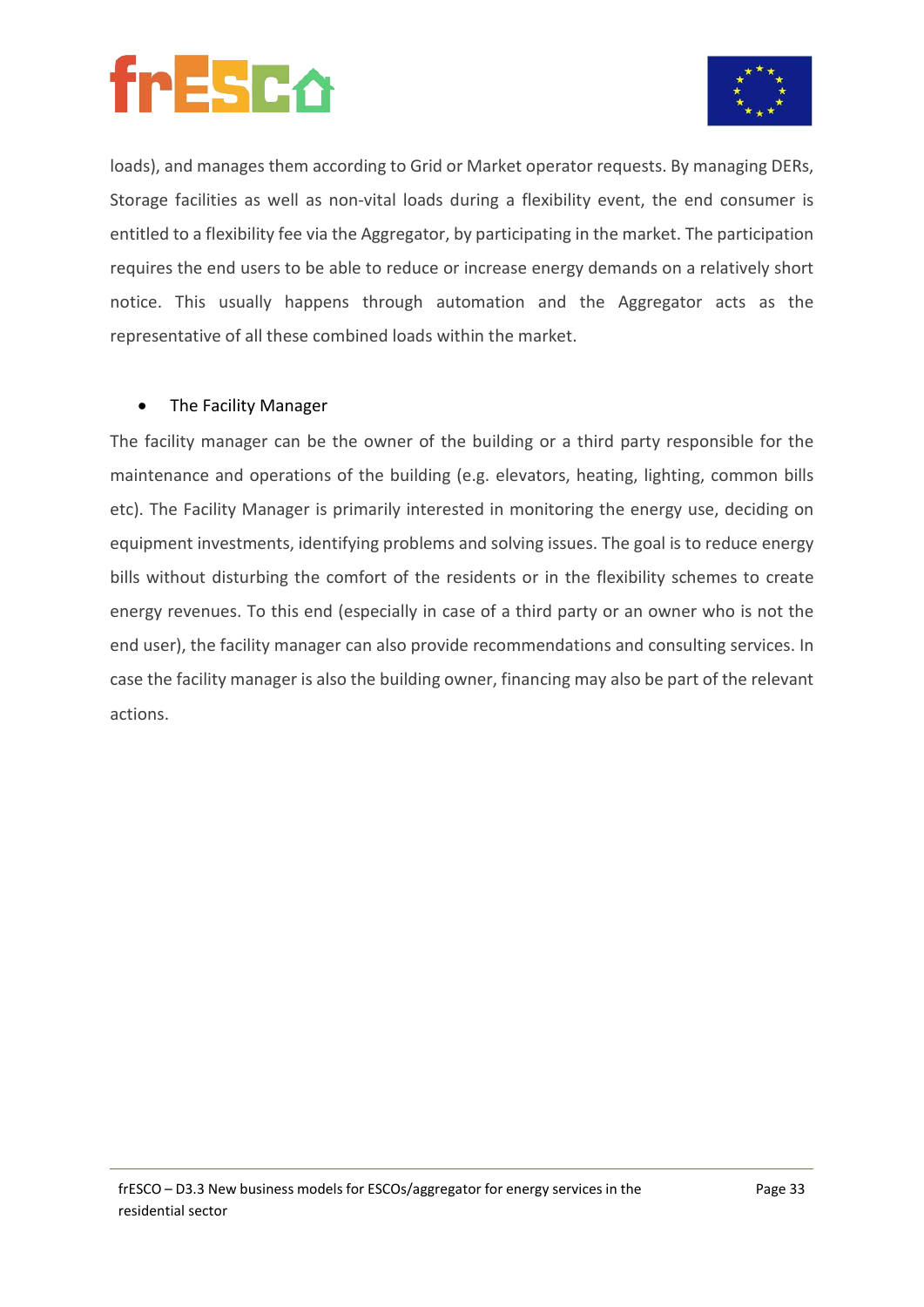





#### *Figure 8- The Aggregator BM Stakeholders*

#### • Equipment suppliers

Unlocking the flexibility of consumption for load flexibility services, as well as producing energy in case of prosumers, requires specialized equipment and intelligent devices. In any kind of Demand Response project, the Technology suppliers are a key-partner to the Aggregator for the latter to be able to provide the necessary equipment, or even Information and Communication Technology (ICT), vital to the project.

#### • Construction/ installer and Maintenance companies

The construction related companies, are responsible for the procurement of the equipment, the proper installation, repairs and preventive maintenance. Their main interest is in performing the corrective actions in case of faults and periodic controls to avoid equipment failures and warranty invocations. In some occasions it can be the same entity as the service provider itself.

#### • End user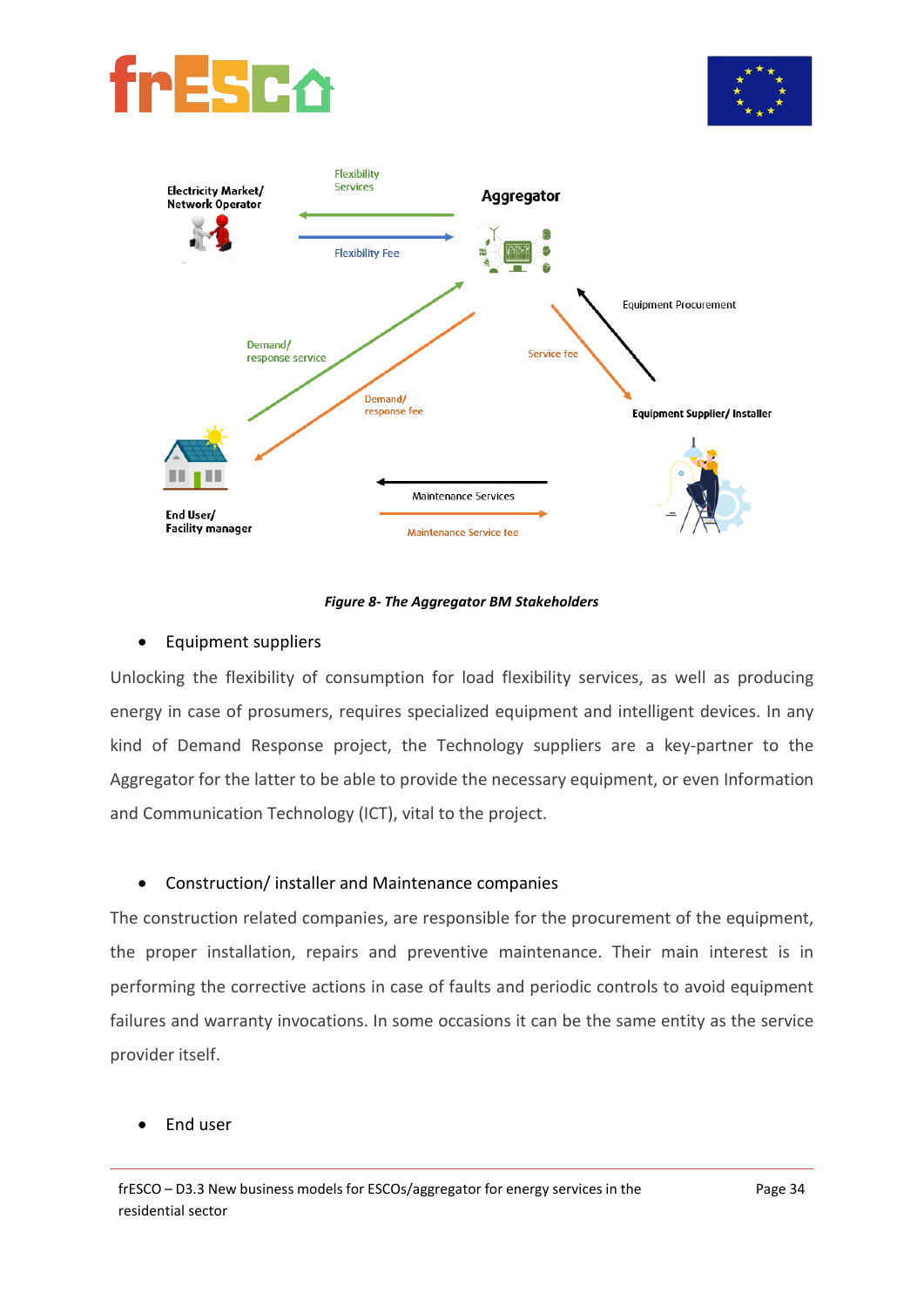

The end user is a vital component of the Aggregator Business Model. In some occasions, it is the same entity with the facility manager or building owner. The end user is the main beneficiary of the revenues from the flexibility services, but also the most sensitive party, since the engagement and participation of the end user is of vital importance for the maximization of the revenues. As such they are directly responsible for the effectiveness of the solutions.

An additional stakeholder could also be the financing entities. Upfront cost may be borne by the end users/ owners, the Aggregator or a third-party financing entity.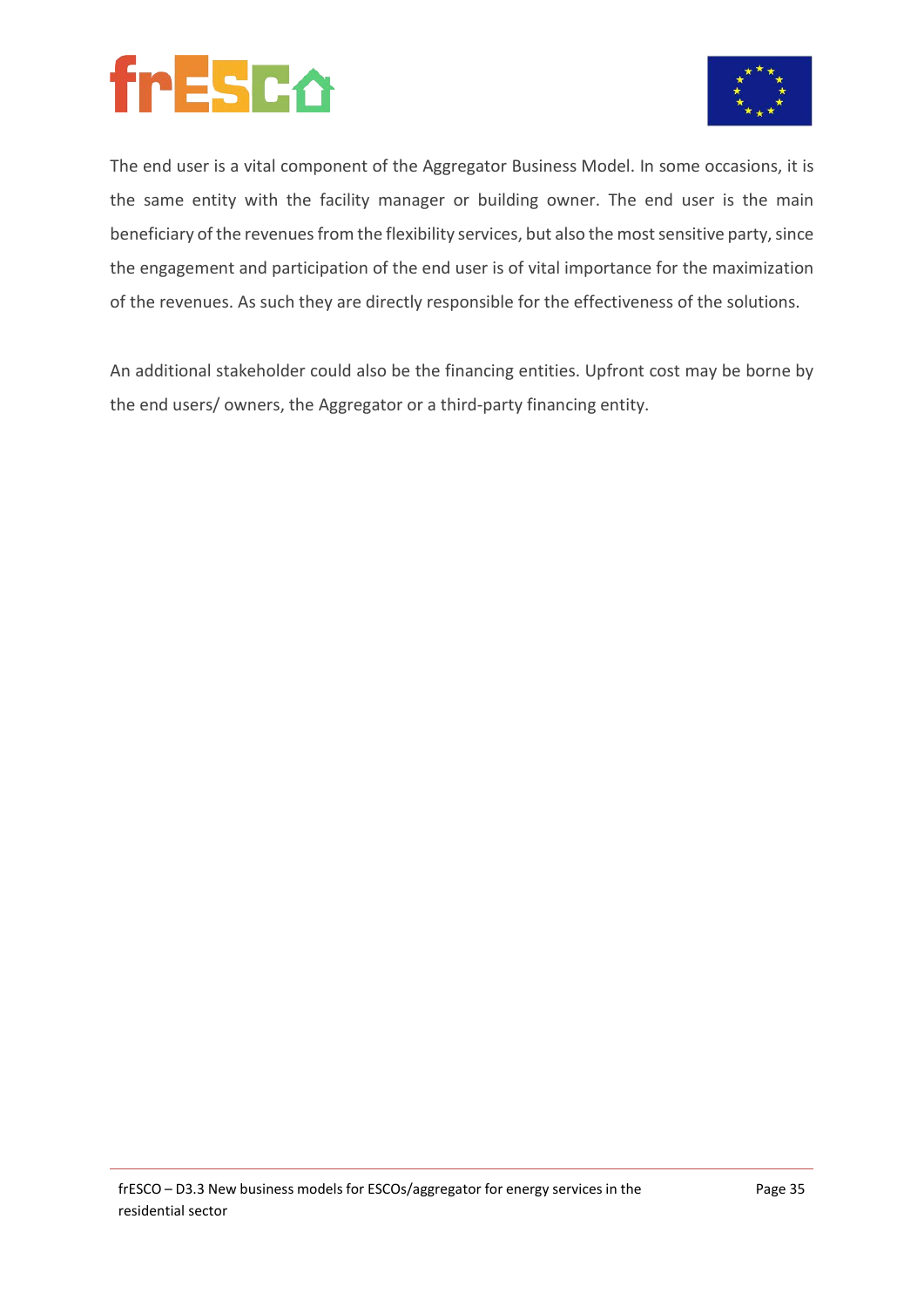



#### **3.2.2 Aggregator business model factsheet**

### **BUSINESS MODEL CANVAS – Aggregator Service Pack**

| <b>KEY PARTNERS</b>              | <b>KEY ACTIVITIES</b>                           | <b>VALUE PROPOSITION</b>                           | <b>CUSTOMER RELATIONSHIP</b>             | <b>CUSTOMER SEGMENTS</b>              |
|----------------------------------|-------------------------------------------------|----------------------------------------------------|------------------------------------------|---------------------------------------|
|                                  | What key activities does your value             | What core value do you deliver to                  | What relationship does the target        | Which groups of customers are         |
| Who are your key                 | proposition require?                            | your audience(description)?                        | audience expect you to establish and     | you creating value for?               |
| partners/suppliers?              | Real-time data for the provision of             | SP5 offers to residential building                 | maintain with them?                      | Residents, facility managers and      |
| ESCO, Building/Facility          | automated energy management services for        | owners complete services towards                   | Maintain concrete information flow       | communities,<br>owners,<br>energy     |
| manager, User, Equipment         | market revenues                                 | monitoring and controlling manually or             | through end user visualization toolkit.  | municipalities.                       |
| suppliers/ installers and        | Potential DER control and automation            | automatically their local loads to                 | Trigger valid alerts and automatic       |                                       |
| technicians, Aggregators,        | Short- and long-term generation and demand      | participate in the market by offering              | actions.                                 |                                       |
| Network Operator, Market         | forecasts                                       | Flexibility Services to the Grid and earn          | Ensure trust on sensitive data privacy   | What are our most important           |
| Operator, System Operator        | Response to market signals and instructions     | revenue, utilizing IoT devices as well as          | Informative billing                      | customers?                            |
|                                  |                                                 | generation and storage units towards               | direct customer support                  | All                                   |
| Which key resources are we       | What activities are the most important for      | optimizing the energy value of their               |                                          | Why?                                  |
| acquiring from partners?         | your distribution channels, customer            | facility, improving their income while             | Which ones have we established?          | The service allows extra revenues     |
|                                  | relationships, revenue streams etc?             | preserving or further enhancing                    | Equipment installation, monitoring and   | from the market                       |
| Financial resources,             | Service pitching, live demos, P4P contract      | comfort and smart automation.                      | battery control.                         |                                       |
| Equipment, infrastructure        | signing, evaluation of flexibility provision by |                                                    | How costly are they?                     | What differentiates our customer      |
| (Communications gateway,         | user, market revenues measurement               | What bundles of product/services are               | <b>TBD</b>                               | segments?                             |
| meters, sensors, actuators,      | What key activities do you need to deliver      | we offering to each customer                       | How are they integrated with the rest of | Preferences cannot be addressed       |
| EMS, application, flexibility    | your customer experience?                       | segment?                                           | our business model?                      | completely in energy communities.     |
| analytics, comfort profiling, IT | Market revenue awareness and event              | <b>HVAC and DHW control</b>                        | <b>TBD</b>                               | Aggregated savings or income may      |
| storage and computing            | triggering, market signal management,           | Lighting control                                   |                                          | be significant but is also dispersed. |
| services), Infrastructure        | equipment monitoring, visualisation of          | Battery control, EV charging                       |                                          | What opportunities are there to       |
| (network and market)             | metrics and EE strategies,                      | RES generation and self-consumption                |                                          | reach new customers segments?         |
|                                  | <b>KEY RESOURCES</b>                            | optimization                                       | <b>CHANNELS</b>                          | Extreme Market prices, in             |
| Which key activities do          | What key resources does your value              | Smart Home Automation and                          | Through which channel does your          | combination with existing or under    |
| partners perform?                | proposition require?                            | scheduling                                         | audience want to be reached?             | development RES or storage            |
| ESCO: Offers, analyses, delivers | Smart and controllable DERS and loads such      | What jobs are our customers trying to              | Public media, social media,              | installations. As the Smart Grid      |
| manages, finances                | as HVAC and DHW systems, EV charging            | complete?                                          | Through constructors, Dedicated          | deploys so will the relevant          |
| B/F manager: Contracts,          | systems, PV, Batteries                          | Gain an overview of their residential              | retrofitting services, energy supplier   | opportunities                         |
| maintains, finances              | Data: real time load/generation profiles, DER   | energy flows.                                      | facility managers                        |                                       |
| User: Contracts, finances,       | modelling parameters such as indoor T,          | Earn extra revenue.                                | Which ones work best?                    |                                       |
| saves, acts if prompted          | humidity,                                       | Increase energy efficiency, reduce CO <sub>2</sub> | Constructors, Dedicated retrofitting     |                                       |
| Installers and technicians:      | Market signals and smart grid infrastructure    | footprint.                                         | services, energy suppliers, Utilities,   |                                       |
| Commissioning, deployment,       | Active consumers                                | Automate energy management.                        | Aggregators                              |                                       |
| <b>0&amp;M</b>                   | What key resources do you need for              |                                                    | Which ones are the most cost efficient?  |                                       |
| IT service provider: provides    | distribution?                                   | What pains do they experience when                 | Constructors, Dedicated retrofitting     |                                       |
| and maintains data computing     |                                                 | trying to achieve their goals?                     | services                                 |                                       |
| and data storage capabilities    |                                                 | Manual load micromanagement                        |                                          |                                       |

frESCO – D3.3 New business models for ESCOs/aggregator for energy services in the residential sector

Page 36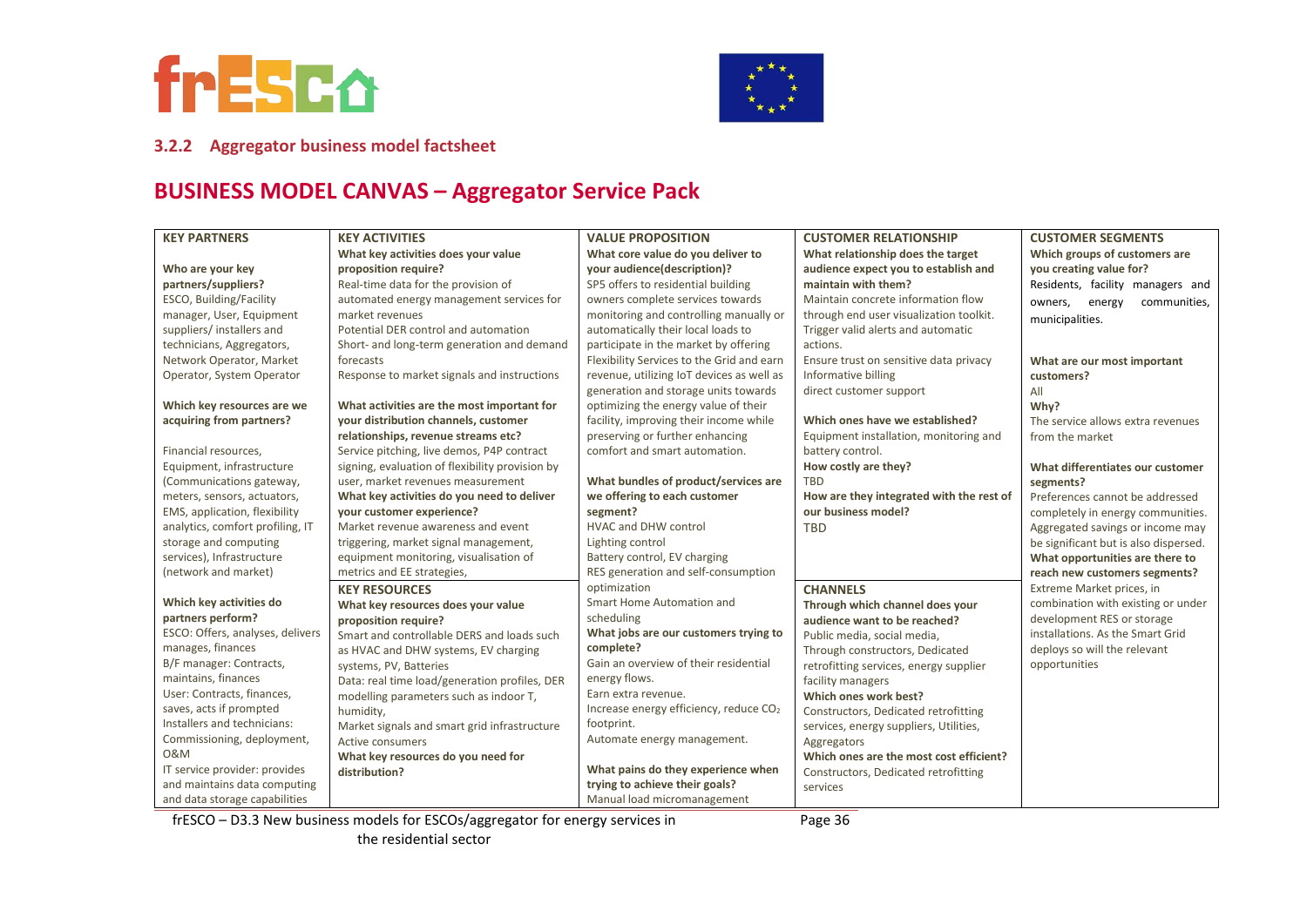



| Aggregator: Handles market                                                                       | Aggregators, installers and maintenance                                           | Non-access to flexibility markets                                     |                                 | How are we integrating them with                                                      |  |
|--------------------------------------------------------------------------------------------------|-----------------------------------------------------------------------------------|-----------------------------------------------------------------------|---------------------------------|---------------------------------------------------------------------------------------|--|
| signals and cash flows,                                                                          | companies,                                                                        | without an aggregator.                                                |                                 | customer routines?                                                                    |  |
| performs flexibility analytics,                                                                  | What key resources do you need for                                                | Unawareness of market prices and                                      |                                 | Newsletters, Billing notes                                                            |  |
| pushes energy behaviour                                                                          | customer relationship management?                                                 | efficiency opportunities                                              |                                 |                                                                                       |  |
| suggestions (implicit DR),                                                                       | Web interface visualization toolkits (for                                         | Unawareness of real time RES                                          |                                 |                                                                                       |  |
| scheduling/dispatching DR                                                                        | Aggregators and for end users), account                                           | generation and demand matching                                        |                                 |                                                                                       |  |
| (explicit)                                                                                       | manager, legal support, technical support                                         | How does our product/service help                                     |                                 |                                                                                       |  |
| Network: Provides                                                                                |                                                                                   | them achieve their goals/relief pains?                                |                                 |                                                                                       |  |
| infrastructure                                                                                   |                                                                                   | Centralised information and control                                   |                                 |                                                                                       |  |
| Market: Provides price signals                                                                   |                                                                                   | Optimisation of RES self-consumption                                  |                                 |                                                                                       |  |
|                                                                                                  |                                                                                   | Awareness of FL potential for                                         |                                 |                                                                                       |  |
|                                                                                                  |                                                                                   | behavioural change                                                    |                                 |                                                                                       |  |
|                                                                                                  |                                                                                   | Automation and smart control for                                      |                                 |                                                                                       |  |
|                                                                                                  |                                                                                   | explicit load management towards                                      |                                 |                                                                                       |  |
|                                                                                                  |                                                                                   | flexibility                                                           |                                 |                                                                                       |  |
|                                                                                                  |                                                                                   | Informative billing and continuous cash                               |                                 |                                                                                       |  |
|                                                                                                  |                                                                                   | flow monitoring                                                       |                                 |                                                                                       |  |
| <b>COST STRUCTURE</b>                                                                            |                                                                                   |                                                                       | <b>REVENUE STREAM(S)</b>        |                                                                                       |  |
| What are the most important costs?                                                               |                                                                                   |                                                                       |                                 | For what value are customers really willing to pay?                                   |  |
| Hardware costs at dwelling level                                                                 |                                                                                   |                                                                       |                                 | Market participation revenues measured and verified by means of Network operator data |  |
| Operations Cost at Aggregator level                                                              |                                                                                   |                                                                       | For what do they currently pay? |                                                                                       |  |
| Maintenance costs at dwelling                                                                    |                                                                                   |                                                                       | Consumption of energy           |                                                                                       |  |
| Smart Grid infrastructure at dwelling level                                                      |                                                                                   |                                                                       | How are they currently paying?  |                                                                                       |  |
|                                                                                                  |                                                                                   |                                                                       | Through their bill              |                                                                                       |  |
| Which Key Resources are the most expensive?<br>Operations costs                                  |                                                                                   | How much does each revenue stream contribute to the overall revenues? |                                 |                                                                                       |  |
|                                                                                                  |                                                                                   | To be defined during trials                                           |                                 |                                                                                       |  |
| What can be changed from a fixed cost to a variable cost?<br>Maintenance cost, IT platform cost. |                                                                                   |                                                                       |                                 |                                                                                       |  |
|                                                                                                  |                                                                                   |                                                                       |                                 |                                                                                       |  |
|                                                                                                  | Aggregator platform cost (according to market participation and energy exchanged) |                                                                       |                                 |                                                                                       |  |
|                                                                                                  |                                                                                   |                                                                       |                                 |                                                                                       |  |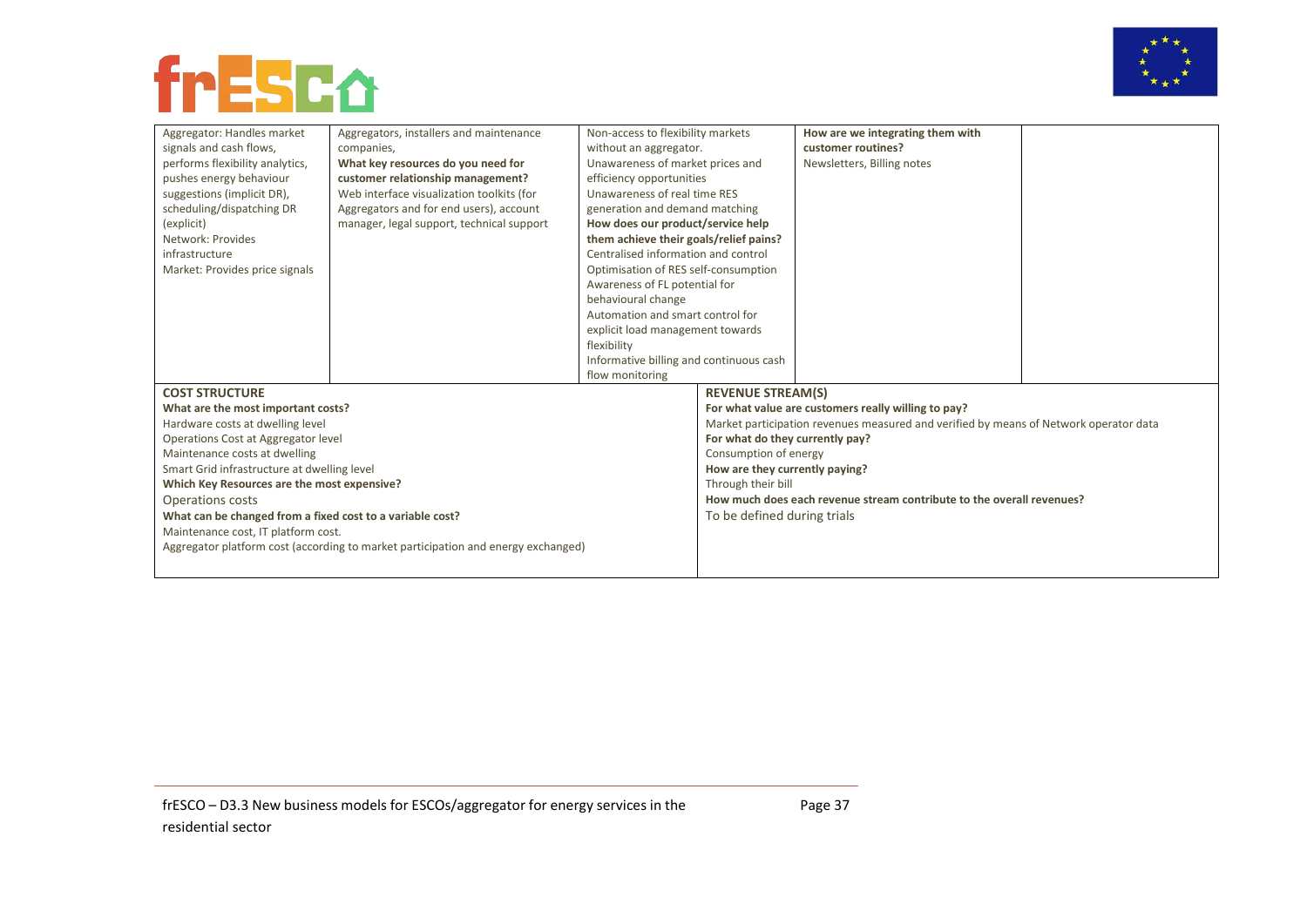



### **VALUE PROPOSITION CANVAS- Aggregator Service Pack**

| <b>PRODUCTS/SERVICES</b>                | <b>GAIN CREATORS</b>                           |          | <b>GAINS</b>                                          | <b>CUSTOMER JOBS</b>                   |
|-----------------------------------------|------------------------------------------------|----------|-------------------------------------------------------|----------------------------------------|
| List of all the Products and Services a | Describe how your products and                 |          | Describe the outcomes customers                       | Describe what customers are trying     |
| value proposition is built around.      | services create customer gains.                |          | want to achieve or the concrete                       | to get done in their work and in       |
|                                         |                                                |          | benefits they are seeking.                            | their lives, as                        |
| Automated energy management             | Load control according to price signals.       |          |                                                       | expressed in their own words.          |
| services based on user comfort choices. | Revenue obtained from user<br>$\bullet$        |          | Revenue by providing FL services to                   | The market is open to incorporate      |
|                                         | behavioural change                             |          | the network operator, implicitly or                   |                                        |
| Real time condition monitoring and      | Revenue obtained from<br>$\bullet$             |          | explicitly                                            | technology to make energy savings      |
| adjusting of loads.                     | automatic operation of loads                   |          | Economic savings by price-based<br>optimal scheduling | but also energy revenues as well.      |
| Optimisation of RES production.         | Economic savings by price-<br>$\bullet$        |          |                                                       | However, not all users are willing to  |
|                                         | based optimal scheduling<br>and responsiveness |          | Increased revenues from optimal                       | lose control of their decisions and    |
| Weather forecast integration.           |                                                |          | market allocation of DER production                   | mistrust new technology. Many want     |
|                                         |                                                |          |                                                       | to keep the control of their decisions |
| Alerts/ suggestions.                    |                                                |          |                                                       | or, at least, be informed of           |
|                                         |                                                |          |                                                       | automated events and be able to        |
| Price signal integration.               |                                                |          |                                                       | override them at will.                 |
|                                         |                                                |          |                                                       |                                        |
| Adjust of loads and production (via     |                                                | fresco < |                                                       |                                        |
| storage) to meet FL demands             | <b>PAIN RELIEVERS</b>                          |          | <b>PAINS</b>                                          |                                        |
|                                         | Describe how your products and                 |          | Describe the bad outcomes, risks,                     |                                        |
|                                         | services alleviate customer pains.             |          | and obstacles related to customer                     |                                        |
|                                         |                                                |          | jobs.                                                 |                                        |
|                                         | Minor disturbance in terms of time             |          |                                                       |                                        |
|                                         |                                                |          | Onsite domestic access                                |                                        |
|                                         | Option to delete                               |          | Data sharing                                          |                                        |
|                                         | Partial control option                         |          |                                                       |                                        |
|                                         |                                                |          | Partial or total automated control                    |                                        |
|                                         | Market incentives.                             |          | over loads or DER                                     |                                        |
|                                         |                                                |          | There have to be significant loads                    |                                        |
|                                         | P4P contract                                   |          | (EV, storage, DWH etc for the FL                      |                                        |
|                                         |                                                |          |                                                       |                                        |
|                                         |                                                |          | services to have an impact                            |                                        |
|                                         |                                                |          | There has to be a minimum smart                       |                                        |
|                                         |                                                |          | readiness level                                       |                                        |
|                                         |                                                |          |                                                       |                                        |
|                                         |                                                |          |                                                       |                                        |

frESCO – D3.3 New business models for ESCOs/aggregator for energy services in the residential sector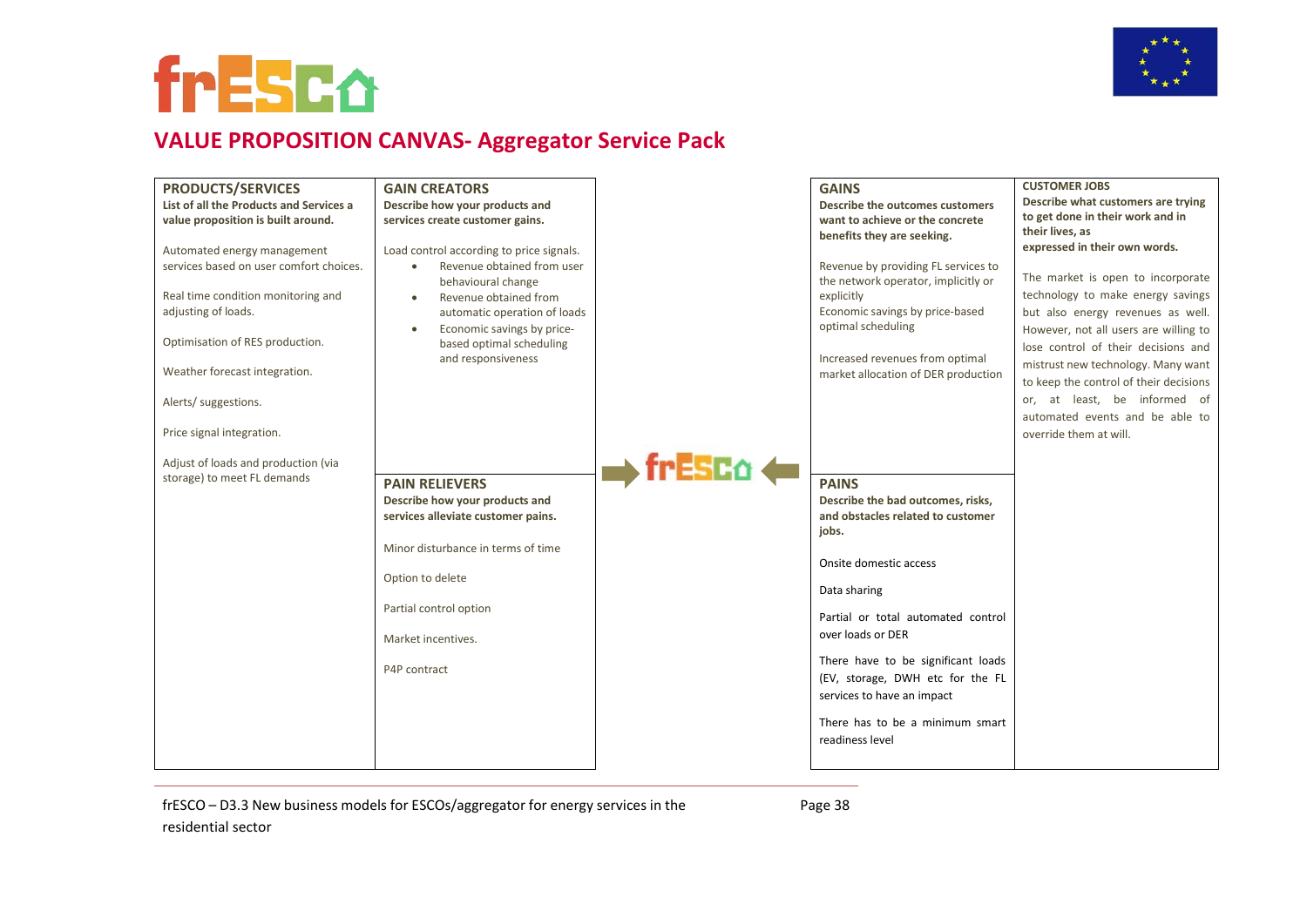



### **4 DISCUSSION**

The majority of energy service contracts are not regulated at the EU level. They depend heavily on the interest of consumers and ESCOs. Yet, in the case of residential consumers, the potential for stand-alone savings or revenues is deemed low in most cases and while consumers might be interested, it may not be the case for the service provider, a situation that in turn creates financing problems. On the other hand, even if the household consumption, savings or flexibility services revenue are small in absolute terms, they need to be incorporated in the energy markets or savings business as they play a significant role in the overall energy consumption levels across the EU.

Digital technology and means to handle big data nowadays allow addressing these issues and create new data-driven energy services that are appealing to both ESCOs and Aggregators as well as the end-users, the residential consumers, that can benefit from them, either directly in case of flexibility services or indirectly in case of energy efficiency services that reduce the final bill.

frESCO energy services provide data-driven energy services to residential consumers (or prosumers) under a Pay-for-Performance scheme that ensures accurate measuring, eventually leading to a fair distribution of the benefits between the household and the service provider. This is aligned with the need to incorporate better understanding from the demand side, the participation in the market of huge and heterogeneous data streams as well as the incorporation of storage and production capabilities at a residential level.

Service packages are proposed with different Pay-for-Performance approaches:

- Energy Efficiency Services are offered through both implicit and explicit activation processes to achieve energy savings. Prosumers may also benefit from a selfconsumption optimisation strategy that ensures the appropriate or relevant levels of comfort.
- Demand flexibility services provide for responding to a market or grid operator request and receiving the relevant market (wholesale, spot or balancing) revenue and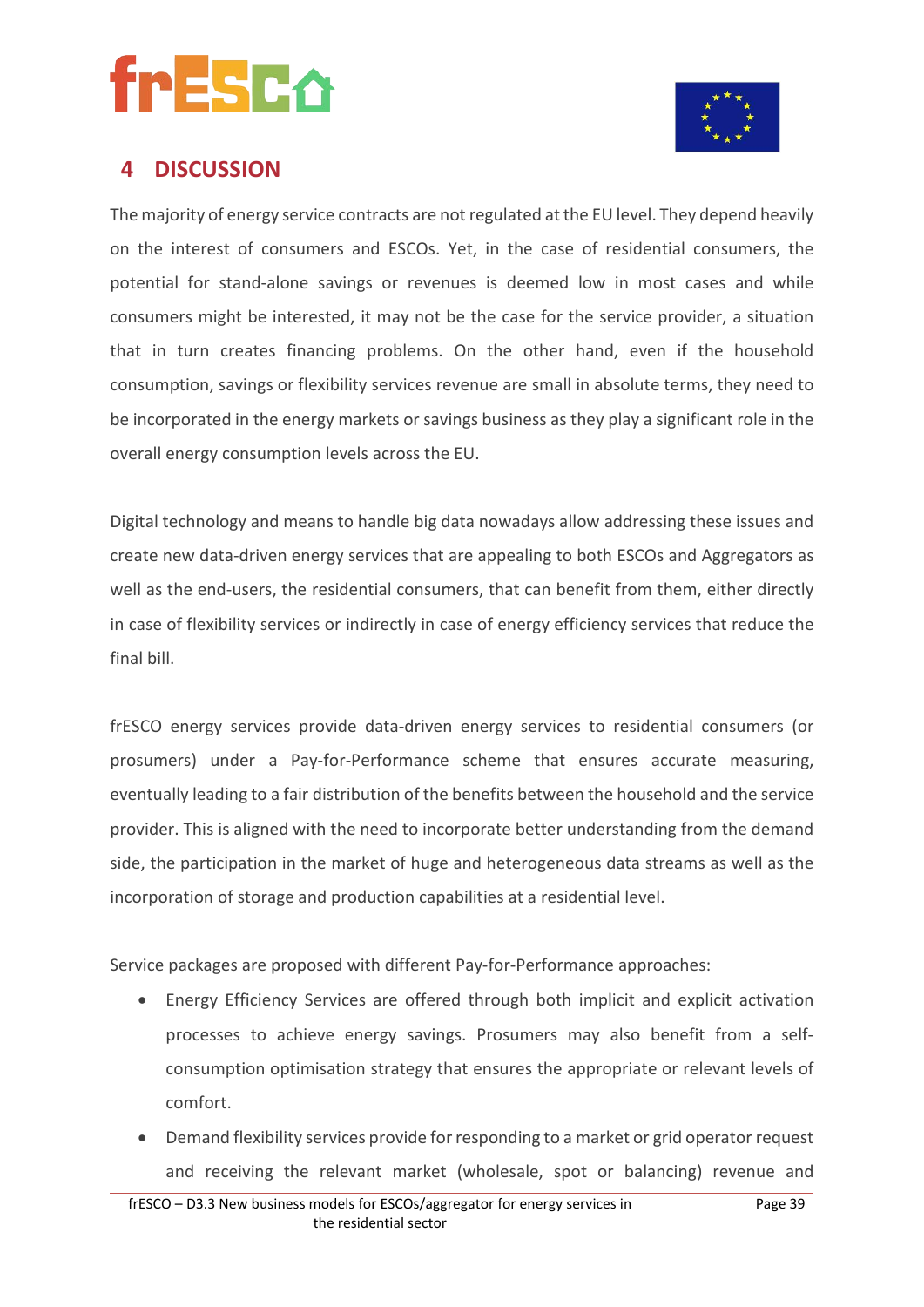



compensation. These should also be designed according to end-consumer needs and preferences.

• Non-energy (NE) Services are deemed complementary to end users, but also play a significant role in the overall revenue stream of the service provider. Besides, the equipment necessary for the Flexibility and Energy Efficiency services can also be used for the delivery of the NE services and add real or perceived value to the end user.

The scope within frESCO is to present and deliver a holistic management framework as well as an equally important behavioural triggering framework. Residential consumers are relatively unaware of the potential they have for significant savings or revenues and as such, the frESCO business models aim to both educate the average consumer on his potential as well as deliver the solutions in a way that does not affect comfort levels. In this direction, personalised data are combined with robust forecasting algorithms for market prices as well as RES production. This data handling is vital for both an ESCO and an Aggregator but to the end-user as well, whose engagement is necessary for the maximisation of benefits.

Cost for these interventions remains at a relatively high up-front level and usually consists of:

- Installation of the relevant equipment (gateways, sensors, meters, clamps and actuators), their setup and calibration.
- Data platform upfront costs
- Recurring costs such as platform operation, storage, cloud computing and maintenance.

Energy bills are one of the major concerns of residential consumers. The market is open to incorporate technology to achieve not only energy savings but energy revenues as well. However, not all users are willing to ultimately lose control of their energy habits and may also mistrust new technology. Many want to keep control of their decisions or, at least, be informed of automated events and be able to override them at will.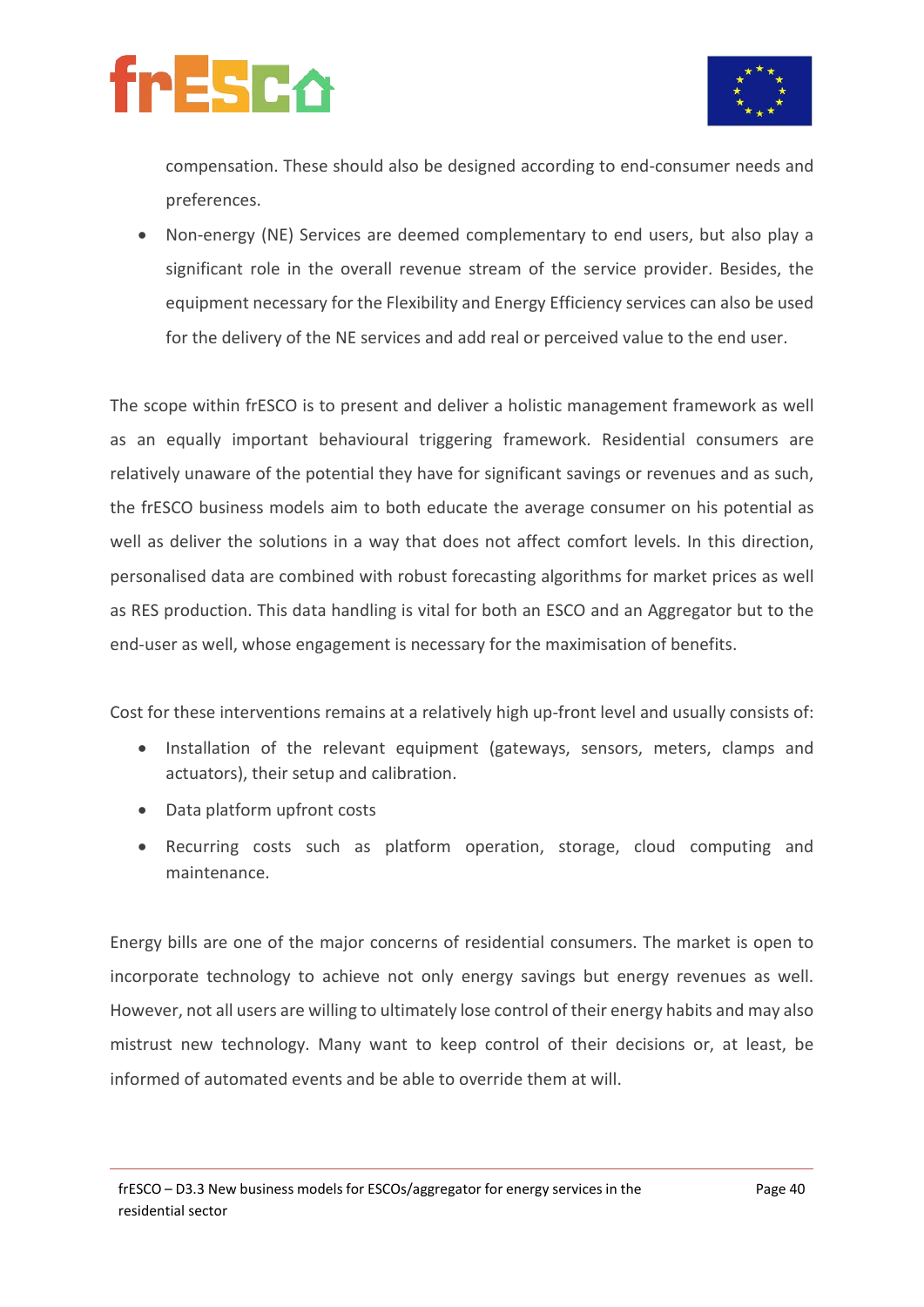

Estimation of costs, allows for frESCO services to be economically viable, yet still the payback period is projected to be about 10-11 years. To shorten the payback time, as many services as possible have to be deployed (efficiency, optimisation, flexibility and non-energy services), since there is common ground for costs and necessary infrastructure and in that way revenues or savings can be maximised. Additionally for the service provider it is of vital importance to have contracts with a large number of end-users to leverage on the fixed cost (data platform, storage and computing). Furthermore, participating households should have high electricity consumption for the energy efficiency and flexibility services to have a visible impact.

A number of issues that have to be addressed for a P4P scheme in contrast to the traditional EPC schemes have to do with the contract duration as well as the cash flows between the actors (mostly the ESCO or Aggregator and the end-user). These issues should also be addressed in the contract that accompanies the interventions. With that relevant period of time (10-11 years) as a baseline requirement for the payback period, the time frame of the contract is of vital importance, and should potentially be accompanied with certain warranties for the capital deployer. Within the P4P scheme, it should be directly linked to the savings and revenues (or percentage thereof) that in turn point to the actual contract duration.





frESCO – D3.3 New business models for ESCOs/aggregator for energy services in the residential sector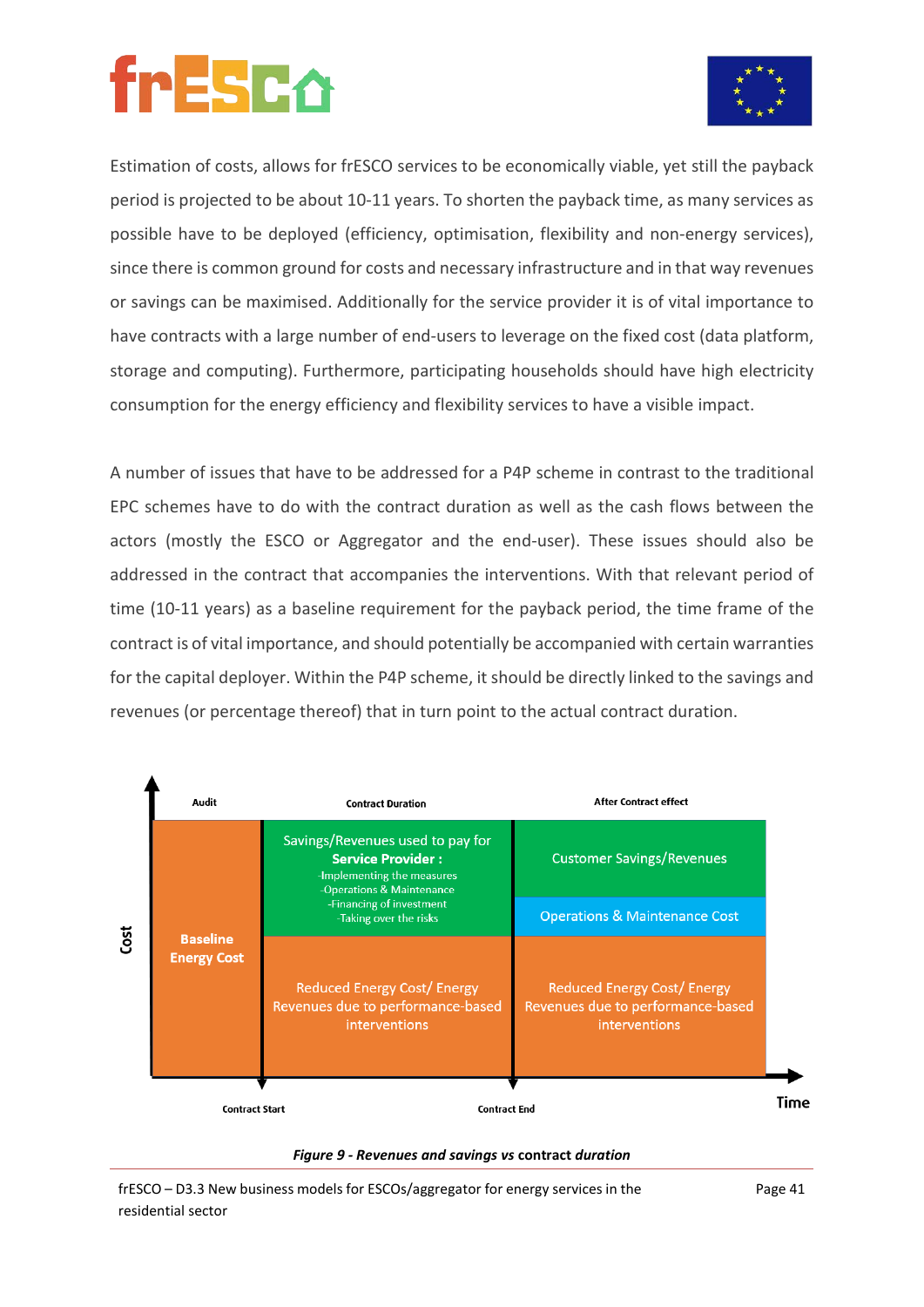



The actual success of the interventions and subsequently the value produced, are linked to the duration of the payback period (plus the service providers reasonable margins) rather than a strictly defined time period. On the other hand, distinct precautions have to take place within the contract for premature annulment either by the service provider or the end user. The equipment ownership should be strictly defined as well as a compensation for reasonable economic losses or equipment deterioration.

Savings directly benefit the end user by reducing energy bills (via the supplier). In that case, the settlement between the end user and the service provider may practically follow a monthly payment from the end user to the ESCO or a charge on the electricity bill by the supplier on behalf of the ESCO. The later scheme usually complicates transactions unless the supplier is also the ESCO entity.

On the other hand, flexibility services are compensated by the TSO/DSO or Market Operator to the aggregator. Then the aggregator, in turn withholds the service fee and passes through the remaining flexibility income to the end user as a direct payment. This can also be done through the electricity bill and is easier when the supplier and the aggregator are the same entity as well.

In any case, in the event of both kinds of services offered at the same time (EE services and DR services), settlements should make sure that there is enough visibility for the end user to be able to understand the source of the cash flows (be it an upwards or downwards flexibility or efficiency payment). The relevant information should always be accompanied with a detailed notification statement that justifies the total settlement amounts.

Further to the above, a number of contractual and legal arrangements need to be considered, with a primary scope to enable the P4P market scheme but also ascertain the viability of the scheme. To that end, issues related to GDPR, consent for data usage, overriding rights as well as warranties for the capital deployer in parallel to the protection of the end-user, need to be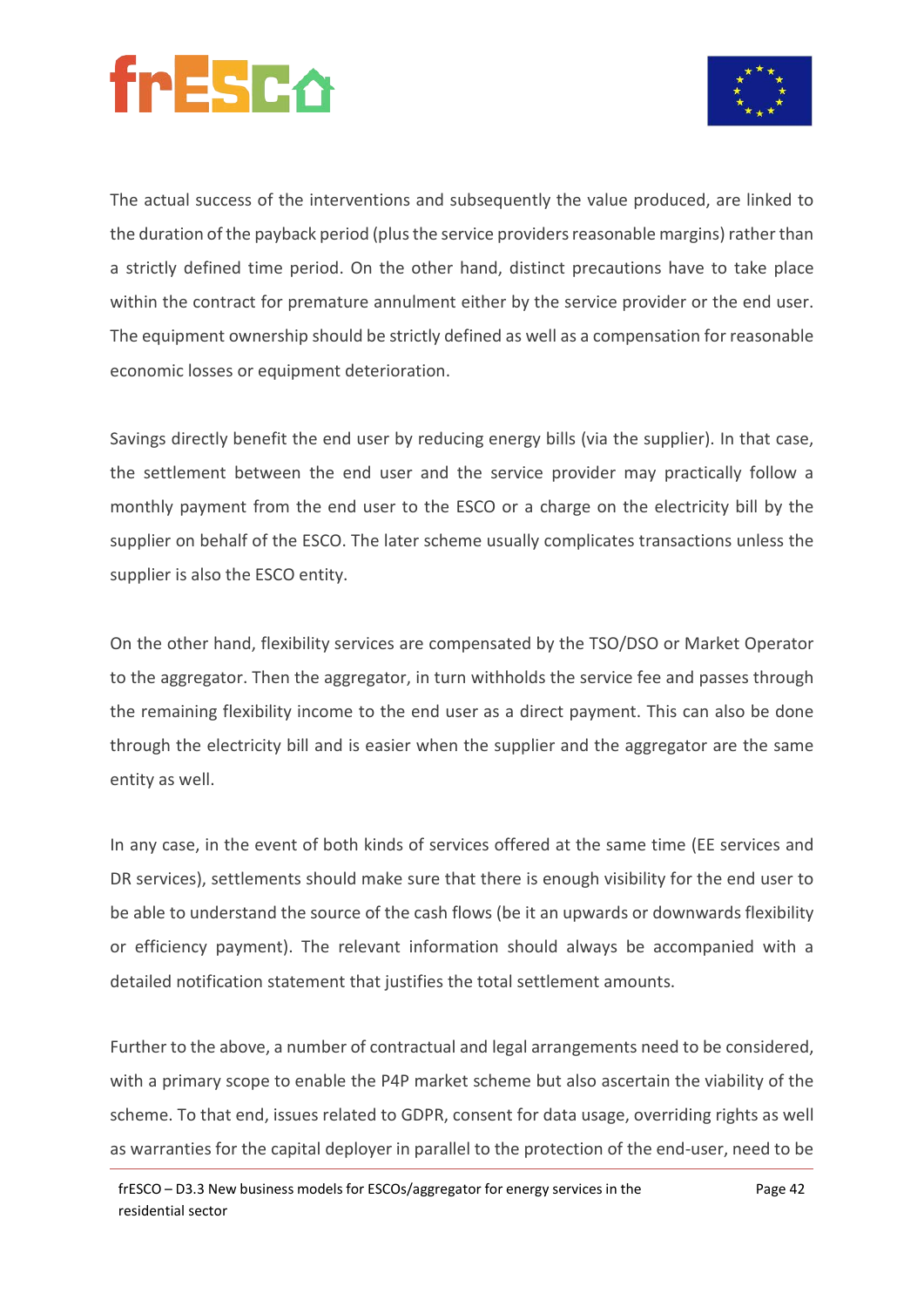



studied. T3.6 of the frESCO project will be devoted to the detailed analysis of contractual and legal considerations aiming at creating the P4P contract templates for the frESCO business models.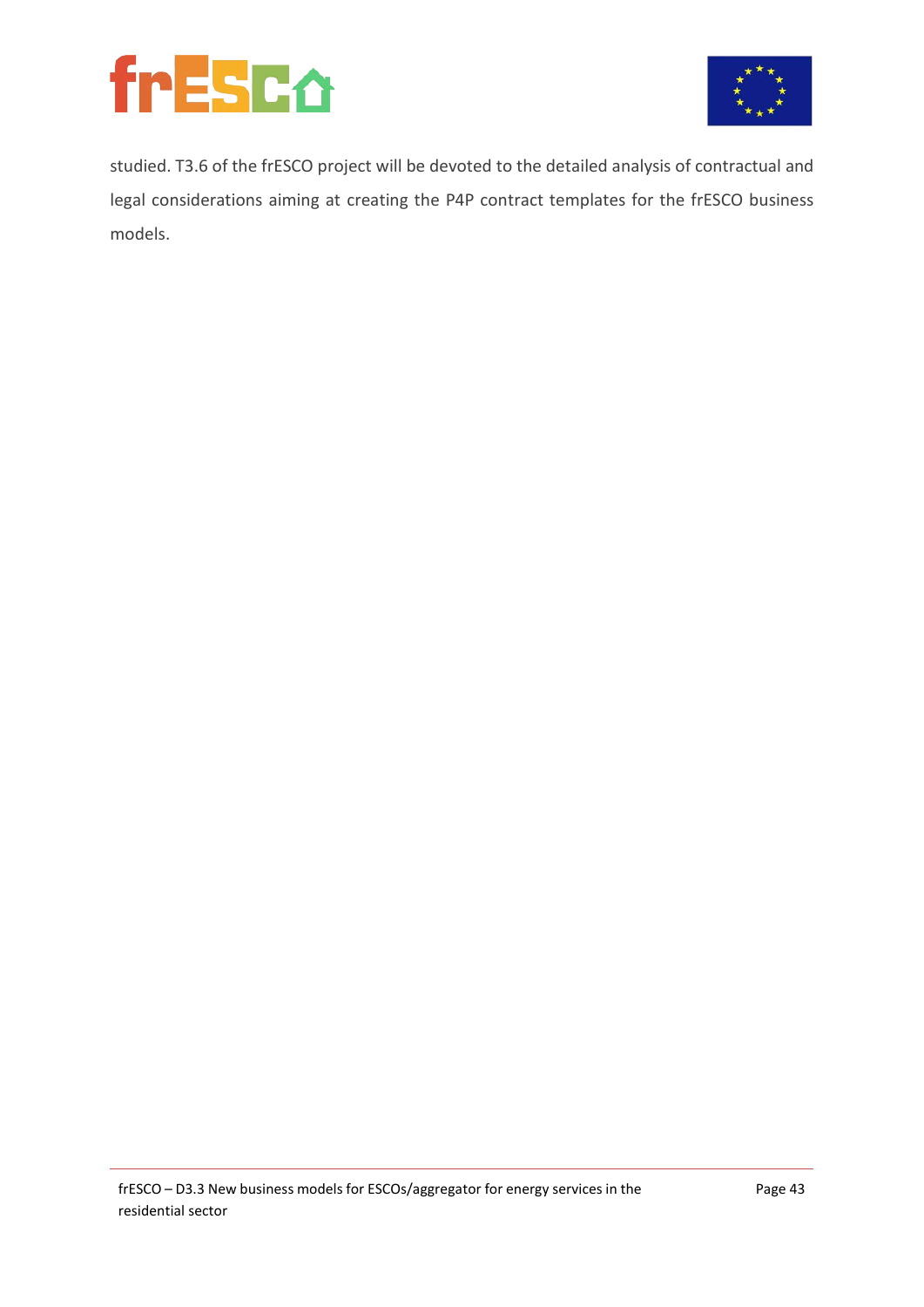



### **5 CONCLUDING REMARKS**

The new business models presented in this report, describe a new and innovative approach for ESCO and aggregator business models in the residential sector. So far, enterprises have not focused on the residential sector since the benefits and relevant revenues are deemed small and thus considered unattractive for investments from ESCOs and Aggregators. The scarce per capita consumption and the reluctance of energy end-users to defer control to third parties, in conjunction with energy usage and consumption fragmentation have presented a difficulty in aggregating energy consumption and building a reliable and viable Pay-for-Performance contract. Yet, EU overall final energy consumption is about 25% residential and needs to be considered in energy service developments.

The main issue with traditional EPC contracts for residential consumers lies with the inability to adequately assess the impact of both energy savings and flexibility options in a manner that ensures a fair remuneration of all parties involved, while not demanding excess investments from the final consumer.

While the EPC is an established scheme and is successfully used to reduce cost, it is deemed insufficient in an overall level to have any kind of environmental impact, which is the ultimate goal. Energy Service companies prefer public or commercial buildings, since the financial impact of savings is measurable and easily defined in contrast to the residential sector. The main driver is the fact that business actors (ESCOs or Aggregators), have through interviews and questionnaires, established their position about the problem that end-users require an implicit service provision without automatic operation that in turn hinders the potential savings. Additionally, the business actors require a close to real time monitoring of both the energy consumption and the availability of demand flexibility assets, missing currently in the domestic sector. Direct communication and control are paramount to the effectiveness of the solutions and the maximisation of revenue streams. On the other hand, household users require a control, or an opt-out option in whatever system is installed in order for them to not jeopardise their comfort level.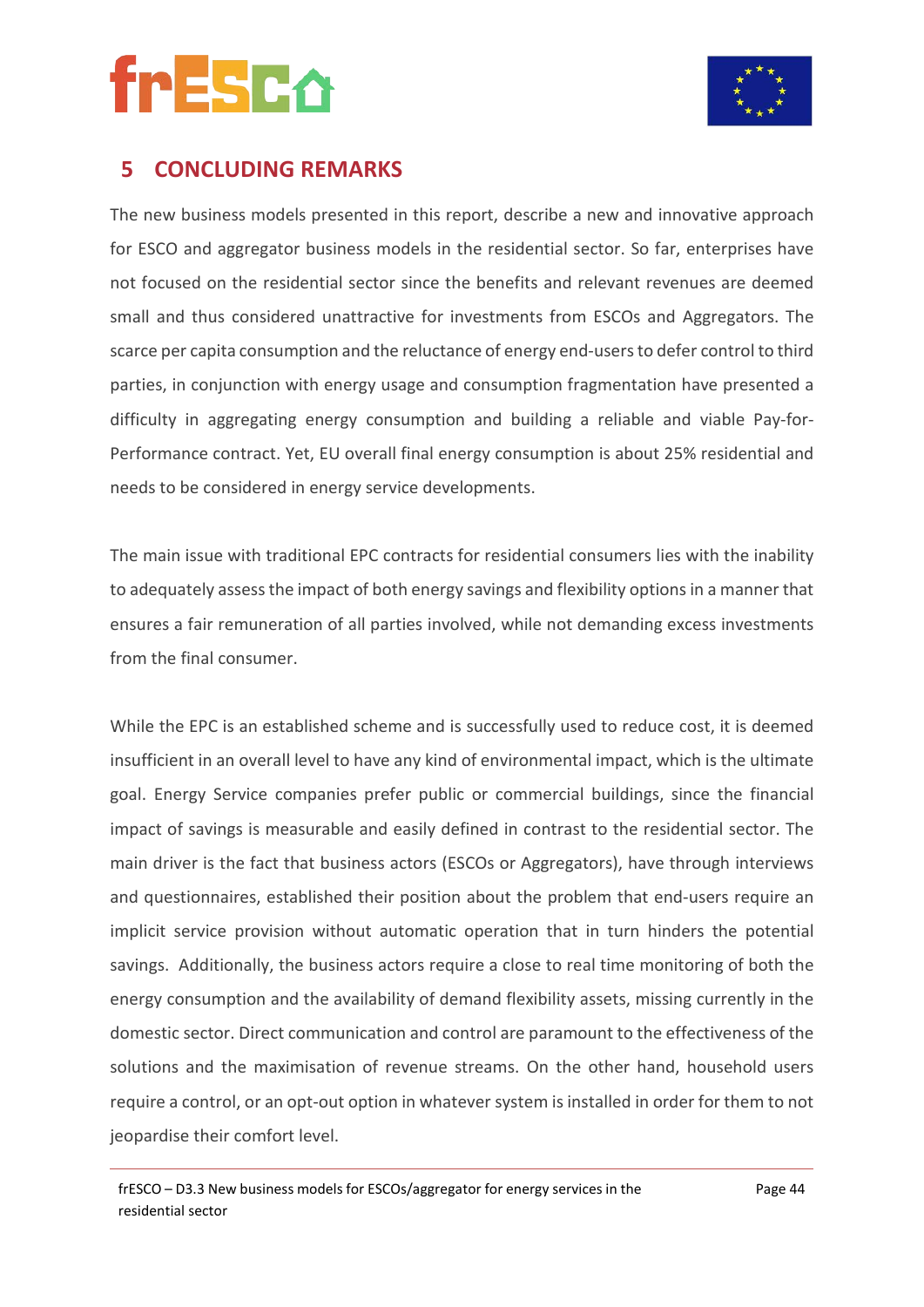

The main business actors in the frESCO Business Models are service providers (ESCOs and Aggregators). Often, a single actor can play both roles and the frESCO business models provide for such a situation. The usual stakeholders involved include: (i) the Facility Manager, (ii) equipment suppliers, (iii) construction/ installer and Maintenance companies and (iv) the endusers. In fact, energy efficiency services and especially the retrofitting part are a prerequisite for savings, optimisation of consumption or revenues by direct market participation. Additional non-energy services that have to do with comfort level or security issues are offered as stand-alone or add-on to either type. The incorporation of non-energy parameters as well as the certification process can also create value for the dwellings and can be undertaken by an ESCO or an Aggregator ad-hoc.

Other actors are vital to the process of providing the frESCO energy services. Retailers are a vital part of the process, since they are the market participants more closely related to the consumer. Significant savings can be obtained through the energy retailers and utilities via energy efficiency services or revenues through flexibility services. Retailers are not likely to undertake the role of either the ESCO or the Aggregator, but can facilitate the process as retailers and suppliers in particular are obliged to achieve energy savings from their customers according to their size [\(D2.2\)](https://www.fresco-project.eu/wp-content/uploads/2021/04/Deliverable-2.2-Overview-of-the-regulatory-and-market-framework-forenergy-services-in-the-residential-sector-2.pdf). Facility managers, are also a significant factor, since their activeness can facilitate either energy or flexibility services. While they pursue the goal of building or district energy management, the activation of new cost reduction or revenue creation streams is a means to that end. Constructors or installers and maintenance companies may also provide a means to reaching and convincing the end consumer of the feasibility of the project and the actual and measurable benefits.

The effective application and deployment of frESCO business models will be tested in the pilot sites within the scope of WP6. The main factor that may affect the services is the potential gap between predicted and actual energy performance of each building. Real time monitoring of loads and real time simulated demand flexibility events are of paramount importance for the validation of the expected revenues and business models' viability. The goal is to trigger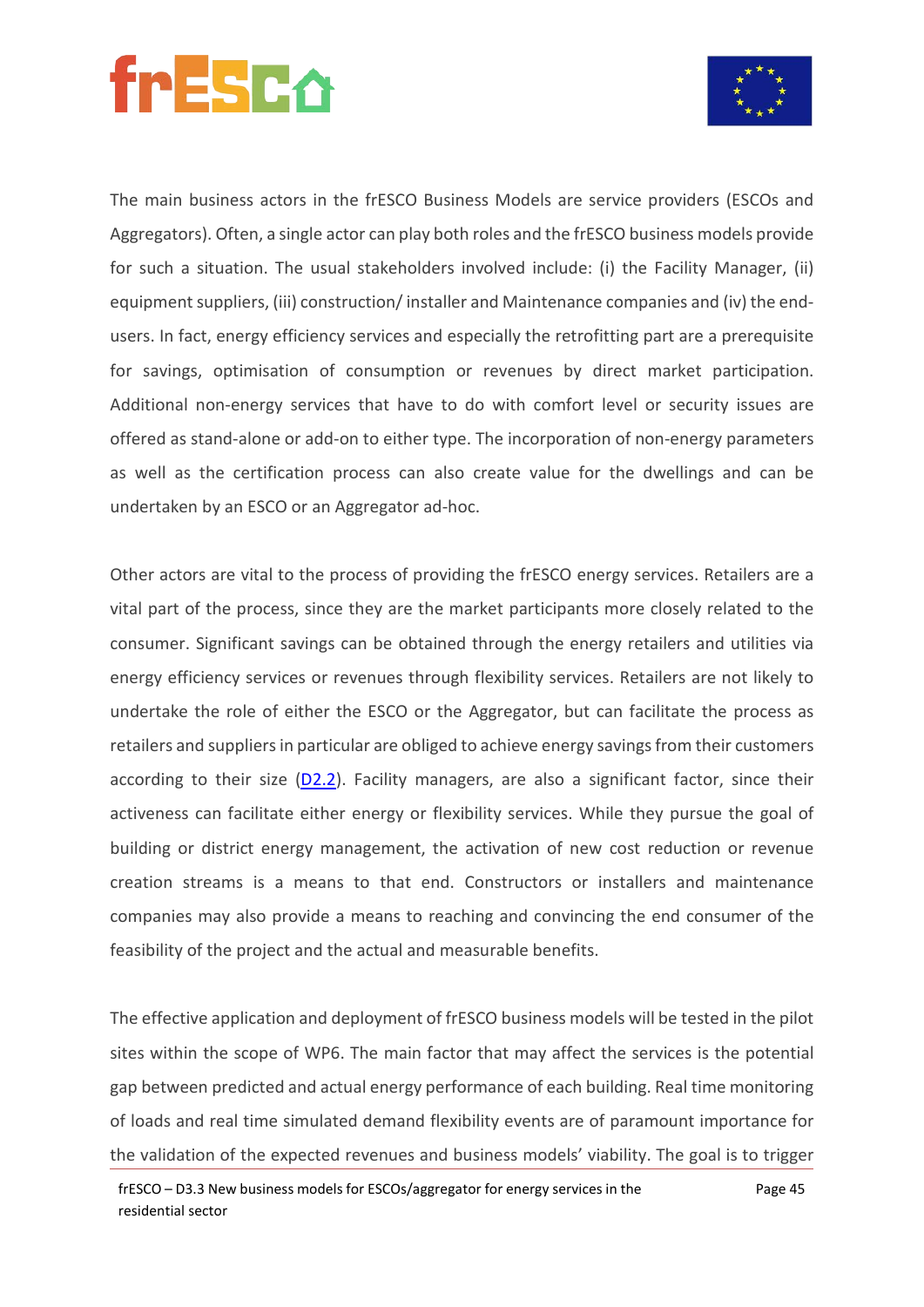



accurate and precise energy management strategies, to facilitate the establishment of novel, more robust and attractive business models while keeping the comfort choices of the enduser, with attractive payback periods and increased utility for all stakeholders involved. In the pilot sites, critical and non-critical loads will be examined and their financial impact measured in accordance with the frESCO PMV methodology.